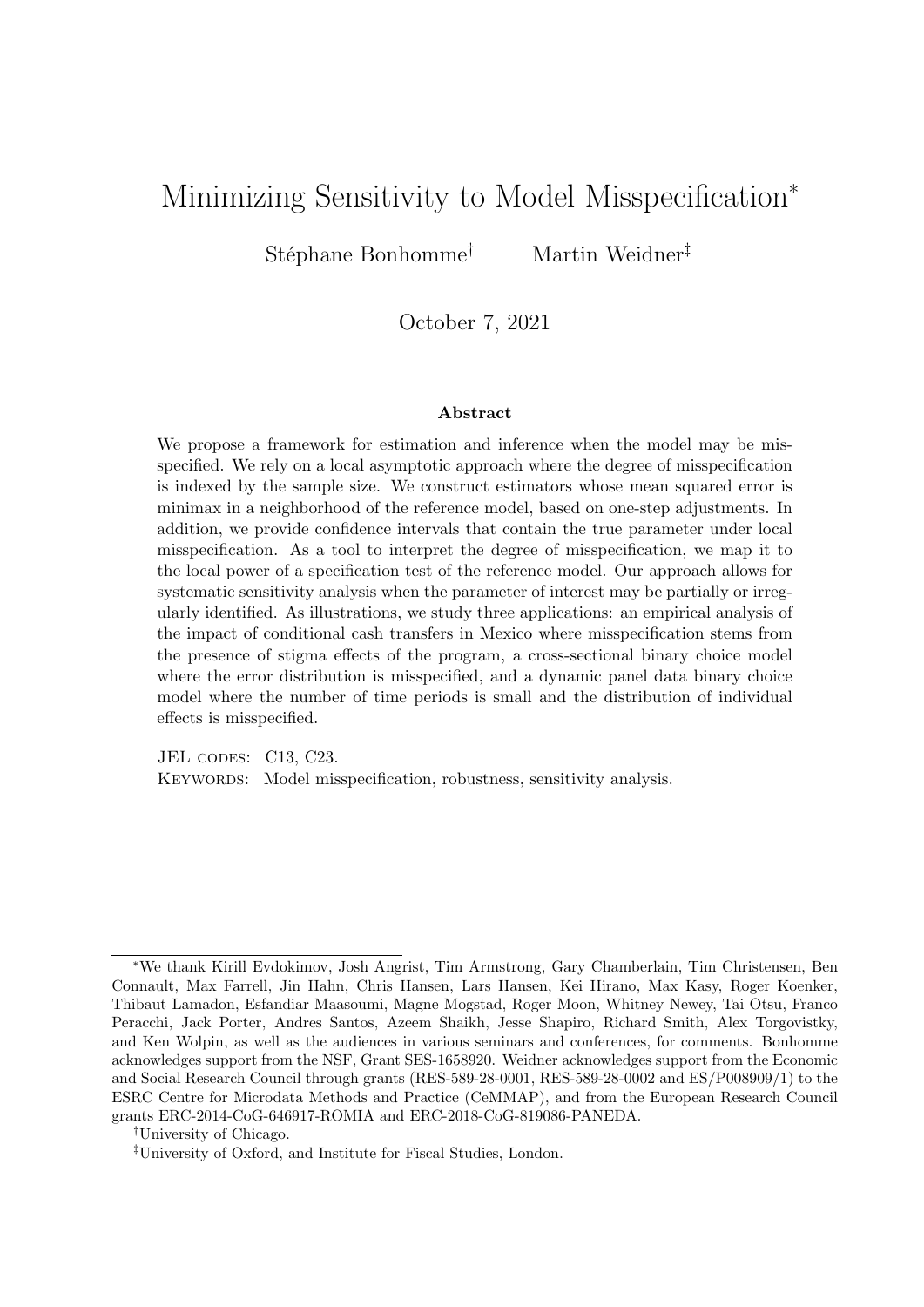## 1 Introduction

Although economic models are intended as plausible approximations to a complex economic reality, econometric inference often relies on the model being an exact description of the population environment. To account for the possibility that their models are misspecified, economists have developed a number of approaches such as specification tests, semiparametric and nonparametric methods, and more recently bounds approaches. Implementing those approaches typically requires estimating a more general model than the original specification, possibly involving nonparametric and partially identified components.

In this paper, we consider a different approach, which consists in quantifying how model misspecification affects the parameter of interest, and in modifying the estimate in order to minimize the impact of misspecification. The goal of the analysis is twofold. First, we provide simple adjustments, which do not require re-estimating the model, and provide guarantees on performance when the model is misspecified. Second, we construct confidence intervals that account for model misspecification error in addition to sampling uncertainty.

In our approach, we consider deviations from a reference specification of the model, in a particular class. The reference model is parametric and fully specified given covariates. It may, for example, correspond to the empirical specification of a structural economic model. We do not assume that the reference model is correctly specified, and allow for *local* deviations from it within a larger class of models. Relative to other approaches, a local analysis presents important advantages in terms of tractability.

We construct minimax estimators which minimize worst-case mean squared error (MSE) in a given neighborhood of the reference model. The worst case is influenced by the directions of model misspecification which matter most for the parameter of interest. We focus in particular on two types of neighborhoods, for two leading classes of applications: Euclidean neighborhoods, in settings where the larger class of models containing the reference specification is parametric, and Kullback-Leibler neighborhoods, in semi-parametric mixture models where misspecification of functional forms is measured by the Kullback-Leibler divergence between density functions.

The framework we propose is inspired by Hansen and Sargent's (2001, 2008) work on robust decision making under uncertainty and ambiguity. As in their work, optimal decisions depend on the size of the neighborhood around the reference model. In this paper, we do not attempt to provide a data-driven choice for the neighborhood size. Instead, we take the size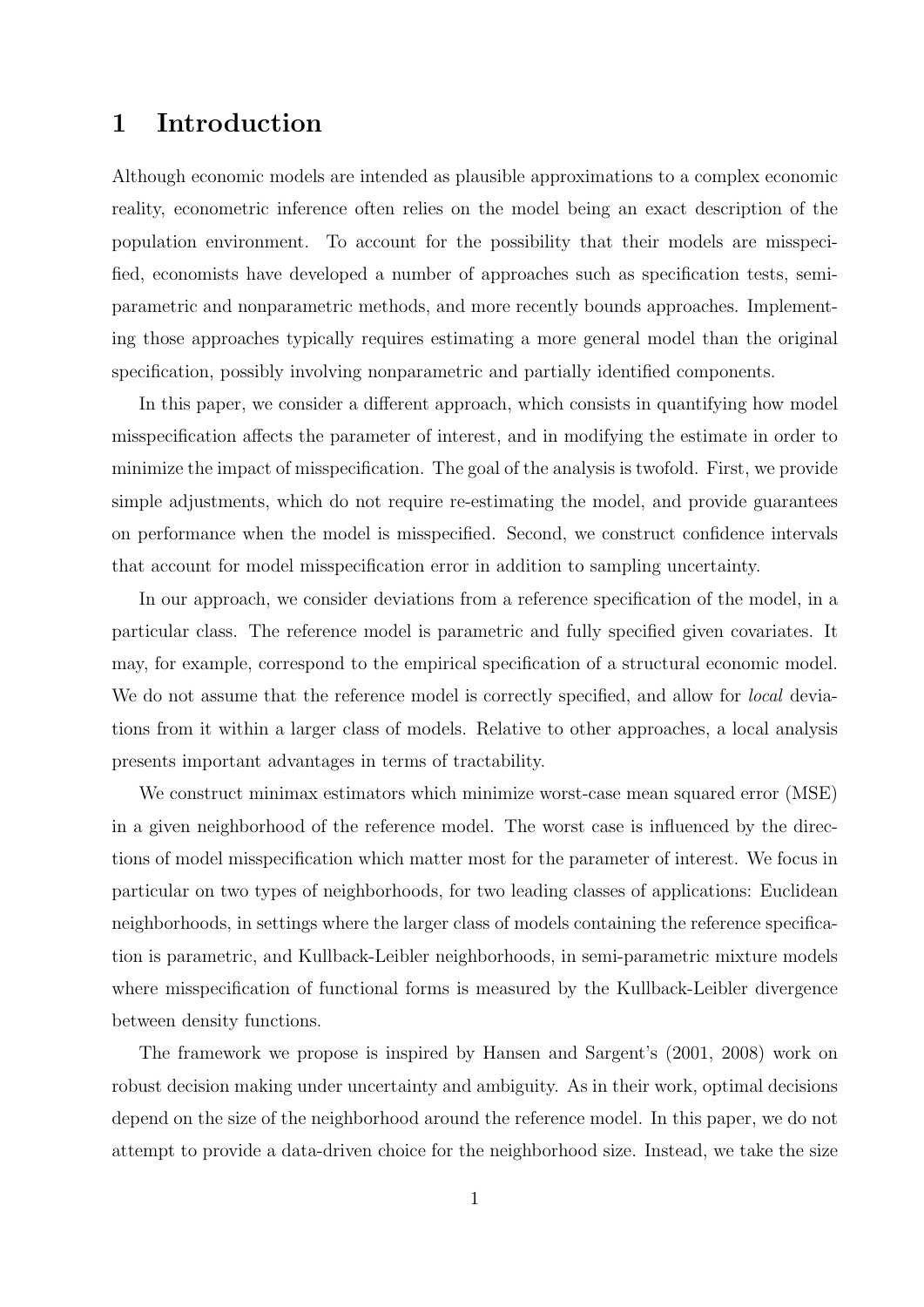as given and derive formulas for optimal estimation in neighborhoods of a given size. We discuss how to interpret the magnitude of the neighborhood size in various parametric and semi-parametric examples. In addition, we show that the neighborhood size can be mapped to the local power — in certain directions — of a likelihood-ratio test of correct specification of the reference model.

Our approach delivers a class of estimators that can be used for systematic sensitivity analysis. In addition, we show how to construct confidence intervals which asymptotically contain the population parameter of interest with pre-specified probability, both under correct specification and local misspecification. We show that acknowledging misspecification leads to easy-to-compute enlargements of conventional confidence intervals. Such confidence intervals are "honest", in the sense that they account for the bias of the estimator (e.g., Donoho, 1994, Armstrong and Kolesár, 2020).

Our local approach leads to tractable expressions for worst-case bias and MSE, as well as for minimum-MSE estimators in a given neighborhood of the reference model. A minimum-MSE estimator takes the form of a one-step adjustment of the estimator based on the reference model by a term which reflects the impact of model misspecification, in addition to a more standard term which adjusts the estimate in the direction of the efficient estimator based on the reference model. Implementing the optimal estimator only requires computing the score and Hessian of a larger model, evaluated at the reference model. The large model never needs to be estimated. This feature of our approach is reminiscent of the logic of Lagrange Multiplier (LM) testing.

We illustrate our approach using three examples. We first study the evaluation of the PROGRESA program in Mexico, which provides income transfers to households subject to the condition that the child attends school. Todd and Wolpin (2006) estimate a structural model of education choice on villages that were initially randomized out. They compare the predictions of the structural model with the estimated experimental impact. As emphasized by Todd and Wolpin (2008) and Attanasio *et al.* (2012), the ability to predict the effects of the program based solely on control villages imposes restrictions on the economic model. Within a simple static model of education choice, we assess the sensitivity of counterfactual predictions to a form of misspecification under which program participation may have a direct "stigma" effect on the marginal utility of schooling (Wolpin, 2013).

We next study the impact of misspecification of the error distribution in a cross-sectional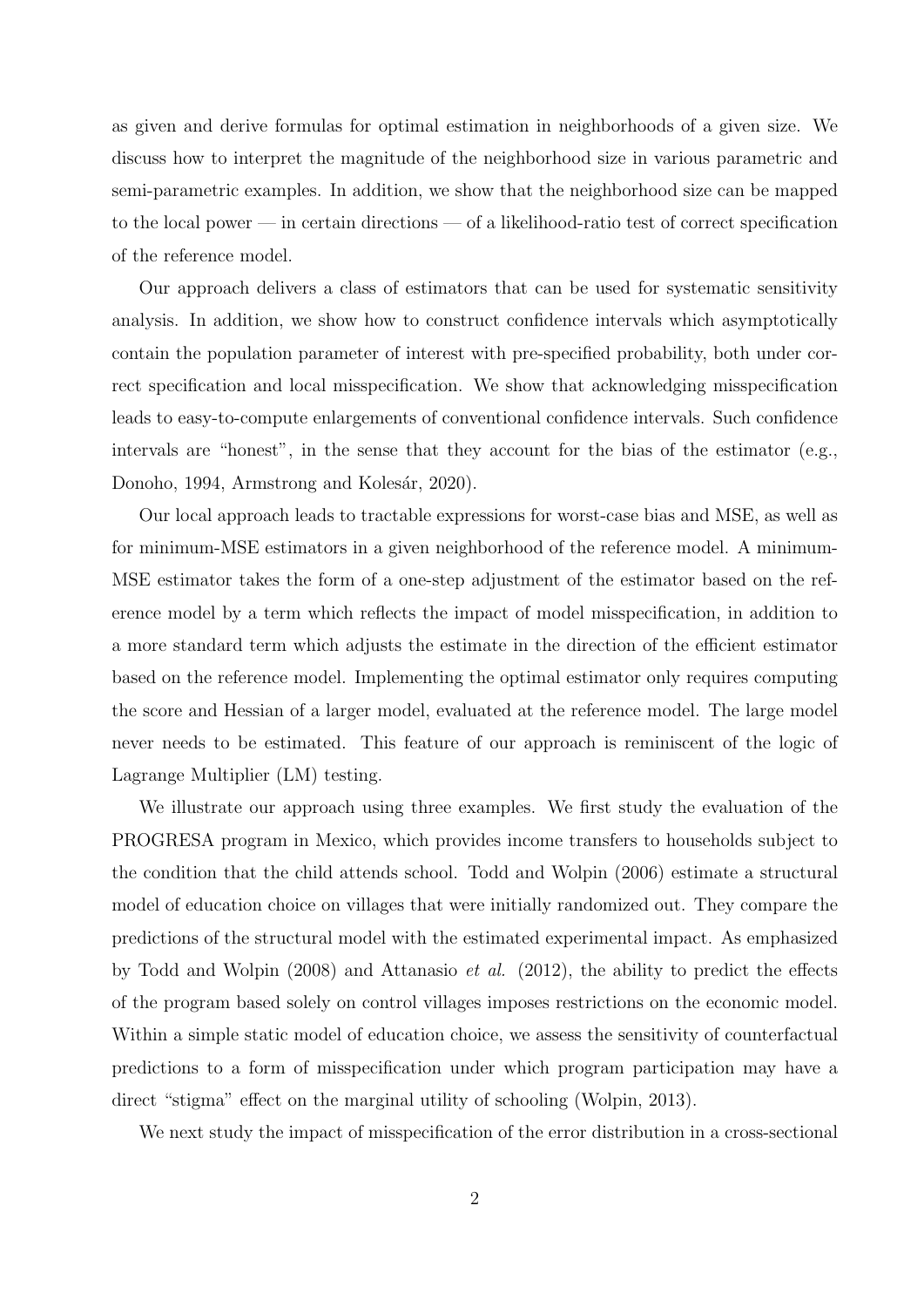binary choice model. Our aim is to estimate the outcome probabilities under different values of the covariates. While point-identification can be achieved under independence and sufficiently rich support of covariates (Manski, 1988), the quantities of interest are partially identified in our setting. Relying on a normal (probit) reference model, we show how our estimators and confidence intervals can be used for sensitivity analysis, when the researcher is concerned about misspecification of the normal distribution.

Our third and last example is a dynamic binary choice model in short panel data. We assume that time-varying errors are  $i.i.d.$  normal, but leave the distribution of individual heterogeneity given initial conditions unrestricted. In this setting also, common parameters and average effects often fail to be point-identified (Chamberlain, 2010, Honoré and Tamer, 2006, Chernozhukov et al., 2013), thus motivating a sensitivity analysis approach. We show that minimizing worst-case MSE in such panel data settings leads to a Tikhonov-regularized estimator, where the penalization reflects the degree of misspecification allowed for. In simulations, we illustrate that our estimator can provide substantial bias and MSE reduction relative to commonly used estimators.

Related work and outline. As in the literature on robust statistics (Huber, 1964, Huber and Ronchetti, 2009, Hampel et al., 1986, and especially Rieder, 1994), we rely on a minimax approach and aim to minimize the worst-case impact of misspecification in a neighborhood of a model. A difference with this work is that we focus on misspecification of specific aspects of a model, by considering parametric or semi-parametric classes of models around the reference specification. By contrast, the robust statistics literature has mostly focused on fully nonparametric classes, motivated by data contamination issues.

A related literature studies orthogonalization and locally robust moment functions; see Neyman (1959), Newey (1994), Chernozhukov et al. (2018), Chernozhukov et al. (2020), and also Fraser (1964). Here we account for both bias and variance, weighting them by the size of the neighborhood around the reference model. In addition, our approach does not require the larger model to be point-identified. Our analysis also connects to Bayesian robustness (e.g., Berger and Berliner, 1986, Gustafson, 2000, Vidakovic, 2000, Mueller, 2012), although our minimum-MSE estimators and confidence intervals have a frequentist interpretation.

Also related are the literatures on statistical decision theory (e.g., Wald, 1950, Chamberlain 2000, Watson and Holmes, 2016, Hansen and Marinacci, 2016, and especially Hansen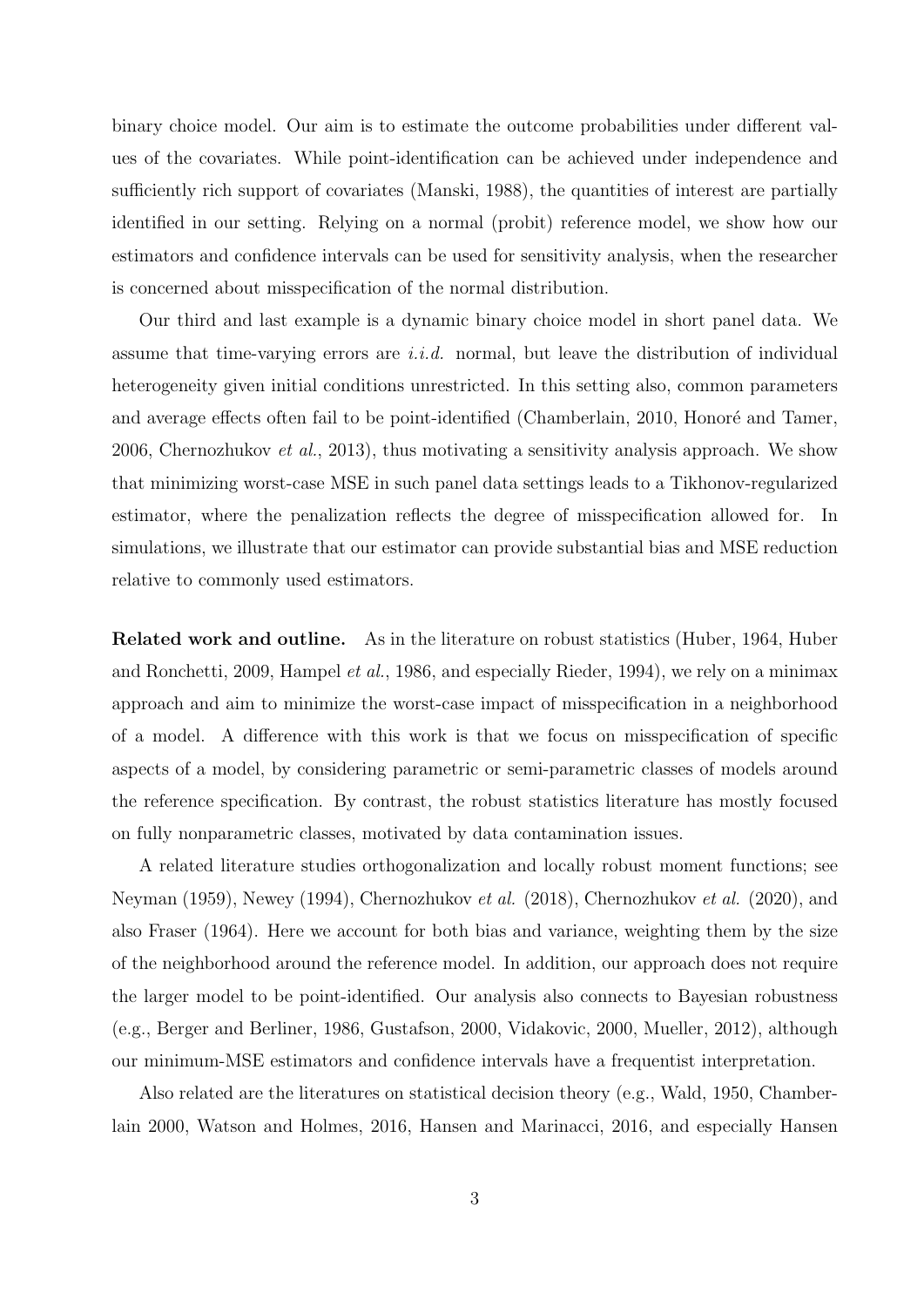and Sargent, 2008) and the literature on sensitivity analysis in statistics and economics (e.g., Rosenbaum and Rubin, 1983, Leamer, 1985, Imbens, 2003, Altonji et al., 2005, Nevo and Rosen, 2012, Oster, 2019, Masten and Poirier, 2020, 2021). Our analysis of minimum-MSE estimation and sensitivity in the OLS/IV example is related to Hahn and Hausman (2005) and Angrist et al. (2017). Our approach based on local misspecification has a number of precedents, such as Newey (1985), Conley et al. (2012), Guggenberger (2012), Bugni et al. (2012), Kitamura et al. (2013), and Bugni and Ura (2019). Also related is Claeskens and Hjort's (2003) work on the focused information criterion.

Recent papers rely on a local approach to misspecification to provide tools for sensitivity analysis. Andrews et al. (2017) propose a measure of sensitivity of parameter estimates to the moments used in estimation. Andrews *et al.* (2020) introduce a measure of informativeness of descriptive statistics in the estimation of structural models; see also Mukhin (2018). Our goal is different, in that we aim to provide a framework for estimation and inference in the presence of misspecification. Armstrong and Kolesár (2021) study models defined by overidentified systems of moment conditions that are approximately satisfied at true values, up to an additive term that vanishes asymptotically, and derive results for optimal estimation and inference. In this paper, we seek to ensure robustness to misspecification of a reference model within a larger class of models.

Our focus on specific forms of model misspecification also relates to recent approaches to estimate partially identified models (Chen et al., 2011, Norets and Tang, 2014, Schennach, 2013, Giacomini and Kitagawa, 2021). Christensen and Connault (2019) consider structural models defined by equilibrium conditions, and develop inference methods on the identified set of counterfactual predictions subject to restrictions on the distance between the true model and a reference specification. Our local approach is complementary to these methods. It allows tractability in complex models, such as structural economic models, since implementation does not require estimating a larger model. In our framework, we view the parametric reference model as a useful benchmark, although its predictions need to be modified in order to minimize the impact of misspecification. This aspect relates our paper to shrinkage methods (e.g., Hansen, 2016, 2017, Fessler and Kasy, 2019, Maasoumi, 1978), with the difference that here we are interested in a single parameter.

The plan of the paper is as follows. In Section [2,](#page-5-0) we describe our framework and derive the main results. In Section [3,](#page-14-0) we apply our framework to parametric and semi-parametric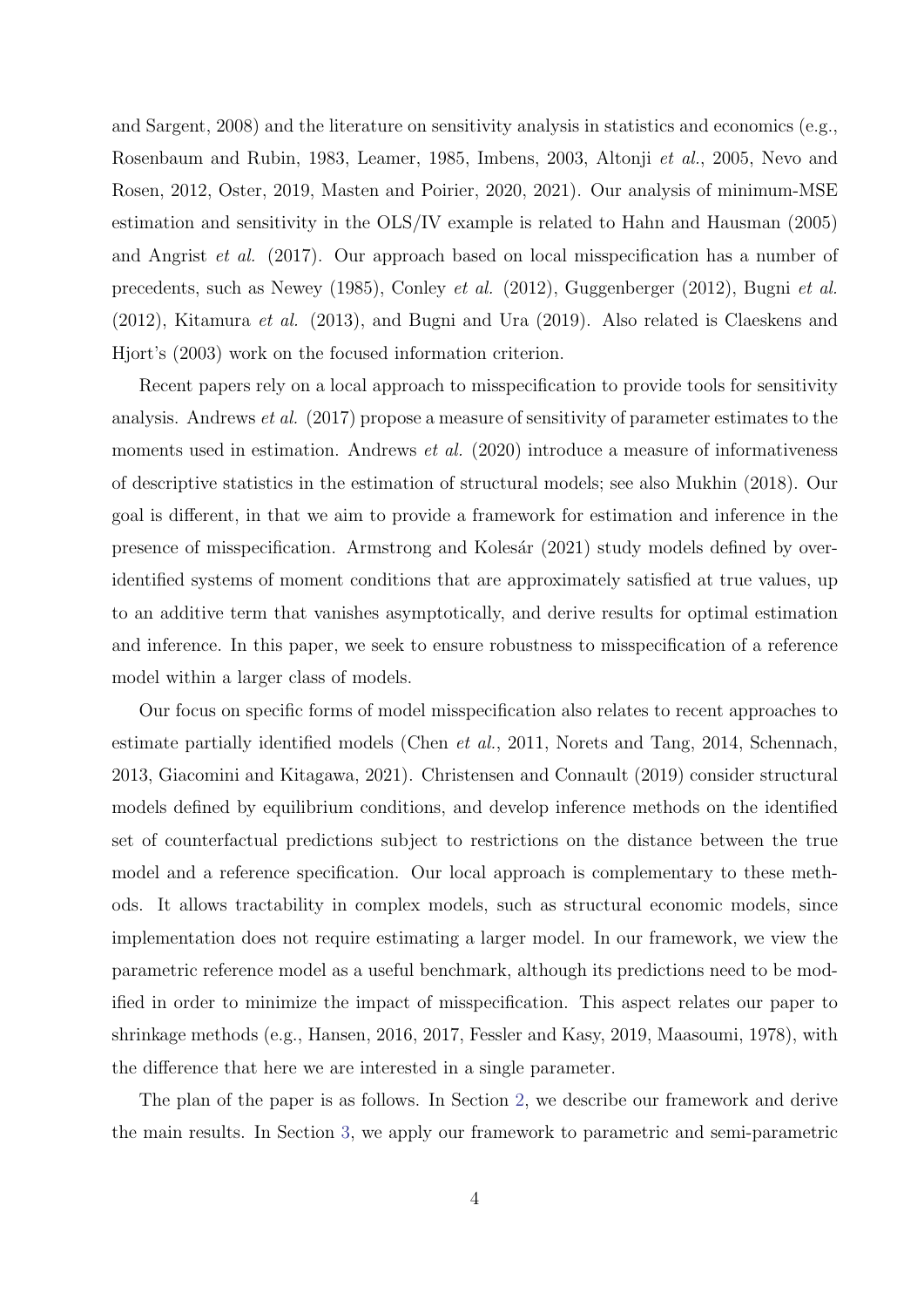mixture models. In Section [4,](#page-23-0) we discuss how to use our approach for sensitivity analysis, with a focus on the interpretation of neighborhood size. In Sections [5](#page-26-0) and [6,](#page-32-0) we present our illustrations. Finally, we conclude in Section [7.](#page-39-0) The supplementary material available [online](https://sites.google.com/site/stephanebonhommeresearch/) contains an appendix and codes for replication.

### <span id="page-5-0"></span>2 Framework of analysis

In this section, we describe the main elements of our approach in a general setting. In the next section, we will specialize the analysis to a locally quadratic setting, which includes both parametric misspecification and semi-parametric misspecification of distributional functional forms.

### 2.1 Setup

We observe a random sample  $(Y_i : i = 1, ..., n)$  from a density  $f_{\beta,\pi}(y)$  (with respect to a continuous or discrete measure), where  $\beta \in \mathcal{B}$  is a finite-dimensional parameter, and  $\pi \in \Pi$  is a finite- or infinite-dimensional parameter. Throughout the paper, the parameter of interest is  $\delta_{\beta,\pi}$ , a scalar function or functional of  $\beta$  and  $\pi$ . We assume that  $\delta_{\beta,\pi}$  and  $f_{\beta,\pi}$  are known, smooth functions of  $\beta$  and  $\pi$ . Examples of functionals of interest in economic applications include counterfactual policy effects in structural models, and average effects in panel data settings. The true parameter values  $\beta_0$  and  $\pi_0$  that generate the observed data  $Y_1, \ldots, Y_n$  are unknown to the researcher. Our goal is to estimate  $\delta_{\beta_0,\pi_0}$  and construct confidence intervals for it. We abstract from covariates to simplify the presentation, but it is straightforward to extend our results to conditional models of the form  $f_{\beta_0,\pi_0}(y \mid x)$ ; see Subsection [3.2.](#page-15-0)

Our starting point is that the researcher has chosen a reference model  $\pi(\gamma)$ , which parameterizes the unknown  $\pi \in \Pi$  in terms of a finite-dimensional parameter  $\gamma \in \mathcal{G}$ . We say that the reference model is correctly specified if there exists a value  $\gamma \in \mathcal{G}$  such that  $\pi_0 = \pi(\gamma)$ . Otherwise, we say that the model is misspecified. To measure misspecification, we rely on a distance measure d on  $\Pi$ , and we denote the maximal amount of misspecification as  $\epsilon \geq 0$ .

In our theory, we consider an asymptotic sequence where  $\epsilon = \epsilon_n$  tends to zero as n tends to infinity, so the maximal amount of misspecification gets smaller as the sample size increases. The reason for focusing on  $\epsilon$  tending to zero is tractability, as a small- $\epsilon$  analysis allows us to rely on linearization techniques and obtain simple, explicit expressions. Moreover, when estimating  $\delta_{\beta_0,\pi_0}$ , the estimation bias due to misspecification (of order  $\epsilon^{1/2}$ ) and the standard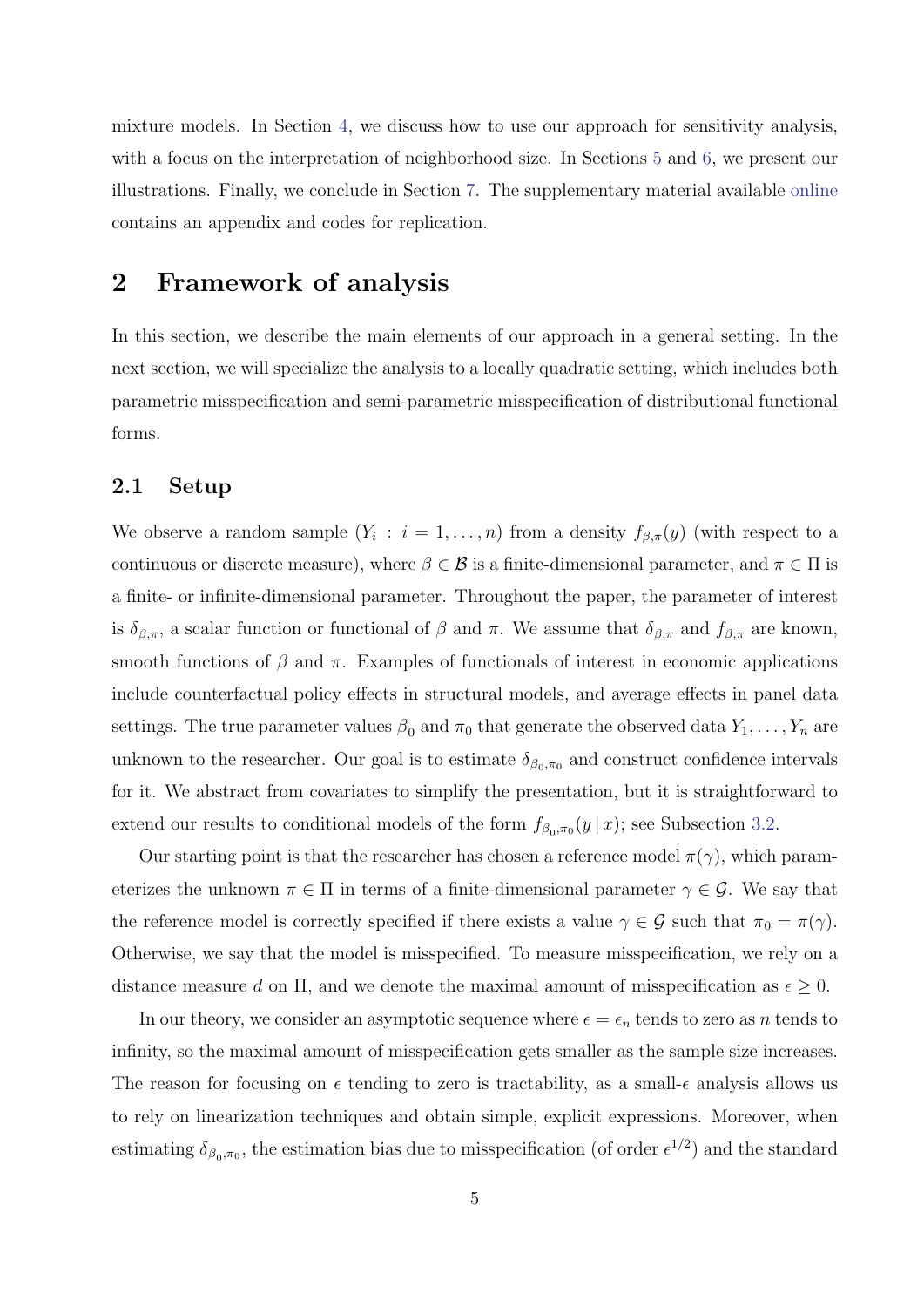deviation (of order  $n^{-1/2}$ ) are asymptotically comparable, so both play a role in the mean squared error. This local asymptotic approach has a number of precedents in the literature, notably Rieder (1994). Along the sequence, the true parameter  $\pi_0 = \pi_{0,n}$  depends on n, and we assume that, for a fixed parameter  $\gamma_*$ ,  $d(\pi_{0,n}, \pi(\gamma_*)) \leq \epsilon_n$  for all n. This implies that  $\lim_{n\to\infty} d(\pi_{0,n}, \pi(\gamma_*)) = 0$ ; that is,  $\pi_{0,n}$  converges to  $\pi(\gamma_*)$  as n tends to infinity. Hereafter we drop the indices n and do not make the sample size dependence of  $\epsilon$  and  $\pi_0$  explicit. For example, we simply write  $d(\pi_0, \pi(\gamma_*)) \leq \epsilon$ .

Given the distance measure d, and some  $\epsilon > 0$ , we define an  $\epsilon$ -neighborhood around  $\pi(\gamma_*)$ as

$$
\Gamma_{\epsilon}(\gamma_*) = \{ \pi_0 \in \Pi \, : \, d(\pi_0, \pi(\gamma_*)) \leq \epsilon \} \, .
$$

We assume that the true  $\pi_0$  that generates the data satisfies  $\pi_0 \in \Gamma_{\epsilon}(\gamma_*)$ . Later we will assume that  $\gamma_*$  can be estimated consistently by some preliminary estimator  $\hat{\gamma}$ . The distance measure d, the misspecification bound  $\epsilon$ , and the preliminary estimator  $\hat{\gamma}$  are chosen by the researcher.<sup>[1](#page-6-0)</sup>

Examples. As a first example, consider a parametric model defined by Euclidean parameters  $\beta$  and  $\pi$ , where  $\pi = 0$  under the reference model. For example,  $\pi$  can represent the effect of an omitted control variable in a regression, or the degree of endogeneity of a regressor as in the example we analyze in Subsection [3.3.](#page-16-0) Suppose that the researcher is interested in the parameter  $\delta_{\beta_0,\pi_0} = c'\beta_0$  for a known vector c, such as one component of  $\beta_0$ . In this case, we will take the weighted Euclidean (squared) distance  $d(\pi_0, \pi) = ||\pi_0 - \pi||_{\Omega}^2 = (\pi_0 - \pi)' \Omega(\pi_0 - \pi)$ , for a positive-definite matrix  $\Omega$ .

As a second example, consider a semi-parametric mixture model whose likelihood depends on a finite-dimensional parameter vector  $\beta$  and a nonparametric density  $\pi$  of unobservables  $A \in \mathcal{A}$ , abstracting from conditioning covariates for simplicity. The joint density of  $(Y, A)$  is  $g_{\beta_0}(y \mid a) \pi_0(a)$ , for some known function g. Suppose that the researcher's goal is to estimate an average effect  $\delta_{\beta_0,\pi_0} = \mathbb{E}_{\pi_0} \Delta(A,\beta_0)$ , for a known function  $\Delta$ . It is common to estimate

<span id="page-6-0"></span><sup>&</sup>lt;sup>1</sup>Instead of defining the  $\epsilon$ -neighborhood of misspecified models around a fixed point  $\pi(\gamma_*)$ , one could alternatively consider all  $\pi_0$  in the set  $\Gamma_\epsilon = \bigcup_{\gamma \in \mathcal{G}} \Gamma_\epsilon(\gamma)$ , which is the  $\epsilon$ -neighborhood around the manifold of reference models  $\pi(\gamma)$ ,  $\gamma \in \mathcal{G}$ . This alternative definition would avoid having to define  $\gamma_*$ , and we employed it in the first version of this paper to justify the same local approximation to the worst-case MSE optimal estimator derived below (see Subsection 2.3 in Bonhomme and Weidner, 2018). In the current presentation, we only introduce the  $\epsilon$ -neighborhood  $\Gamma_{\epsilon}(\gamma_*)$  around a fixed  $\gamma_*,$  however this has no effect on the minimax misspecification adjustments that we derive. By fixing  $\gamma_*$ , this presentation also aligns with the way in which local minimax results are typically discussed in statistics (see, e.g., Theorem 8.11 in Van der Vaart, 2007).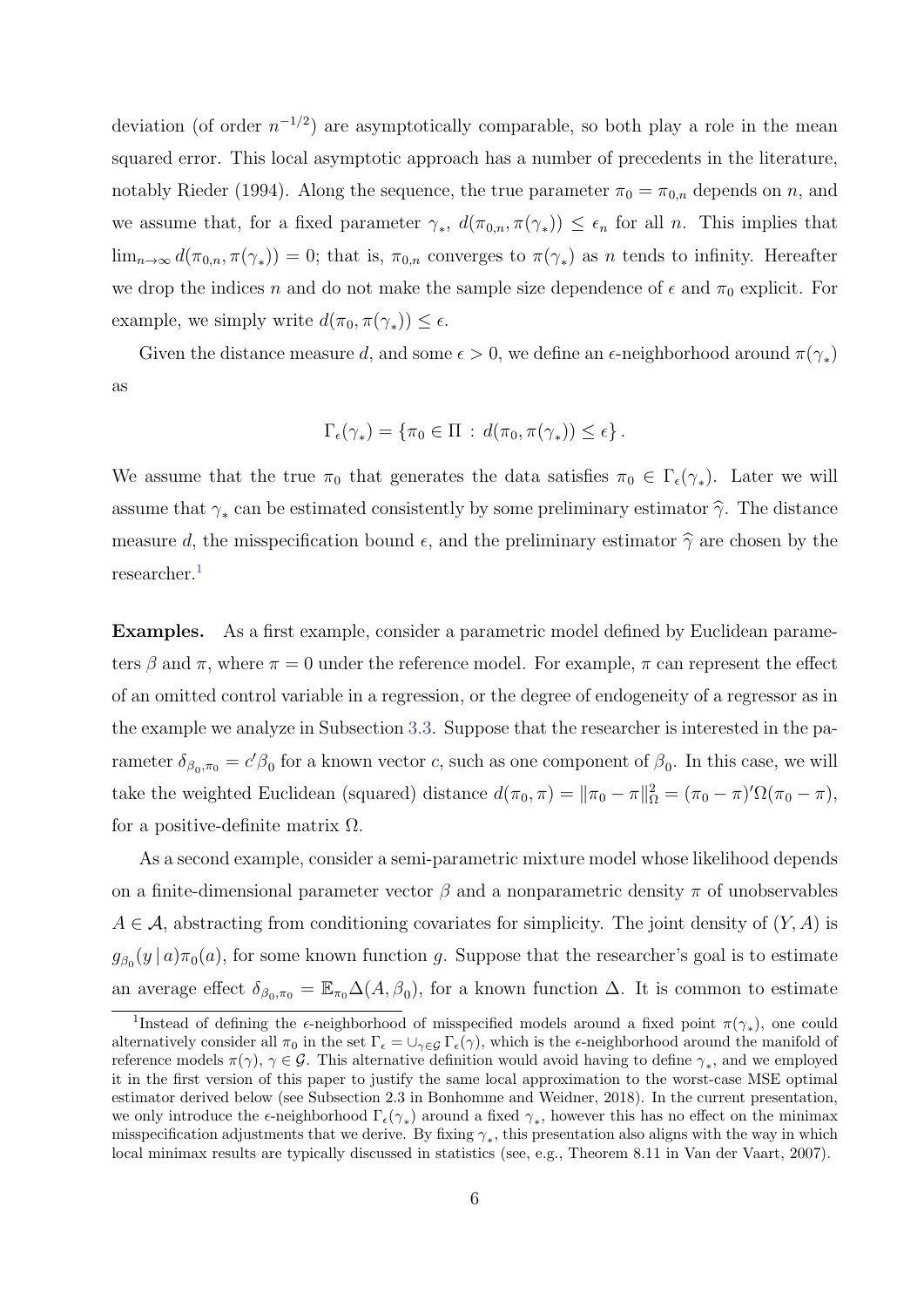the model by parameterizing the unknown density as  $\pi(\gamma)$ , where  $\gamma$  is finite-dimensional. We focus on situations where, although the researcher thinks of  $\pi(\gamma)$  as a plausible approximation to the population distribution  $\pi_0$ , she is not willing to rule out that it may be misspecified. In this case we use the Kullback-Leibler divergence to define semi-parametric neighborhoods, and we take  $d(\pi_0, \pi) = 2 \int_{\mathcal{A}} \log \left( \frac{\pi_0(a)}{\pi(a)} \right)$  $\left(\frac{\pi_0(a)}{\pi(a)}\right)\pi_0(a)da.$ 

We focus on asymptotically linear estimators  $\widehat{\delta} = \widehat{\delta}(Y_1, \ldots, Y_n)$  that admit a stochastic expansion of the form

<span id="page-7-0"></span>
$$
\widehat{\delta} = \delta_{\beta_0, \pi(\gamma_*)} + \frac{1}{n} \sum_{i=1}^n h(Y_i, \beta_0, \gamma_*) + o_{P_0}(n^{-\frac{1}{2}} + \epsilon^{1/2}), \tag{1}
$$

where this expansion holds uniformly for all  $P_0 = P_{\beta_0, \pi_0}$  such that  $\pi_0 \in \Gamma_{\epsilon}(\gamma_*)$ , in a sense that we will discuss below and make precise in Theorem [1.](#page-12-0) Along the sequence we consider, the product  $\epsilon n$  tends to a positive constant, so the remainder in [\(1\)](#page-7-0) is  $o_{P_0}(n^{-\frac{1}{2}})$ . Although asymptotic linearity is satisfied by many econometric estimators, it can fail in certain semiparametric problems (e.g., Cattaneo et al., 2014) and in problems involving model selection or shrinkage (e.g., Liao, 2013, Cheng and Liao, 2015), for example.

Equation [\(1\)](#page-7-0) is a form of local regularity of the estimator  $\hat{\delta}$ . Consider first the correctly specified case, where  $\epsilon = 0$  and  $\pi_0 = \pi(\gamma_*)$ . In this case  $h(\cdot, \beta_0, \gamma_*)$  is the influence function of  $\widehat{\delta}$ . We assume that the following conditions are satisfied,

<span id="page-7-2"></span><span id="page-7-1"></span>
$$
\mathbb{E}_{\beta_0, \pi(\gamma_*)} h(Y, \beta_0, \gamma_*) = 0,\tag{2}
$$

and

$$
\nabla_{\beta\gamma}\delta_{\beta_0,\pi(\gamma_*)} + \mathbb{E}_{\beta_0,\pi(\gamma_*)}\nabla_{\beta\gamma}h(Y,\beta_0,\gamma_*) = 0,\tag{3}
$$

where  $\mathbb{E}_{\beta,\pi}$  denotes the expectation under  $f_{\beta,\pi}$ , and  $\nabla_{\beta\gamma}$  denotes the derivative with respect to the vector  $(\beta', \gamma')'$ . Both [\(2\)](#page-7-1) and [\(3\)](#page-7-2) are standard properties of influence functions of regular asymptotically linear estimators.

We will refer to [\(2\)](#page-7-1) as *unbiasedness*, since it guarantees that  $\hat{\delta}$  is asymptotically unbiased for  $\delta_{\beta_0,\pi_0}$  under correct specification of the reference model. We assume that unbiasedness holds at all possible values of  $\beta_0$  and  $\gamma_*$ . Then, by differentiating [\(2\)](#page-7-1) with respect to  $\beta_0$  and  $\gamma_*$  and plugging the resulting equations into [\(3\)](#page-7-2), we obtain

<span id="page-7-3"></span>
$$
\mathbb{E}_{\beta_0, \pi(\gamma_*)} h(Y, \beta_0, \gamma_*) \nabla_{\beta \gamma} \log f_{\beta_0, \pi(\gamma_*)}(Y) = \nabla_{\beta \gamma} \delta_{\beta_0, \pi(\gamma_*)}.
$$
\n(4)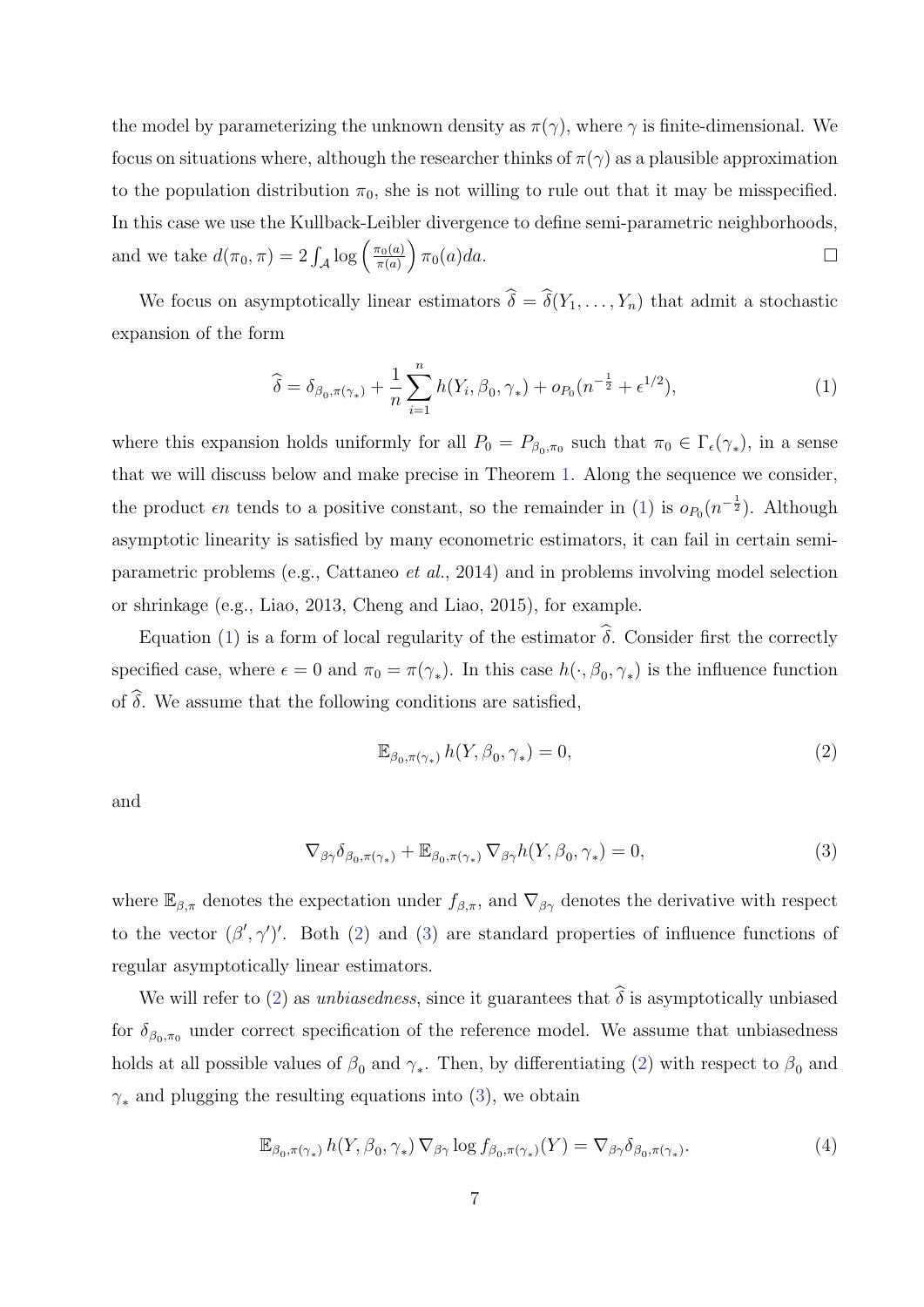Under unbiasedness, [\(3\)](#page-7-2) and [\(4\)](#page-7-3) are equivalent. We will later work with [\(4\)](#page-7-3), since it only features  $h(Y, \beta_0, \gamma_*)$  and not its gradient. Under suitable conditions, [\(4\)](#page-7-3) is necessary and sufficient for the asymptotically linear estimator  $\hat{\delta}$  to be regular; see, e.g., Newey (1990). As an example, for m-estimators, [\(4\)](#page-7-3) can be interpreted as the generalized information matrix equality. Asymptotic linearity and regularity are commonly imposed in the semiparametric efficiency literature (Bickel et al., 1993). These conditions rule out, for example, superefficient estimators such as Hodges' estimator. We will refer to [\(3\)](#page-7-2), or alternatively [\(4\)](#page-7-3), as *local robustness*, using a terminology introduced by Chernozhukov *et al.* ([2](#page-8-0)020).<sup>2</sup>

Consider now the misspecified case, where  $\epsilon > 0$ . In this case, we strengthen the condition of asymptotic linearity, and require that  $\widehat{\delta}$  be locally asymptotically linear; see, e.g., Klaassen (1987). Formally, under local, small- $\epsilon$  misspecification, we assume the stochastic expansion [\(1\)](#page-7-0) continues to hold, but now uniformly for all  $\pi_0 \in \Gamma_{\epsilon}(\gamma_*)$ .<sup>[3](#page-8-1)</sup> In the following, we focus on locally asymptotically linear estimators that satisfy  $(1)$ , under the conditions  $(2)$  and  $(4)$ . Notice that, under local misspecification, the influence function  $h(Y, \beta_0, \gamma_*)$  has no longer mean zero under  $P_0$  in general.

Our goal in this paper is twofold. First, we will construct confidence intervals for the target parameter  $\delta_{\beta_0,\pi_0}$  which are uniformly asymptotically valid on  $\Gamma_{\epsilon}(\gamma_*)$ . Second, an important goal of the analysis is to construct estimators  $\hat{\delta} = \hat{\delta}(Y_1, \ldots, Y_n)$  that are asymptotically optimal in a minimax sense. For this purpose, we will show how to compute a function h such that the (trimmed) worst-case mean squared error (MSE)  $\mathbb{E}_{\beta_0,\pi_0}[(\hat{\delta}-\delta_{\beta_0,\pi_0})^2]$  in the  $\epsilon$ -neighborhood  $\Gamma_{\epsilon}(\gamma_{*})$  of the reference model, among estimators of the form

$$
\widehat{\delta}_{h,\widehat{\beta},\widehat{\gamma}} = \delta_{\widehat{\beta},\pi(\widehat{\gamma})} + \frac{1}{n} \sum_{i=1}^{n} h(Y_i, \widehat{\beta}, \widehat{\gamma}), \tag{5}
$$

is minimized under our local asymptotic analysis. In fact, we will show how to compute estimators that minimize (trimmed) worst-case MSE among asymptotically linear estimators;

$$
\widehat{\delta} = \delta_{\beta_0, \pi(\gamma_*)} + \frac{1}{n} \sum_{i=1}^n \underbrace{\phi(Y_i, \beta_0, \pi(\gamma_*))}_{=h(Y_i, \beta_0, \gamma_*)} + [\pi_0 - \pi(\gamma_*)]' \underbrace{\left[\nabla_{\pi} \delta_{\beta_0, \pi(\gamma_*)} + \mathbb{E}_{\beta_0, \pi(\gamma_*)} \nabla_{\pi} \phi(Y, \beta_0, \pi(\gamma_*))\right]}_{=0} + o_{P_0}(n^{-\frac{1}{2}} + \epsilon^{\frac{1}{2}}).
$$

In this expansion the term linear in  $\pi_0 - \pi(\gamma_*)$  vanishes, whenever  $\phi(Y, \beta_0, \pi_0)$  satisfies an influence function regularity condition analogous to [\(3\)](#page-7-2), and the term quadratic in  $\pi_0 - \pi(\gamma_*)$  gives a contribution  $o_{P_0}(\epsilon^{\frac{1}{2}})$ .

<span id="page-8-0"></span><sup>&</sup>lt;sup>2</sup>While in Chernozhukov *et al.* (2020) local robustness is imposed as a substantive restriction on more general moment functions, in our setting [\(3\)](#page-7-2) and [\(4\)](#page-7-3) are regularity conditions given unbiasedness.

<span id="page-8-1"></span><sup>&</sup>lt;sup>3</sup>To see why [\(1\)](#page-7-0) is a plausible way of imposing asymptotic linearity here, let  $\phi(Y_i, \beta_0, \pi_0)$  be the influence function of  $\widehat{\delta}$ . Expanding as  $n \to \infty$  and  $\epsilon \to 0$  we have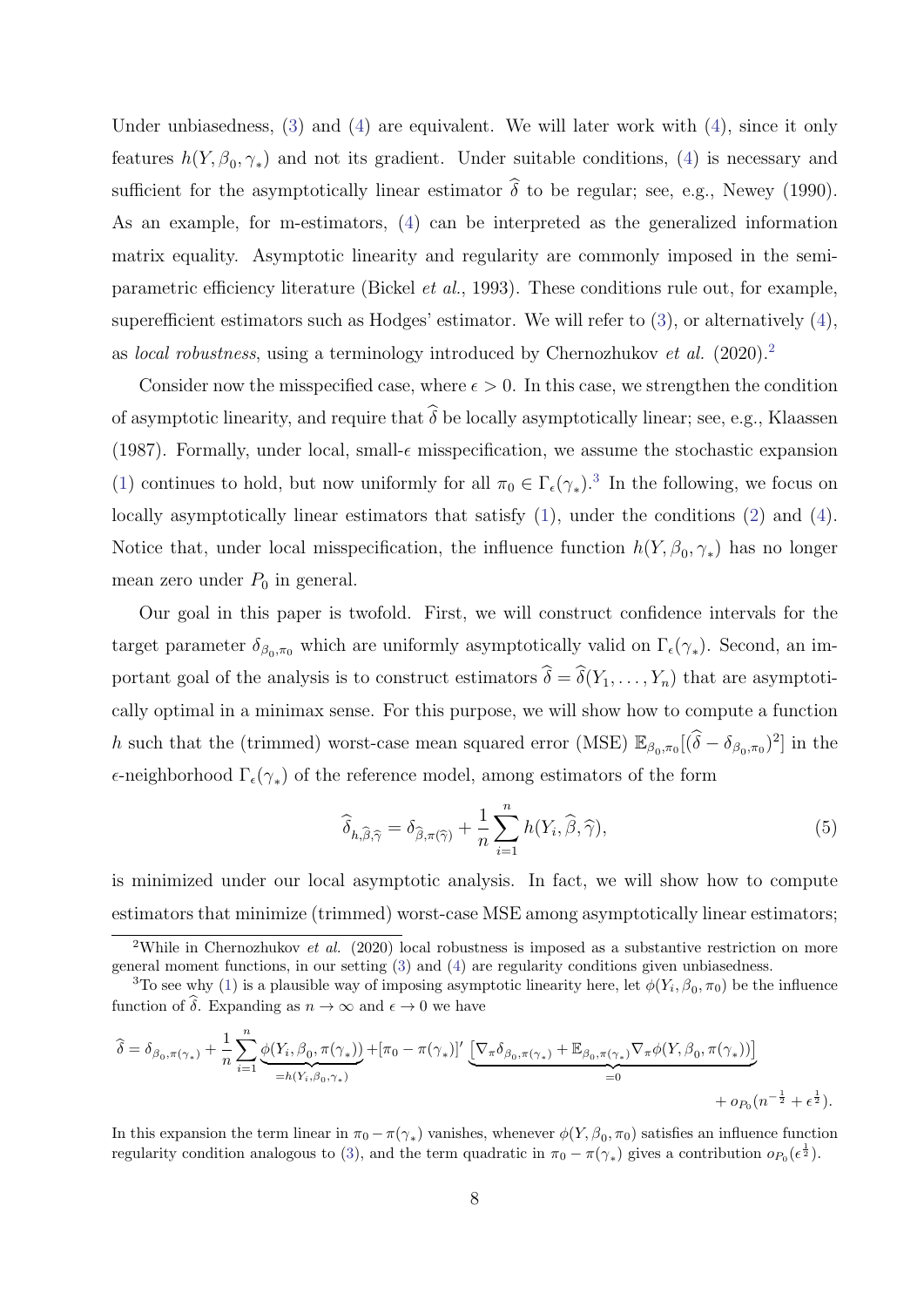see Theorem [1](#page-12-0) below for a precise statement. Here  $\widehat{\beta}$  and  $\widehat{\gamma}$  are preliminary estimators of  $\beta_0$  and  $\gamma_*$  that are root-n consistent under correct specification. For example,  $\beta$  and  $\widehat{\gamma}$  may be maximum likelihood estimators (MLE) based on the reference model. It follows from [\(2\)](#page-7-1) and [\(4\)](#page-7-3) that, under regularity conditions on the preliminary estimators, the form of the minimum-MSE h function is not affected by the choice of  $\hat{\beta}$  and  $\hat{\gamma}$ .

Examples (cont.) In our parametric example, a natural estimator is the MLE of  $c'\beta_0$ based on the reference specification, such as the OLS estimator under the assumption that  $\pi = 0$ ; e.g., that the coefficient of an omitted control variable is zero. In a correctly specified likelihood setting, such an estimator will be consistent and efficient. However, when the reference model is misspecified, it may be dominated in terms of bias or MSE by other regular estimators.

In our semi-parametric mixture example, a commonly used ("random-effects") estimator of  $\delta_{\beta_0,\pi_0} = \mathbb{E}_{\pi_0} \Delta(A,\beta_0)$  is obtained by replacing the population average by an integral with respect to the parametric distribution  $\pi(\hat{\gamma})$ , where  $\hat{\gamma}$  is the MLE of  $\gamma$ . Another popular ("empirical Bayes") estimator is obtained by substituting an integral with respect to the posterior distribution of A based on  $\pi(\hat{\gamma})$ . We will compare the finite-sample performance of these estimators to that of our minimum-MSE estimator in our panel data illustration in Section [6.](#page-32-0)

### 2.2 Heuristic derivation of the minimum-MSE estimator

In this subsection, we provide heuristic derivations for the worst-case bias and the minimum-MSE estimator. This will lead to the main expressions in equations [\(8\)](#page-10-0) and [\(10\)](#page-10-1) below. In the next subsection, we will provide regularity conditions under which these derivations are formally justified.

We assume that  $\Gamma_{\epsilon}(\gamma_*)$  is a convex set. For any linear map  $u : \Pi \to \mathbb{R}$ , we define<sup>[4](#page-9-0)</sup>

<span id="page-9-1"></span>
$$
||u||_{\gamma_*,\epsilon} = \sup_{\pi_0 \in \Gamma_{\epsilon}(\gamma_*)} \epsilon^{-\frac{1}{2}} u'(\pi_0 - \pi(\gamma_*)), \quad ||u||_{\gamma_*} = \lim_{\epsilon \to 0} ||u||_{\gamma_*,\epsilon}.
$$
 (6)

We assume that the distance measure d is chosen such that  $\left\|\cdot\right\|_{\gamma_*}$  is unique and well-defined, and that it is a norm, dual to a local approximation to  $d(\pi_0, \pi(\gamma_*))$  for fixed  $\pi(\gamma_*)$ . Both

<span id="page-9-0"></span><sup>&</sup>lt;sup>4</sup>The definition in [\(6\)](#page-9-1) is stated for finite-dimensional  $\pi$ . This definition can be generalized to the case where  $\pi$  is infinite-dimensional; see [A](#page--1-0)ppendix A and Section [3.](#page-14-0)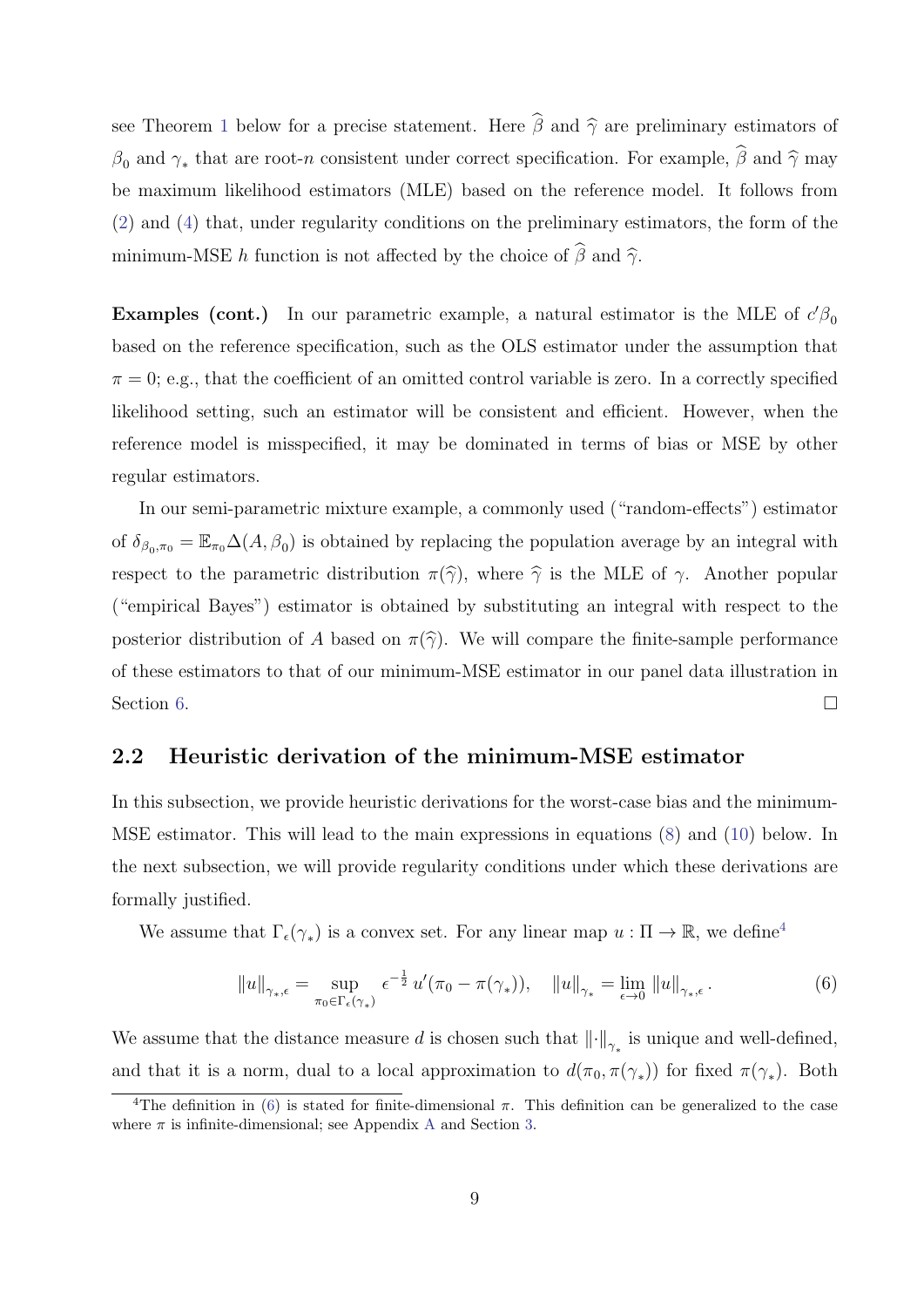our examples of distance measures – weighted Euclidean distance and Kullback-Leibler divergence – satisfy these assumptions.

We focus on estimators  $\widehat{\delta}$  that satisfy [\(1\)](#page-7-0) for a suitable h function for which [\(2\)](#page-7-1) and [\(4\)](#page-7-3) hold. Under appropriate regularity conditions, the worst-case bias of  $\widehat{\delta}$  in the neighborhood  $\Gamma_{\epsilon}(\gamma_*)$  can be expanded for small  $\epsilon$  and large n as

<span id="page-10-4"></span><span id="page-10-0"></span>
$$
\sup_{\pi_0 \in \Gamma_{\epsilon}(\gamma_*)} \left| \mathbb{E}_{\beta_0, \pi_0} \widehat{\delta} - \delta_{\beta_0, \pi_0} \right| = b_{\epsilon}(h, \beta_0, \gamma_*) + o(n^{-\frac{1}{2}} + \epsilon^{\frac{1}{2}}),\tag{7}
$$

where

$$
b_{\epsilon}(h,\beta_0,\gamma_*)=\epsilon^{\frac{1}{2}}\left\|\nabla_{\pi}\delta_{\beta_0,\pi(\gamma_*)}-\mathbb{E}_{\beta_0,\pi(\gamma_*)}h(Y,\beta_0,\gamma_*)\nabla_{\pi}\log f_{\beta_0,\pi(\gamma_*)}(Y)\right\|_{\gamma_*},\tag{8}
$$

for  $\|\cdot\|_{\gamma_*}$  the dual norm defined in [\(6\)](#page-9-1).<sup>[5](#page-10-2)</sup>

Then, the worst-case MSE in  $\Gamma_{\epsilon}(\gamma_*)$  can be expanded as follows, again under appropriate regularity conditions (see Lemma [A2](#page--1-1) in the appendix),

$$
\sup_{\pi_0 \in \Gamma_{\epsilon}(\gamma_*)} \mathbb{E}_{\beta_0, \pi_0} \left[ \left( \widehat{\delta} - \delta_{\beta_0, \pi_0} \right)^2 \right] = b_{\epsilon}(h, \beta_0, \gamma_*)^2 + \frac{\text{Var}_{\beta_0, \pi(\gamma_*)}(h(Y, \beta_0, \gamma_*))}{n} + o(n^{-1} + \epsilon). \tag{9}
$$

We therefore define the minimum-MSE function  $h_{\epsilon}^{\text{MMSE}}(y, \beta_0, \gamma_*)$  as

$$
h_{\epsilon}^{\text{MMSE}}(\cdot, \beta_0, \gamma_*) = \underset{h(\cdot, \beta_0, \gamma_*)}{\operatorname{argmin}} \left\{ \epsilon \left\| \nabla_{\pi} \delta_{\beta_0, \pi(\gamma_*)} - \mathbb{E}_{\beta_0, \pi(\gamma_*)} h(Y, \beta_0, \gamma_*) \nabla_{\pi} \log f_{\beta_0, \pi(\gamma_*)}(Y) \right\|_{\gamma_*}^2 + \frac{\operatorname{Var}_{\beta_0, \pi(\gamma_*)} (h(Y, \beta_0, \gamma_*))}{n} \right\}
$$
 subject to (2) and (4). (10)

Finally, let  $\widehat{\beta}$  and  $\widehat{\gamma}$  be preliminary estimators that are consistent for  $\beta_0$  and  $\gamma_*$  under the reference model  $f_{\beta_0, \pi(\gamma_*)}$ . Then, the minimum-MSE estimator of  $\delta_{\beta_0, \pi_0}$  is given by

<span id="page-10-3"></span><span id="page-10-1"></span>
$$
\widehat{\delta}_{\epsilon}^{\text{MMSE}} = \delta_{\widehat{\beta}, \pi(\widehat{\gamma})} + \frac{1}{n} \sum_{i=1}^{n} h_{\epsilon}^{\text{MMSE}}(Y_i, \widehat{\beta}, \widehat{\gamma}). \tag{11}
$$

This estimator minimizes an asymptotic approximation to the worst-case MSE in  $\Gamma_{\epsilon}(\gamma_*)$ . Using a small- $\epsilon$  approximation is crucial for analytic tractability, since the variance term in [\(9\)](#page-10-3) only needs to be calculated under the reference model, and the optimization problem [\(10\)](#page-10-1) is convex. In practice, [\(10\)](#page-10-1) only needs to be solved at  $\hat{\beta}$  and  $\hat{\gamma}$ . In addition, as we already pointed out, the form of the minimum-MSE estimator is not affected by the choice of the preliminary estimators  $\widehat{\beta}$  and  $\widehat{\gamma}$ .

<span id="page-10-2"></span><sup>&</sup>lt;sup>5</sup>When  $\pi$  is infinite-dimensional  $\nabla_{\pi}$  denotes a Gâteaux derivative.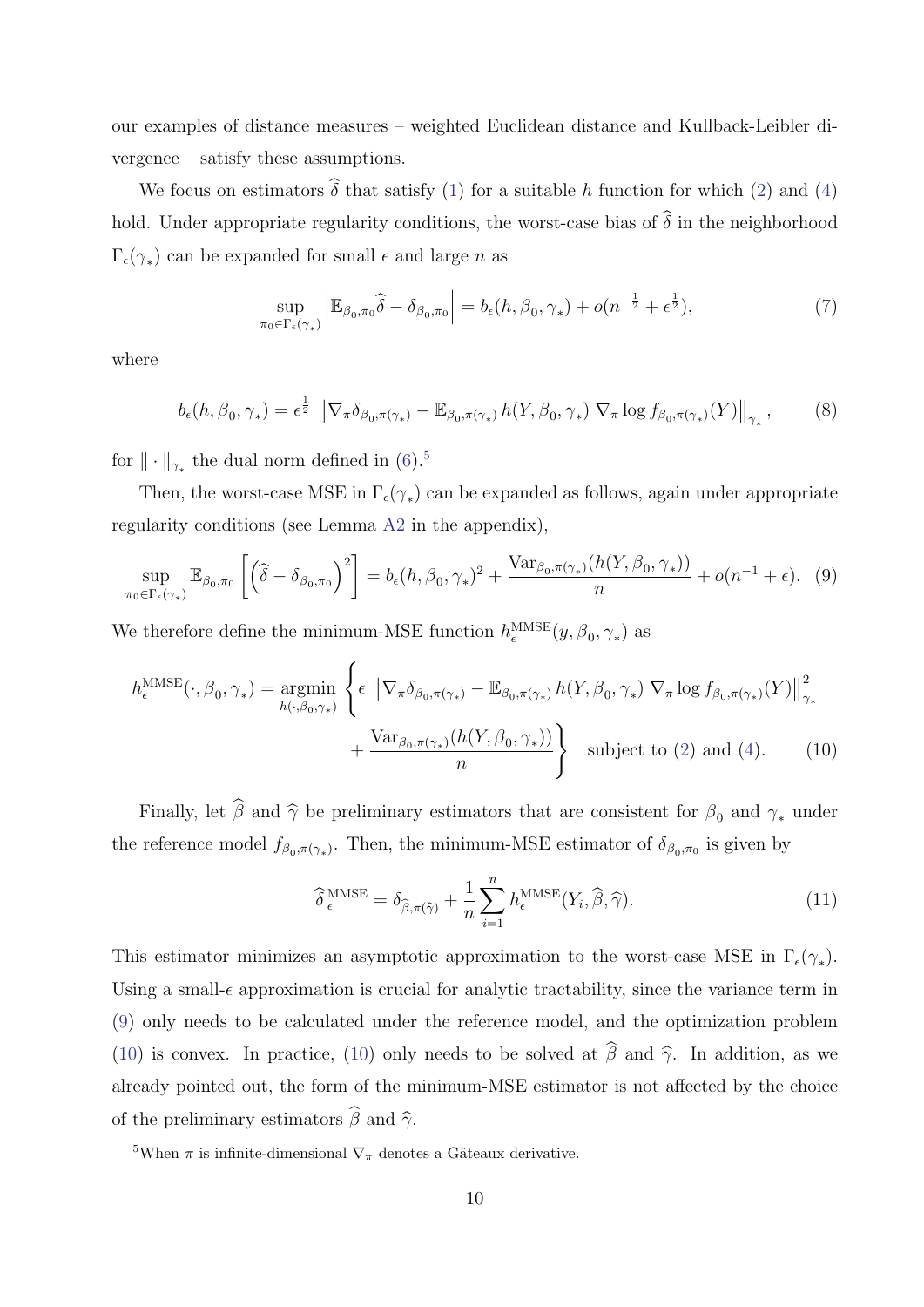The constraints on  $h_{\epsilon}^{\text{MMSE}}(\cdot, \beta_0, \gamma_*)$  imposed in [\(10\)](#page-10-1) are the unbiasedness condition [\(2\)](#page-7-1) and the local robustness condition [\(4\)](#page-7-3). As we discussed above, given unbiasedness, local robustness is a regularity condition, and unbiasedness is a substantive condition that implies that our estimator  $\delta_{\epsilon}^{\text{MMSE}}$  is only optimal within the class of estimators that are asymptotically unbiased for  $\delta_{\beta_0,\pi_0}$  under the reference model.

**Special cases.** To provide intuition about the minimum-MSE function  $h_{\epsilon}^{\text{MMSE}}$ , let us define two Hessian matrices  $H_{\beta\gamma}$ , of size dim  $\beta + \dim \gamma$ , and  $\mathcal{H}_{\beta\pi}$ , of size dim  $\beta + \dim \pi$ , as<sup>[6](#page-11-0)</sup>

$$
H_{\beta\gamma} = \mathbb{E}_{\beta_0, \pi(\gamma_*)} \left[ \nabla_{\beta\gamma} \log f_{\beta_0, \pi(\gamma_*)}(Y) \right] \left[ \nabla_{\beta\gamma} \log f_{\beta_0, \pi(\gamma_*)}(Y) \right]',
$$
  

$$
\mathcal{H}_{\beta\pi} = \mathbb{E}_{\beta_0, \pi(\gamma_*)} \left[ \nabla_{\beta\pi} \log f_{\beta_0, \pi(\gamma_*)}(Y) \right] \left[ \nabla_{\beta\pi} \log f_{\beta_0, \pi(\gamma_*)}(Y) \right]'.
$$

Throughout our analysis, we assume that  $H_{\beta\gamma}$  is invertible. This requires that the Hessian matrix of the parametric reference model be non-singular, thus requiring that  $\beta_0$  and  $\gamma_*$  be identified under the reference model. When  $\epsilon = 0$  we find that

<span id="page-11-2"></span>
$$
h_0^{\text{MMSE}}(y,\beta_0,\gamma_*) = \nabla_{\beta\gamma} \log f_{\beta_0,\pi(\gamma_*)}(y)' H_{\beta\gamma}^{-1} \nabla_{\beta\gamma} \delta_{\beta_0,\pi(\gamma_*)}.
$$
 (12)

Thus, under the assumption that the parametric reference model is correctly specified,  $\widehat{\delta}_{\epsilon}^{\text{MMSE}}$  $\epsilon$ is simply the one-step approximation to the MLE for  $\delta_{\beta_0,\pi_0}$  that maximizes the likelihood with respect to the "small" parameter  $(\beta', \gamma')'$ . This "one-step efficient" adjustment is purely based on efficiency considerations. Such one-step approximations are classical estimators in statistics (e.g., Bickel et al., 1993).

Another interesting special case of the minimum-MSE  $h$  function arises in the limit  $\epsilon \to \infty$ , when the matrix or operator  $\mathcal{H}_{\beta\pi}$  is invertible. Note that invertibility of  $\mathcal{H}_{\beta\pi}$ , which may fail when  $\pi_0$  is not identified, is not needed in our analysis and we only use it to analyze this limiting case. We then have that

<span id="page-11-1"></span>
$$
\lim_{\epsilon \to \infty} h_{\epsilon}^{\text{MMSE}}(y, \beta_0, \gamma_*) = \left[ \nabla_{\beta \pi} \log f_{\beta_0, \pi(\gamma_*)}(y) \right]' \mathcal{H}_{\beta \pi}^{-1} \nabla_{\beta \pi} \delta_{\beta_0, \pi(\gamma_*)}. \tag{13}
$$

In this limit  $\delta_{\epsilon}^{\text{MMSE}}$  is simply the one-step approximation to the MLE for  $\delta_{\beta_0,\pi_0}$  that maximizes the likelihood with respect to the "large" parameter  $(\beta', \pi')'$ . For any  $\epsilon$ , the estimator  $\delta_{\epsilon}^{\text{MMSE}}$  is a nonlinear interpolation between the one-step MLE approximation to the parametric reference model and the one-step MLE approximation to the large model. We obtain

<span id="page-11-0"></span><sup>&</sup>lt;sup>6</sup>The definition of  $\mathcal{H}_{\beta\pi}$  generalizes to the infinite-dimensional  $\pi$  case; see [A](#page--1-0)ppendix A and Section [3.](#page-14-0)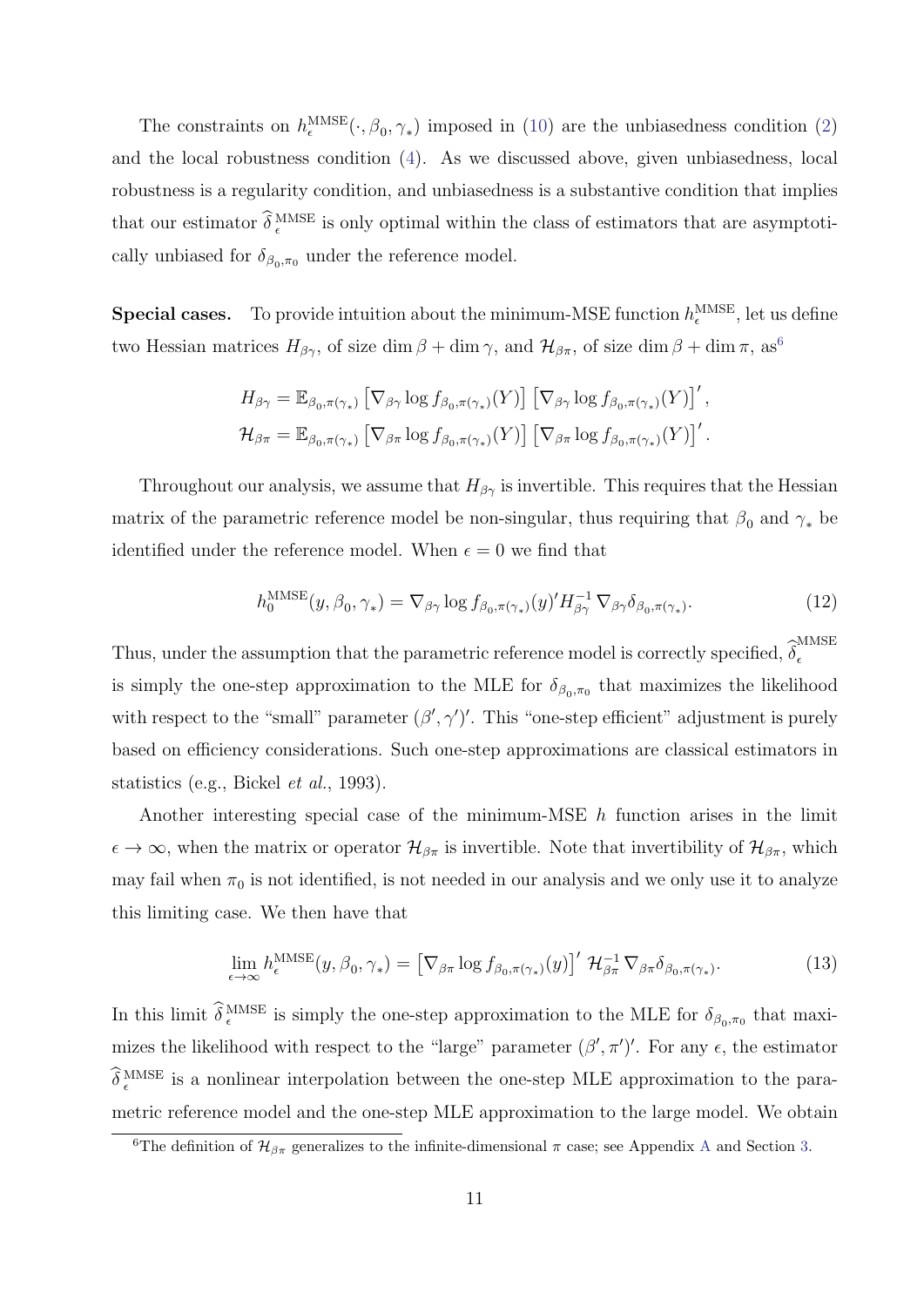one-step approximations in our approach, since [\(10\)](#page-10-1) is only a local approximation to the full MSE-minimization problem.

However, an estimator based on [\(13\)](#page-11-1) may be ill-behaved in non point-identified problems, or in problems where the identification of  $\pi_0$  is irregular. By contrast,  $\delta_{\epsilon}^{\text{MMSE}}$  is always welldefined, since the variance of  $h(Y, \beta_0, \gamma_*)$  acts as a sample size-dependent regularization. The form of  $\delta_{\epsilon}^{\text{MMSE}}$  is thus based on both efficiency and robustness. In addition, note that, while neither [\(12\)](#page-11-2) nor [\(13\)](#page-11-1) involve the particular choice of distance measure with respect to which neighborhoods are defined, for given  $\epsilon > 0$  the minimum-MSE estimator will depend on the chosen distance measure.

Lastly, it is common in applications with covariates to model the conditional distribution of outcomes Y given covariates X as  $f_{\beta_0,\pi_0}(y|x)$ , while leaving the marginal distribution of  $X, f_X(x)$ , unspecified. Our approach can easily be adapted to deal with such conditional models, as we will describe in Subsection [3.2](#page-15-0) in a locally quadratic setting.

### 2.3 Properties of the minimum-MSE estimator

In this subsection, we provide a formal characterization of the minimum-MSE estimator by showing that it achieves minimum worst-case MSE in a class of regular asymptotically linear estimators, as *n* tends to infinity and  $\epsilon n$  tends to a constant. All sequences can thus be equivalently indexed by  $\epsilon$  or n; for example,  $h_{\epsilon}$  in the following theorem could equivalently be indexed by  $n$ . Moreover, under the stated assumptions, the heuristic derivations of the previous subsection are formally justified. All proofs are in the appendix.

<span id="page-12-0"></span>**Theorem 1.** Let  $n \to \infty$  and  $\epsilon \to 0$  such that  $\epsilon n \to c$ , for some constant  $c \in (0,\infty)$ . Let Assumptions [A1](#page--1-2) and [A2](#page--1-3) in [A](#page--1-0)ppendix A hold, let  $\beta_0 \in \mathcal{B}$  and  $\gamma_* \in \mathcal{G}$ , and let  $\widehat{\delta}_{\epsilon} =$  $\widehat{\delta}_{\epsilon}(Y_1,\ldots,Y_n)$  be a sequence of estimators with an influence function expansion of the form

<span id="page-12-1"></span>
$$
\widehat{\delta}_{\epsilon} = \delta_{\beta_0, \pi(\gamma_*)} + \frac{1}{n} \sum_{i=1}^n h_{\epsilon}(Y_i, \beta_0, \gamma_*) + n^{-1/2} R_n,
$$
\n(14)

where  $R_n$  is a sequence of random variables with

$$
\sup_{\pi_0 \in \Gamma_{\epsilon}(\gamma_*)} P_{\beta_0, \pi_0}(|R_n| > \log(n)) = o(1), \quad \sup_{\pi_0 \in \Gamma_{\epsilon}(\gamma_*)} \mathbb{E}_{\beta_0, \pi_0} [R_n^2 1\left(|R_n| \le 2 \log(n)\right)] = o(1),
$$

and  $h_{\epsilon}(\cdot,\beta_0,\gamma_*)$  is a sequence of influence functions that satisfy the constraints [\(2\)](#page-7-1) and [\(4\)](#page-7-3), as well as  $\sup_{\pi_0 \in \Gamma_{\epsilon}(\gamma_*)} \mathbb{E}_{\beta_0, \pi_0} |h_{\epsilon}(Y, \beta_0, \gamma_*)|^{\kappa} = O(1)$ , for some  $\kappa > 2$ . We then have, for any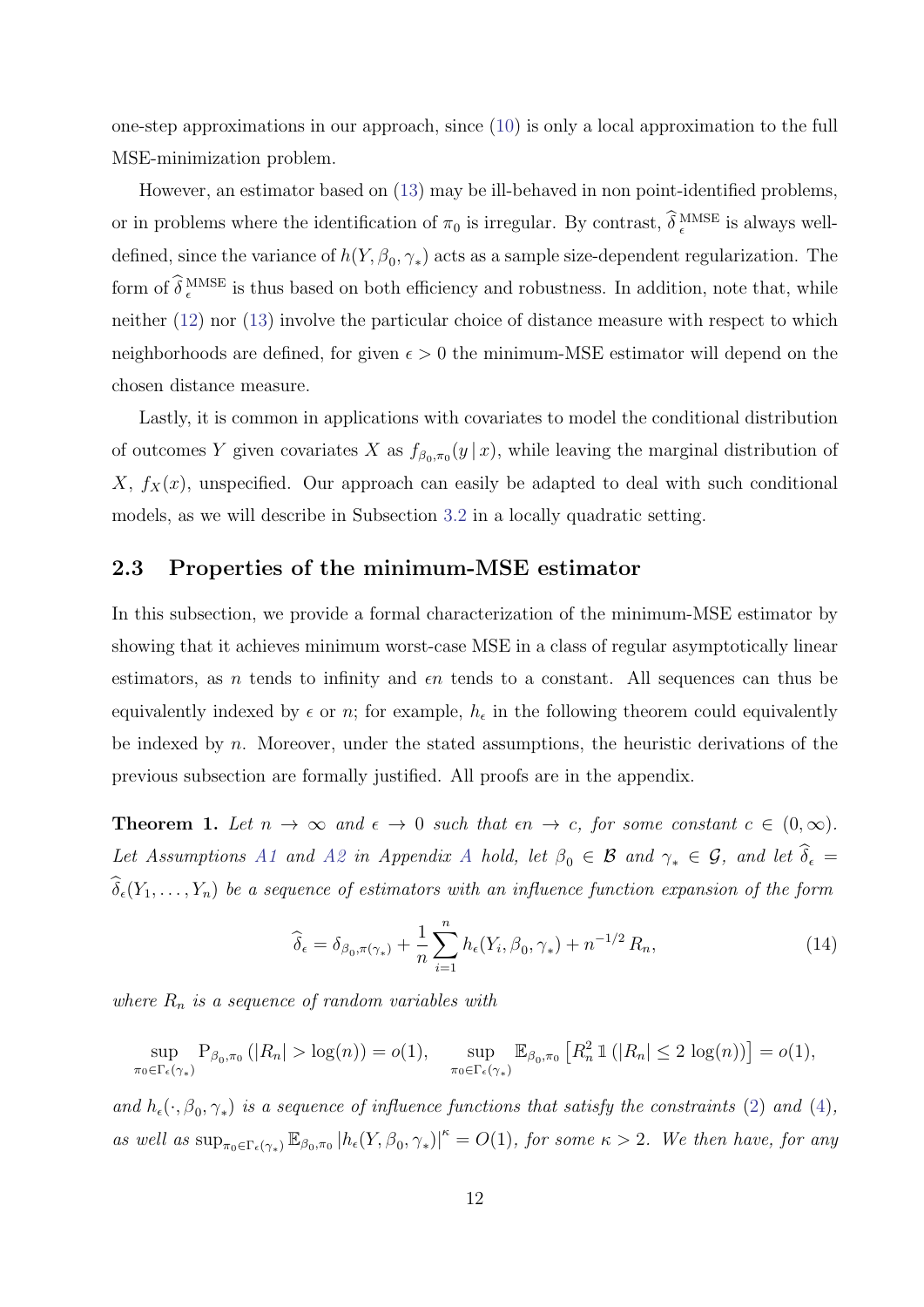sequence  $m_n > 0$  with  $m_n \to 0$  and  $m_n n^{1/2} [\log(n)]^{-1} \to \infty$ , that

$$
\sup_{\pi_0 \in \Gamma_{\epsilon}(\gamma_*)} \mathbb{E}_{\beta_0, \pi_0} \left[ \left( \widehat{\delta}_{\epsilon}^{\text{MMSE}} - \delta_{\beta_0, \pi_0} \right)^2 \mathbb{1} \left( \left| \widehat{\delta}_{\epsilon}^{\text{MMSE}} - \delta_{\beta_0, \pi_0} \right| \le m_n \right) \right]
$$
\n
$$
\le \sup_{\pi_0 \in \Gamma_{\epsilon}(\gamma_*)} \mathbb{E}_{\beta_0, \pi_0} \left[ \left( \widehat{\delta}_{\epsilon} - \delta_{\beta_0, \pi_0} \right)^2 \mathbb{1} \left( \left| \widehat{\delta}_{\epsilon} - \delta_{\beta_0, \pi_0} \right| \le m_n \right) \right] + o\left( \frac{1}{n} \right). \tag{15}
$$

We establish Theorem [1](#page-12-0) in a joint asymptotic sequence where  $\epsilon$  tends to zero as n tends to infinity and  $\epsilon n$  tends to a finite positive constant. Under this sequence, the leading term in the worst-case MSE is of order  $\epsilon$  (squared bias), or equivalently of order  $1/n$  (variance). The theorem considers a trimmed MSE to allow for the possibility that the estimators for  $\delta_{\beta_0,\pi_0}$  do not have moments. The trimming cutoff  $m_n$  shrinks to zero at a rate slower than  $n^{-1/2}$  (or equivalently  $\epsilon^{1/2}$ ), so that for estimators without heavy tails the leading-order bias and standard deviation should not be affected by the trimming. The theorem states that the leading-order worst-case trimmed MSE achieved by our minimum-MSE estimator  $\widehat{\delta}_{\epsilon}^{\mathrm{MMSE}}$  $\frac{1}{\epsilon}$  is at least as good as the one achieved by any other sequence of estimators satisfying our regularity conditions. All the assumptions on  $\widehat{\delta}_{\epsilon}$  and  $h_{\epsilon}(\cdot,\beta,\gamma)$  that we require for this result are listed in the statement of the theorem. Note that in Theorem [1](#page-12-0) we assume that  $(14)$  holds, subject to  $(2)$  and  $(4)$ . On might conjecture that the result holds absent these conditions. However, our current proof crucially relies on them.<sup>[7](#page-13-0)</sup> We will provide explicit expressions for  $h_{\epsilon}^{\text{MMSE}}$  in various models in the next section.

### 2.4 Confidence intervals

In addition to point estimates, our framework allows us to compute confidence intervals that contain  $\delta_{\beta_0,\pi_0}$  with pre-specified probability under our local asymptotic analysis. To see this, let  $\delta$  be an estimator satisfying [\(1\)](#page-7-0), [\(2\)](#page-7-1), and [\(4\)](#page-7-3). For a given confidence level  $\alpha \in (0,1)$ , let us define the following interval

$$
CI_{\epsilon}(1-\alpha,\widehat{\delta}) = \left[\widehat{\delta} \pm \left(b_{\epsilon}\left(h,\widehat{\beta},\widehat{\gamma}\right) + \frac{\widehat{\sigma}_h}{\sqrt{n}}c_{1-\alpha/2}\right)\right],\tag{16}
$$

where  $b_{\epsilon}(\cdot)$  is given by [\(8\)](#page-10-0),  $\hat{\sigma}_h^2$  $h_h^2$  is the sample variance of  $h(Y_1, \beta, \hat{\gamma}), \ldots, h(Y_n, \beta, \hat{\gamma}),$  and  $c_{1-\alpha/2} = \Phi^{-1}(1-\alpha/2)$  is the  $(1-\alpha/2)$ -standard normal quantile. Under suitable regularity

<span id="page-13-0"></span><sup>&</sup>lt;sup>7</sup>Condition [\(14\)](#page-12-1) is a form of local regularity of the sequence of estimators  $\hat{\delta}_{\epsilon}$ . The additional regularity conditions in Assumptions [A1](#page--1-2) and [A2](#page--1-3) are smoothness conditions on  $f_{\beta_0,\pi_0}(y)$ ,  $\delta_{\beta_0,\pi_0}$ ,  $\pi(\gamma)$ , and  $d(\pi_0,\pi(\gamma))$ as functions of  $\beta_0$ ,  $\pi_0$ , and  $\gamma$ , and an appropriate rate condition on the preliminary estimators  $\beta$  and  $\hat{\gamma}$ . In particular, in Assumption [A2,](#page--1-3) we require the preliminary estimators  $\hat{\beta}$  and  $\hat{\gamma}$  to have moments of order larger than two. This may require modifying the preliminary estimators to ensure that they have finite moments, as in for example Hausman et al. (2011), who focus on GMM estimators.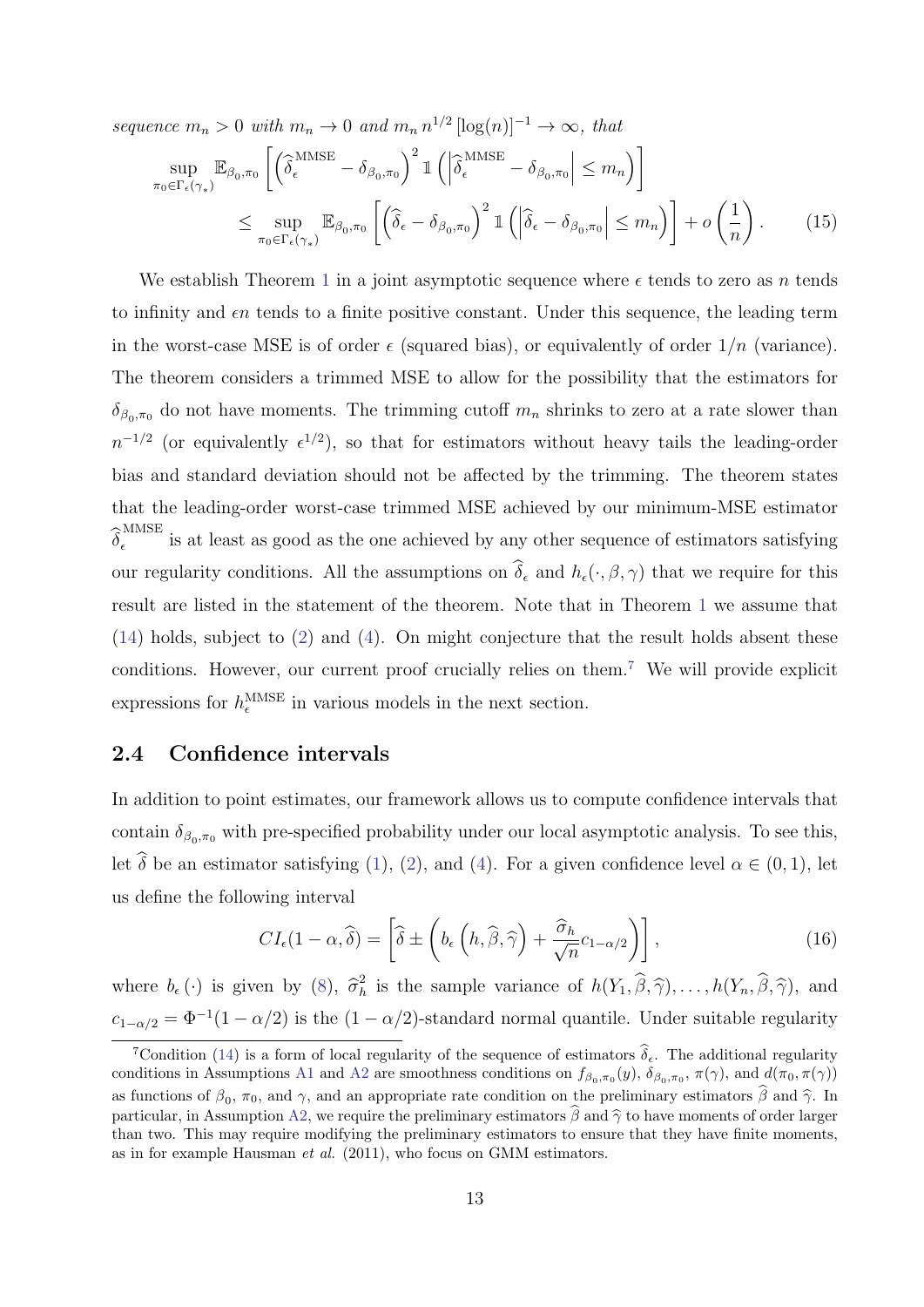conditions, the interval  $CI_{\epsilon}(1-\alpha,\delta)$  contains  $\delta_{\beta_0,\pi_0}$  with probability at least  $1-\alpha$  as n tends to infinity and  $\epsilon n$  tends to a constant, both under correct specification and under local misspecification of the reference model. Formally, we have the following result.

**Theorem 2.** Let  $n \to \infty$  and  $\epsilon \to 0$  such that  $\epsilon n \to c$ , for some constant  $c \in (0,\infty)$ . Let Assumptions [A1](#page--1-2) and [A3](#page--1-4) in Appendix [A](#page--1-0) hold, and also assume that the influence function h of  $\widehat{\delta}$  satisfies  $\sup_{\pi_0 \in \Gamma_{\epsilon}(\gamma_*)} \mathbb{E}_{\beta_0, \pi_0} h^2(Y, \beta_0, \gamma_*) = O(1)$ . Then we have

$$
\inf_{\pi_0 \in \Gamma_{\epsilon}(\gamma_*)} \Pr_{\beta_0, \pi_0} \left[ \delta_{\beta_0, \pi_0} \in CI_{\epsilon} (1 - \alpha, \widehat{\delta}) \right] \ge 1 - \alpha + o(1). \tag{17}
$$

Such "fixed-length" confidence intervals, which take into account both misspecification bias and sampling uncertainty, have been studied in different contexts (e.g., Donoho, 1994, Armstrong and Kolesár, 2020, 2021). $8$ 

# <span id="page-14-0"></span>3 Locally quadratic case: applications to parametric models and semi-parametric mixture models

In this section, we first derive explicit expressions for minimum-MSE estimators in a class of models that have a locally quadratic structure; that is, where the dual norm  $\|\cdot\|_{\gamma_*}$  can be associated with an inner product. We then apply these results to parametric models and semi-parametric mixture models. Our motivation for focusing on these settings is that they allow us to develop practical implementation methods. We have not explored implementation in other models with infinite-dimensional  $\pi$  parameters.

Formally, let us define the tangent space  $\overline{\mathcal{T}}$  of the parameter space  $\Pi$  at  $\pi(\gamma^*)$ , where for simplicity we ignore the dependence on  $\gamma^*$  in the notation.<sup>[9](#page-14-2)</sup> Let us then define the cotangent space  $\mathcal T$  as the set of linear maps  $u : \overline{\mathcal T} \to \mathbb R$ . Throughout this section, we assume that  $\mathcal T$  is a Hilbert space equipped with the norm  $\left\|\cdot\right\|_{\gamma_*}$ . This locally quadratic structure characterizes our two leading examples of parametric and semi-parametric mixture models. In such cases the tangent space (at an interior  $\pi(\gamma^*)$ ) is simply  $\Pi$ , and the cotangent space is the set of linear maps  $u : \Pi \to \mathbb{R}$ .

<span id="page-14-1"></span><sup>8</sup>A variation suggested by these authors, which reduces the length of the interval, is to compute the interval as  $\hat{\delta} \pm b_{\epsilon}(h, \hat{\beta}, \hat{\gamma})$  times the  $(1 - \alpha)$ -quantile of  $\left| \mathcal{N}\left(1, \hat{\sigma}_h^2/(nb_{\epsilon}(h, \hat{\beta}, \hat{\gamma})^2)\right) \right|$ .

<span id="page-14-2"></span><sup>&</sup>lt;sup>9</sup>The tangent space at  $\pi(\gamma^*)$  includes all directions in which one can pass tangentially through  $\pi(\gamma^*)$ . See Barden and Thomas (2003) for a formal exposition.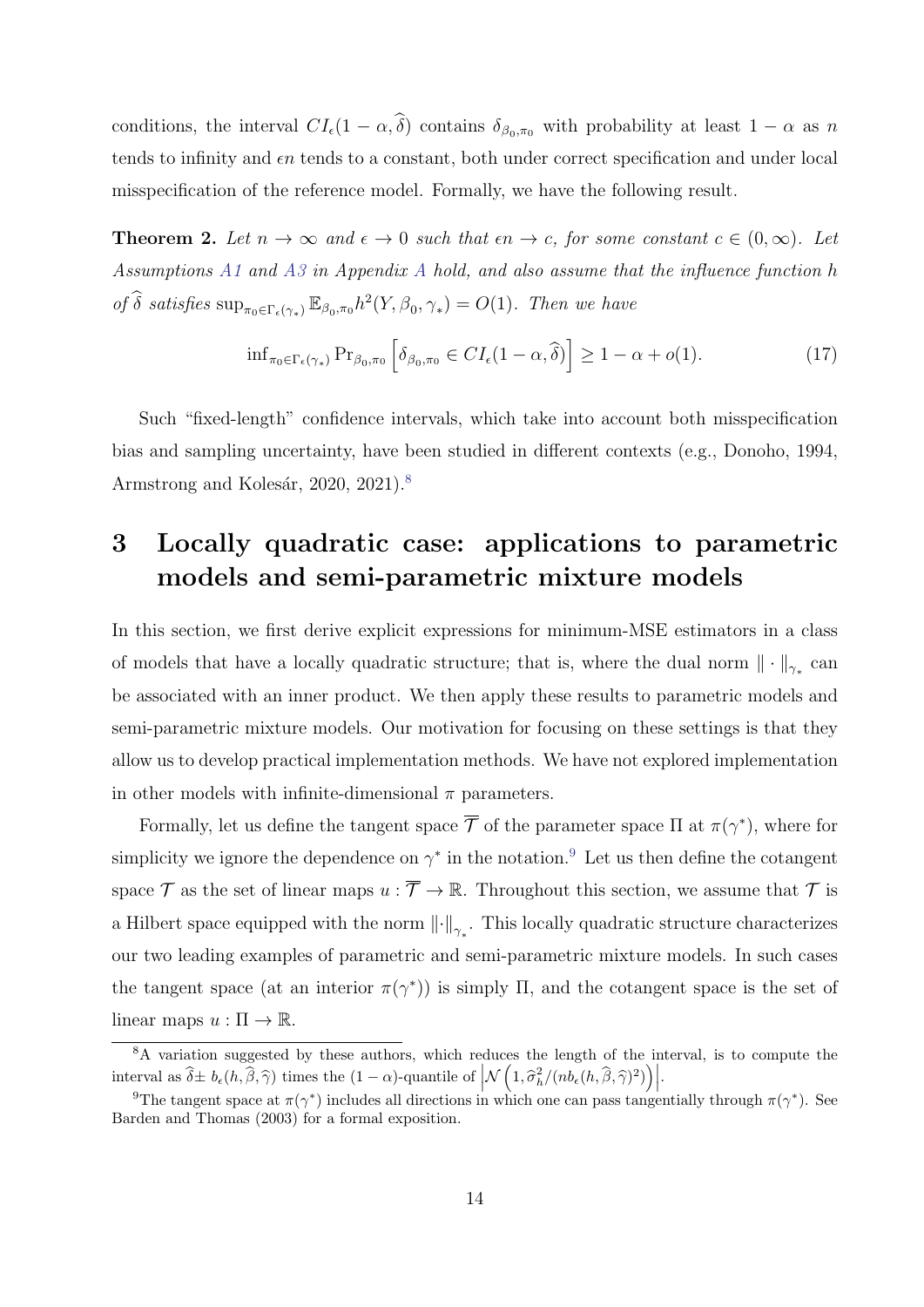#### <span id="page-15-5"></span>3.1 Characterization of the minimum-MSE estimator

Consider the case where the square of the local dual norm defined in [\(6\)](#page-9-1) can be written as  $||u||^2$  $\gamma_*^2 = u^\top u$ , where  $u^\top w$  represents some inner product of elements u and w of the cotangent space  $\mathcal T$  of  $\Pi$  at  $\pi(\gamma_*)$ . For conciseness, from now on we will remove the subscripts  $\beta_0, \gamma_*,$  and  $\pi(\gamma_*)$  throughout, unless there is a risk of confusion. In particular, unless otherwise noted, all expectations will be evaluated under the reference model. Here,  $\pi$  can be finite-dimensional as in parametric models (which we analyze in Subsection [3.3\)](#page-16-0), or infinite-dimensional as in semi-parametric mixture models where  $\pi$  is a density (studied in Subsection [3.4\)](#page-18-0).

Let us start by introducing some notation. Let  $s_{\beta\gamma}(y) = \nabla_{\beta\gamma} \log f(y)$  and  $s_{\pi}(y) =$  $\nabla_{\pi}$  log  $f(y)$  denote the components of the score. We define the Hessian operators  $H_{\pi}: \mathcal{T} \to$  $\mathcal{T}, H_{\pi,\beta\gamma} : \mathbb{R}^{\dim\beta + \dim\gamma} \to \mathcal{T}, \text{ and } H_{\beta\gamma,\pi} : \mathcal{T} \to \mathbb{R}^{\dim\beta + \dim\gamma} \text{ by}^{10}$  $\mathcal{T}, H_{\pi,\beta\gamma} : \mathbb{R}^{\dim\beta + \dim\gamma} \to \mathcal{T}, \text{ and } H_{\beta\gamma,\pi} : \mathcal{T} \to \mathbb{R}^{\dim\beta + \dim\gamma} \text{ by}^{10}$  $\mathcal{T}, H_{\pi,\beta\gamma} : \mathbb{R}^{\dim\beta + \dim\gamma} \to \mathcal{T}, \text{ and } H_{\beta\gamma,\pi} : \mathcal{T} \to \mathbb{R}^{\dim\beta + \dim\gamma} \text{ by}^{10}$ 

$$
H_{\pi} = \mathbb{E} s_{\pi}(Y) s_{\pi}(Y)^{\top}, \quad H_{\pi, \beta \gamma} = \mathbb{E} s_{\pi}(Y) s_{\beta \gamma}(Y)^{\prime}, \quad H_{\beta \gamma, \pi} = \mathbb{E} s_{\beta \gamma}(Y) s_{\pi}(Y)^{\top}.
$$

In addition, we define the following projected versions of the gradient  $\widetilde{\nabla}_{\pi} = \nabla_{\pi} - H_{\pi,\beta\gamma} H_{\beta\gamma}^{-1} \nabla_{\beta\gamma}$ , score  $\widetilde{s}_{\pi}(y) = s_{\pi}(y) - H_{\pi,\beta\gamma} H_{\beta\gamma}^{-1} s_{\beta\gamma}(y)$ , and Hessian  $\widetilde{H}_{\pi} = H_{\pi} - H_{\pi,\beta\gamma} H_{\beta\gamma}^{-1} H_{\beta\gamma,\pi}$ .

The next lemma characterizes the minimum-MSE  $h$  function in the locally quadratic case.

<span id="page-15-6"></span>Lemma 1. For the locally quadratic case of this section, the three following equivalent characterizations of  $h_{\epsilon}^{\text{MMSE}}$  defined in [\(10\)](#page-10-1) hold:

$$
h_{\epsilon}^{\text{MMSE}}(y) = s_{\beta\gamma}(y)' H_{\beta\gamma}^{-1} \nabla_{\beta\gamma} \delta + (\epsilon n) \widetilde{s}_{\pi}(y)^{\top} \left( \widetilde{\nabla}_{\pi} \delta - \mathbb{E} \left[ h_{\epsilon}^{\text{MMSE}}(Y) \widetilde{s}_{\pi}(Y) \right] \right) \tag{18}
$$

<span id="page-15-4"></span><span id="page-15-3"></span><span id="page-15-2"></span>
$$
=s_{\beta\gamma}(y)'H_{\beta\gamma}^{-1}\nabla_{\beta\gamma}\delta + (\epsilon n)\widetilde{s}_{\pi}(y)^{\top}(\nabla_{\pi}\delta - \mathbb{E}\left[h_{\epsilon}^{\text{MMSE}}(Y)s_{\pi}(Y)\right])
$$
(19)

$$
=s_{\beta\gamma}(y)'H_{\beta\gamma}^{-1}\nabla_{\beta\gamma}\delta + \widetilde{s}_{\pi}(y)^{\top}\left[\widetilde{H}_{\pi} + (\epsilon n)^{-1}\mathbb{I}\right]^{-1}\widetilde{\nabla}_{\pi}\delta, \tag{20}
$$

where  $\mathbb I$  denotes the identity map on  $\mathcal T$ .

### <span id="page-15-0"></span>3.2 Covariates

So far in our presentation, we have abstracted from covariates. We now consider the case where in addition to the outcomes  $Y_i$  we observe a vector of covariates  $X_i$ . We assume that  $(Y_i, X_i)$  are randomly drawn from a conditional distribution of  $Y_i$  given  $X_i$  given by the model  $f_{\beta_0,\pi_0}(y \mid x)$ , and an unrestricted marginal distribution  $f_X$  of  $X_i$ . Our parameter of

<span id="page-15-1"></span><sup>&</sup>lt;sup>10</sup>Formally,  $u^{\top}$  is an element of the tangent space of  $\Pi$  at  $\pi(\gamma_*)$ ; that is,  $u \mapsto u^{\top}$  represents a linear mapping from the cotangent space  $\mathcal T$  to the tangent space  $\overline{\mathcal T}$ .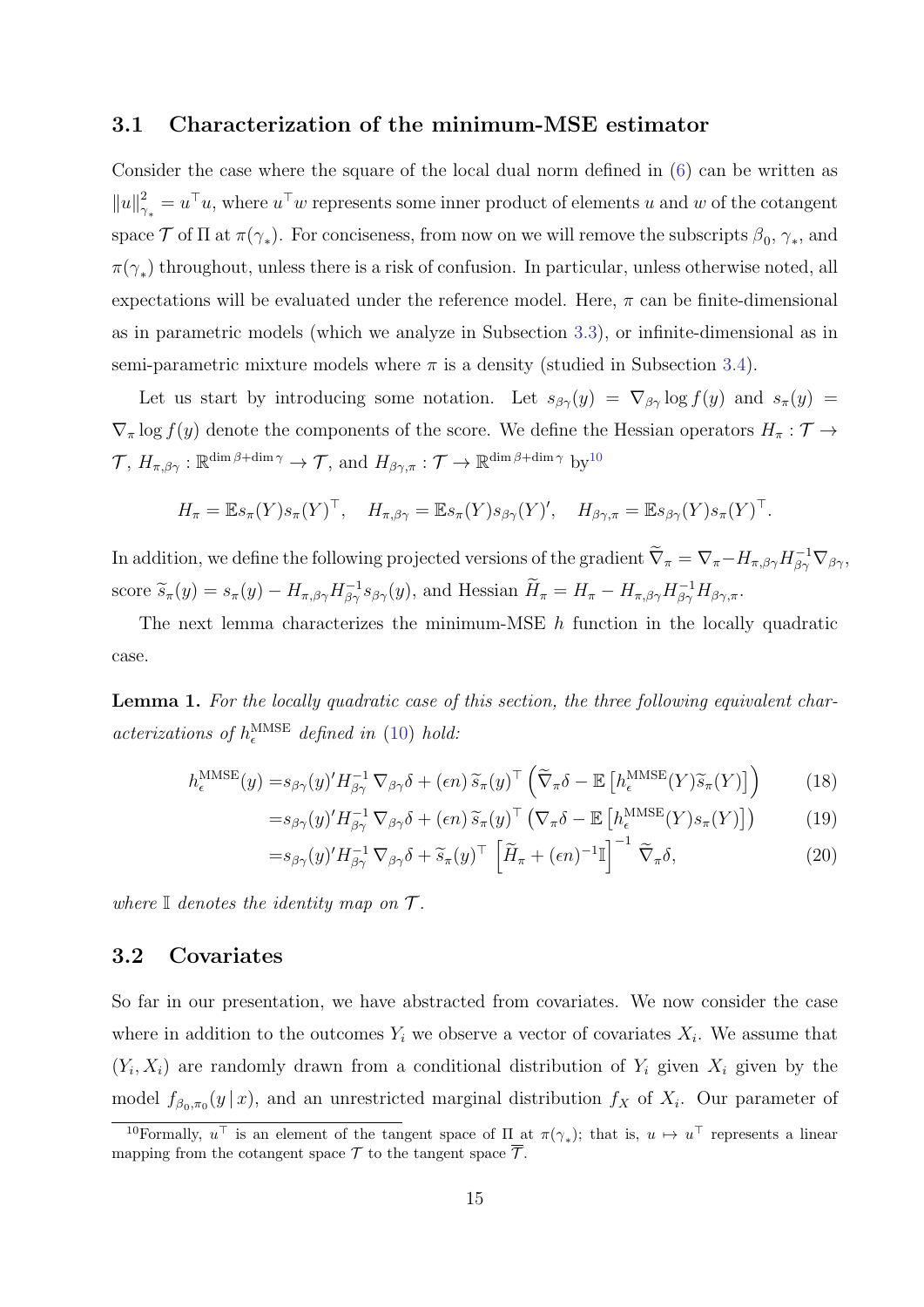interest is  $\delta_{\beta_0,\pi_0,f_X} = \mathbb{E}_{f_X} \delta_{\beta_0,\pi_0}(X)$ , where  $\mathbb{E}_{f_X}$  denotes an expectation over  $f_X$ . We consider estimators of the form

<span id="page-16-1"></span>
$$
\widehat{\delta}_h = \frac{1}{n} \sum_{i=1}^n \delta_{\widehat{\beta}, \pi(\widehat{\gamma})}(X_i) + \frac{1}{n} \sum_{i=1}^n h(Y_i, X_i, \widehat{\beta}, \widehat{\gamma}, \widehat{f}_X),
$$

where  $\beta$  and  $\widehat{\gamma}$  are preliminary estimates whose probability limits are  $\beta_0$  and  $\gamma_*$ , and  $f_X$  is the empirical distribution of  $X_i$  in the sample. While  $f_X$  is unknown and infinite-dimensional, it only enters into our object of interest (and the expression of  $h_{\epsilon}^{\text{MMSE}}$  below) as an expectation, and the corresponding sample average is still estimated at the  $\sqrt{n}$ -rate. We have the following characterization of the minimum-MSE influence function.

<span id="page-16-3"></span>**Lemma 2.** Consider the locally quadratic case of this section. Let  $H_{\beta\gamma}(x)$  and  $H_{\pi,\beta\gamma}(x)$  be conditional counterparts to  $H_{\beta\gamma}$  and  $H_{\pi,\beta\gamma}$ , and likewise let  $s_{\beta\gamma}(y|x)$ ,  $s_{\pi}(y|x)$  and  $\widetilde{s}_{\pi}(y|x)$  $s_{\pi}(y|x) - [\mathbb{E}_{f_X} H_{\pi,\beta\gamma}(X)] [\mathbb{E}_{f_X} H_{\beta\gamma}(X)]^{-1} s_{\beta\gamma}(y|x)$  denote (projected) scores in the conditional model. We have

$$
h_{\epsilon}^{\text{MMSE}}(y,x) = \delta(x) - \mathbb{E}_{f_X} \delta(X) + s_{\beta \gamma}(y \mid x)' [\mathbb{E}_{f_X} H_{\beta \gamma}(X)]^{-1} \mathbb{E}_{f_X} \nabla_{\beta \gamma} \delta(X) + (\epsilon n) \widetilde{s}_{\pi}(y \mid x)^{\top} \left\{ \mathbb{E}_{f_X} \widetilde{\nabla}_{\pi} \delta(X) - \mathbb{E}_{f_X} \mathbb{E} \left[ h_{\epsilon}^{\text{MMSE}}(Y, X) \widetilde{s}_{\pi}(Y \mid X) \right] \right\}, (21)
$$

with analogous counterparts to  $(19)$  and  $(20)$ .

A first difference between [\(18\)](#page-15-4) and [\(21\)](#page-16-1) is that various expectations over  $f_X$  occur here, which we will replace by sample averages when calculating the estimator  $\widehat{\delta}_\epsilon^{\mathrm{MMSE}}$  $\frac{1}{\epsilon}$  in practice. A second difference comes from the term  $\delta(x) - \mathbb{E}_{f_X} \delta(X)$ . However, this term does not contribute to  $\widehat{\delta}_{\epsilon}^{\text{MMSE}}$  $\epsilon$ , since its sample average is zero once we replace  $f_X$  by the empirical distribution  $\hat{f}_X$ .<sup>[11](#page-16-2)</sup>

### <span id="page-16-0"></span>3.3 Parametric models

A simple locally quadratic example is a parametric model where  $\pi$  is finite-dimensional, and the distance measure over  $\pi$  is based on a weighted Euclidean metric  $\|\cdot\|_{\Omega}$  for a positive definite weight matrix  $\Omega$ . Here we treat  $\Omega$  and the neighborhood size  $\epsilon$  as known. We will discuss the choice of  $\Omega$ , and the interpretation of  $\epsilon$ , in Section [4.](#page-23-0)

The small- $\epsilon$  approximation to the bias of  $\widehat{\delta}$  is given by [\(8\)](#page-10-0), with  $\|\cdot\|_{\gamma_*} = \|\cdot\|_{\Omega^{-1}}$ , where  $\Omega^{-1}$  is the inverse of  $\Omega$ . In this case, for vectors  $u, w \in \mathbb{R}^{\dim \pi}$  we have  $u^{\top} w = u' \Omega^{-1} w$ . Let

$$
\mathbb{H}_{\pi} = \mathbb{E}\left[s_{\pi}(Y)s_{\pi}(Y)'\right], \quad \widetilde{\mathbb{H}}_{\pi} = \mathbb{E}\left[s_{\pi}(Y)s_{\pi}(Y)'\right] - \mathbb{E}\left[s_{\pi}(Y)s_{\beta\gamma}(Y)'\right]H_{\beta\gamma}^{-1}\mathbb{E}\left[s_{\beta\gamma}(Y)s_{\pi}(Y)'\right],
$$

<span id="page-16-2"></span><sup>&</sup>lt;sup>11</sup>The term  $\delta(x) - \mathbb{E}_{f_X} \delta(X)$  ensures that  $h_{\epsilon}^{\text{MMSE}}$  is locally robust with respect to  $f_X$  in the sense of [\(4\)](#page-7-3).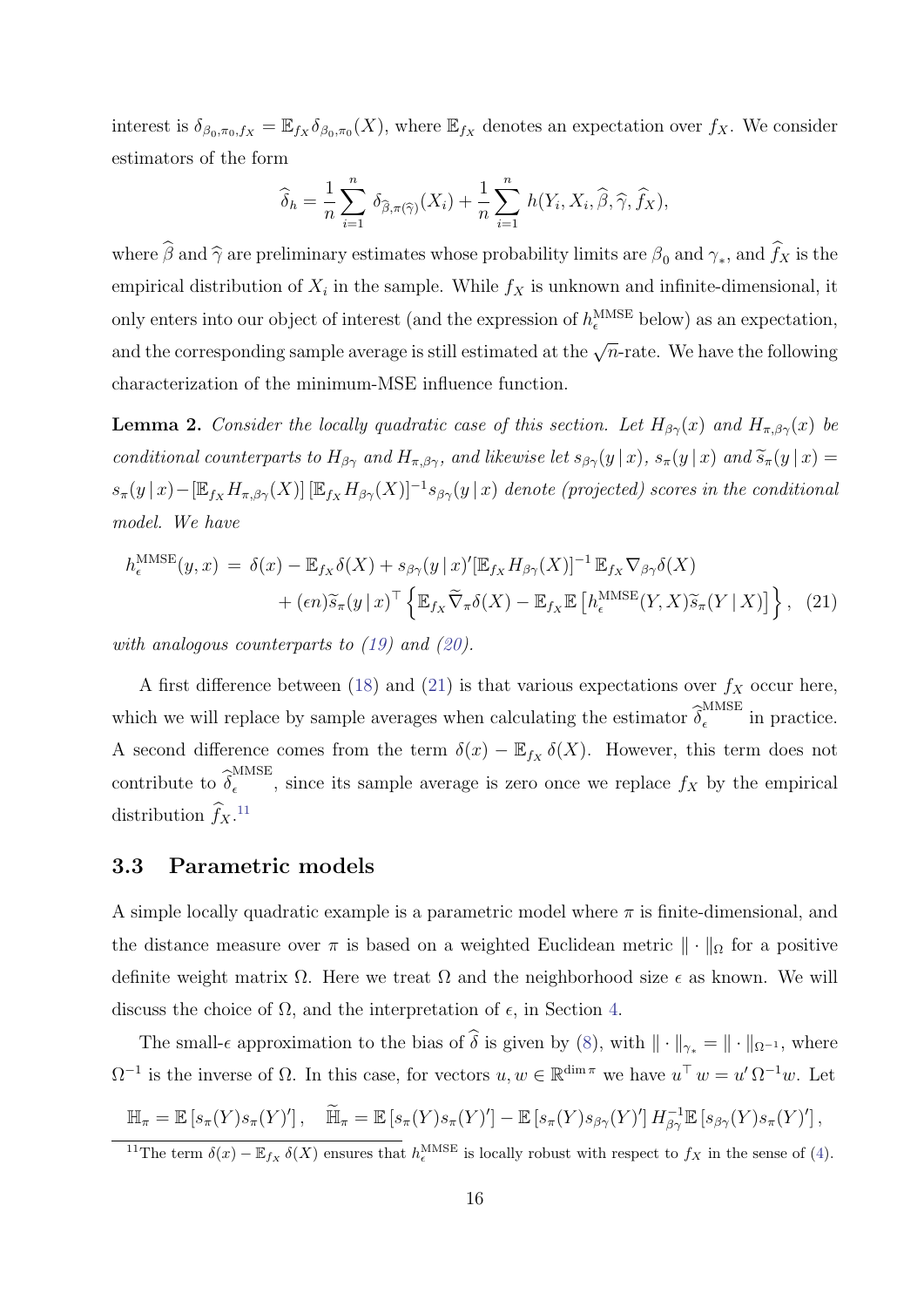be the usual parametric Hessian matrices. We have  $H_{\pi} = \mathbb{H}_{\pi} \Omega^{-1}$ ,  $H_{\pi,\beta\gamma} = \mathbb{E} [s_{\pi}(Y) s_{\beta\gamma}(Y)']$ ,  $H_{\beta\gamma,\pi} = H'_{\pi,\beta\gamma} \Omega^{-1}, \tilde{s}_{\pi} = s_{\pi} - H_{\pi,\beta\gamma} H_{\beta\gamma}^{-1} s_{\beta\gamma}$ , and  $\tilde{H}_{\pi} = \tilde{\mathbb{H}}_{\pi} \Omega^{-1}$ . From [\(20\)](#page-15-3) we then obtain the following.

<span id="page-17-0"></span>Corollary 1. (parametric models)

$$
h_{\epsilon}^{\text{MMSE}}(y) = s_{\beta\gamma}(y)' H_{\beta\gamma}^{-1} \nabla_{\beta\gamma} \delta + \widetilde{s}_{\pi}(y)' \Omega^{-1} \left[ \widetilde{H}_{\pi} + (\epsilon n)^{-1} I \right]^{-1} \widetilde{\nabla}_{\pi} \delta,
$$

where I is the identity matrix of size dim  $\pi$ .

In addition to the "one-step efficient" adjustment  $h_0^{\text{MMSE}} = s'_{\beta\gamma} H_{\beta\gamma}^{-1} \nabla_{\beta\gamma} \delta$ , the minimum-MSE function  $h_{\epsilon}^{\text{MMSE}}$  in Corollary [1](#page-17-0) thus provides a further adjustment that is motivated by robustness concerns. It is easy to generalize this formula to account for conditioning covariates whose distribution is unspecified, as in Lemma [2.](#page-16-3)

It is interesting to compute the limit of the MSE-minimizing h function as  $\epsilon$  tends to infinity in the case where  $H_{\pi}$  is invertible. This leads to the following expression, which is identical to [\(13\)](#page-11-1),

<span id="page-17-1"></span>
$$
\lim_{\epsilon \to \infty} h_{\epsilon}^{\text{MMSE}}(y) = s_{\beta \gamma}(y)' H_{\beta \gamma}^{-1} \nabla_{\beta \gamma} \delta + \widetilde{s}_{\pi}(y)' \widetilde{\mathbb{H}}_{\pi}^{\dagger} \widetilde{\nabla}_{\pi} \delta, \tag{22}
$$

where  $\tilde{\mathbb{H}}_{\pi}^{\dagger}$  denotes the Moore-Penrose generalized inverse of  $\tilde{\mathbb{H}}_{\pi}$ . Comparing [\(22\)](#page-17-1) and Corol-lary [1](#page-17-0) shows that the optimal  $\hat{\delta}_{\epsilon}^{\text{MMSE}}$  is a Ridge-regularized version of the one-step full MLE, where  $(\epsilon n)^{-1}I$  regularizes the projected Hessian matrix  $\widetilde{H}_{\pi} = \widetilde{\mathbb{H}}_{\pi}\Omega^{-1}$ . Our "robust" adjustment remains well-defined under singularity, and it accounts for small or zero eigenvalues of the Hessian in an MSE-optimal way.

A linear regression example. Studying a linear regression model helps to illustrate some of the main features of our approach. Consider the model

$$
Y = X'\beta + U, \quad X = CZ + V,
$$

where Y is a scalar outcome, and X and Z are random vectors of covariates and instruments, respectively,  $\beta$  is a dim X parameter vector, and C is a dim  $X \times$  dim Z matrix. We assume that  $U = \pi'V + \xi$ , where  $\xi$  is normal with zero mean and variance  $\sigma^2$ , independent of X, Z, V, and V is normal with zero mean and non-singular covariance matrix  $\Sigma_V$ , independent of Z. Let  $\Sigma_Z$  be the covariance matrix of Z, and let  $\Sigma_X = C \Sigma_Z C' + \Sigma_V$ . For simplicity we assume that C,  $\Sigma_V$ ,  $\Sigma_Z$ , and  $\sigma^2$  are known, and we take  $\Omega = I$  to be the identity matrix.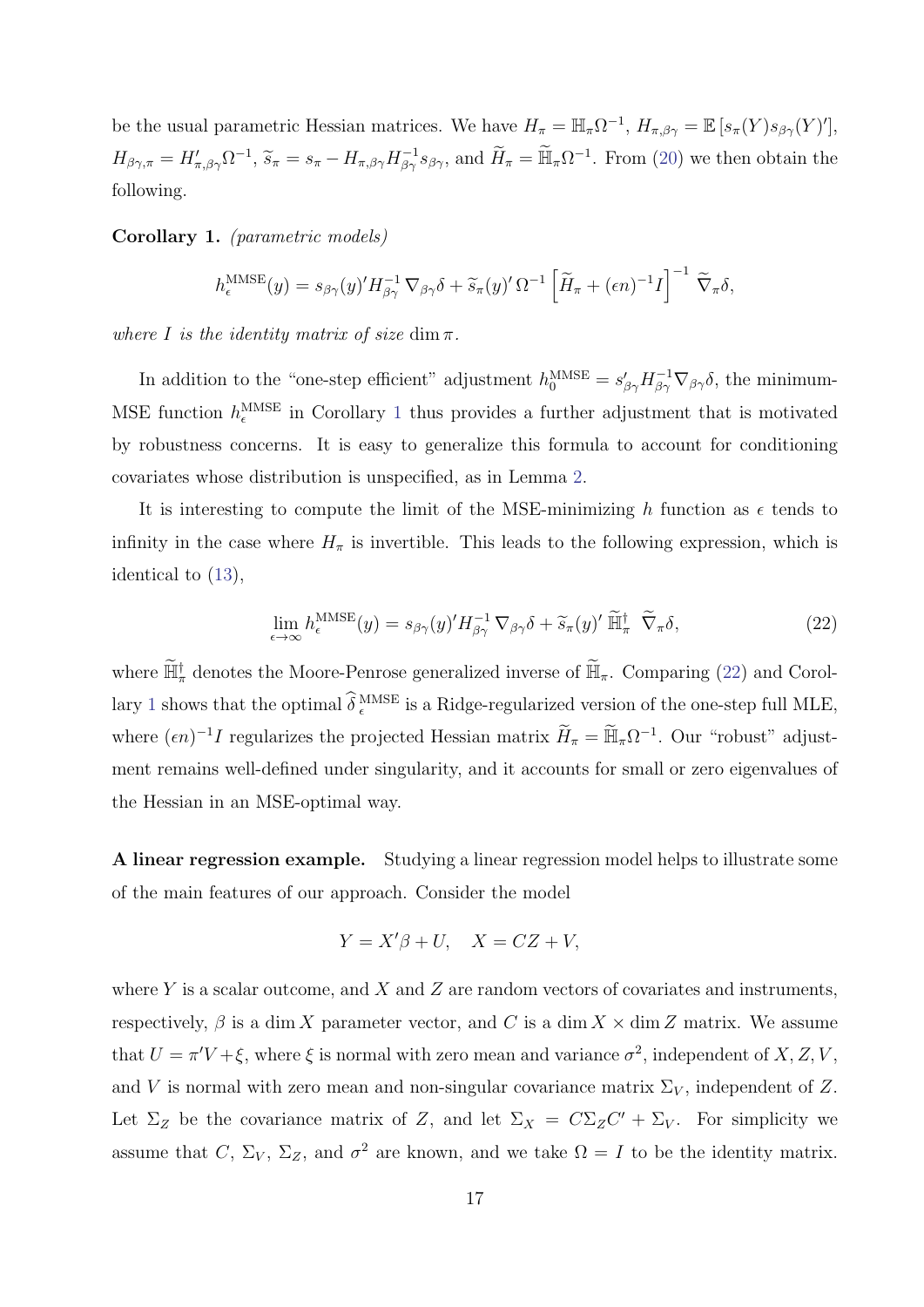The parameters are thus  $\beta$  and  $\pi$ . In the reference model we take  $\pi = 0$ , hence treating X as exogenous whereas the larger model allows for endogeneity. The target parameter is  $\delta_{\beta_0,\pi_0} = c'\beta_0$ , for a known dim  $\beta \times 1$  vector c.

From  $(21)$  we have<sup>[12](#page-18-1)</sup>

$$
h_{\epsilon}^{\text{MMSE}}(y, x, z) = (y - x'\beta_0)x'\Sigma_X^{-1} c
$$
  
 
$$
- (y - x'\beta_0) \left[ (x - Cz) - \Sigma_V \Sigma_X^{-1} x \right]' \left[ \left( \Sigma_V - \Sigma_V \Sigma_X^{-1} \Sigma_V \right) + (\epsilon n)^{-1} \sigma^2 I \right]^{-1} \Sigma_V \Sigma_X^{-1} c. \tag{23}
$$

Hence, when  $\epsilon = 0$  the minimum-MSE estimator of  $c'\beta_0$  is the "one-step efficient" adjustment in the direction of the OLS estimator, with influence function  $h_0^{\text{MMSE}}(y, x, z) =$  $(y - x'\beta_0)x'\Sigma_X^{-1}c$ . As  $\epsilon$  tends to infinity, assuming  $C\Sigma_Z C'$  is invertible, it follows from [\(23\)](#page-18-2) that

<span id="page-18-2"></span>
$$
\lim_{\epsilon \to \infty} h_{\epsilon}^{\text{MMSE}}(y, x, z) = (y - x'\beta_0) [Cz]' [C\Sigma_Z C']^{-1} c,
$$

which is the influence function of the IV estimator.

For given  $\epsilon > 0$  and n, our adjustment remains well-defined even when  $C\Sigma$ <sub>Z</sub>C' is singu-lar.<sup>[13](#page-18-3)</sup> When  $c'\beta_0$  is identified (that is, when c belongs to the range of C), the minimum-MSE estimator remains well-behaved as  $\epsilon n$  tends to infinity, otherwise setting a finite  $\epsilon$  value is needed to control the increase in variance. The term  $(\epsilon n)^{-1}$  in [\(23\)](#page-18-2) acts as a form of regularization, akin to Ridge regression. In Appendix [S4,](#page--1-5) we show how to extend the parametric setting of this subsection to models defined by moment restrictions, and we revisit this example while dropping the normality assumptions.  $\square$ 

#### <span id="page-18-0"></span>3.4 Semi-parametric mixture models

We now consider a class of semi-parametric models, where the distribution of outcomes Y conditional on unobserved latent variables  $A \in \mathcal{A}$  is described parametrically by  $Y \mid A \sim$  $g_{\beta_0}(\cdot | A)$ , with finite-dimensional unknown parameter  $\beta_0 \in \mathcal{B}$ , while the distribution of  $A \sim \pi_0$  is left unrestricted in the "large" correctly specified model. Here  $\Pi$  is the set of probability distributions over  $A$ . The distribution of observed outcomes as a function of the unknown parameters  $\beta_0 \in \mathcal{B}$  and  $\pi_0 \in \Pi$  is given by

<span id="page-18-4"></span>
$$
f_{\beta_0, \pi_0}(y) = \int_{\mathcal{A}} g_{\beta_0}(y|a) \, \pi_0(a) \, da. \tag{24}
$$

<span id="page-18-1"></span><sup>&</sup>lt;sup>12</sup>In this case, there is no  $\gamma$  parameter,  $s_{\beta}(y,x|z) = \frac{1}{\sigma^2}x(y-x'\beta_0), s_{\pi}(y,x|z) = \frac{1}{\sigma^2}(x-Cz)(y-x'\beta_0),$  $\mathbb{E}_{f_Z} H_{\beta}(Z) = \frac{1}{\sigma^2} \Sigma_X, \ \nabla_{\pi} = \nabla_{\pi} - \Sigma_V \Sigma_X^{-1} \nabla_{\beta}, \text{ and } \mathbb{E}_{f_Z} \widetilde{H}_{\pi}(Z) = \frac{1}{\sigma^2} (\Sigma_V - \Sigma_V \Sigma_X^{-1} \Sigma_V).$ 

<span id="page-18-3"></span> $13$ Note that in the absence of an instrument Z, the minimum-MSE estimator coincides with the one-step efficient adjustment in the direction of the OLS estimator.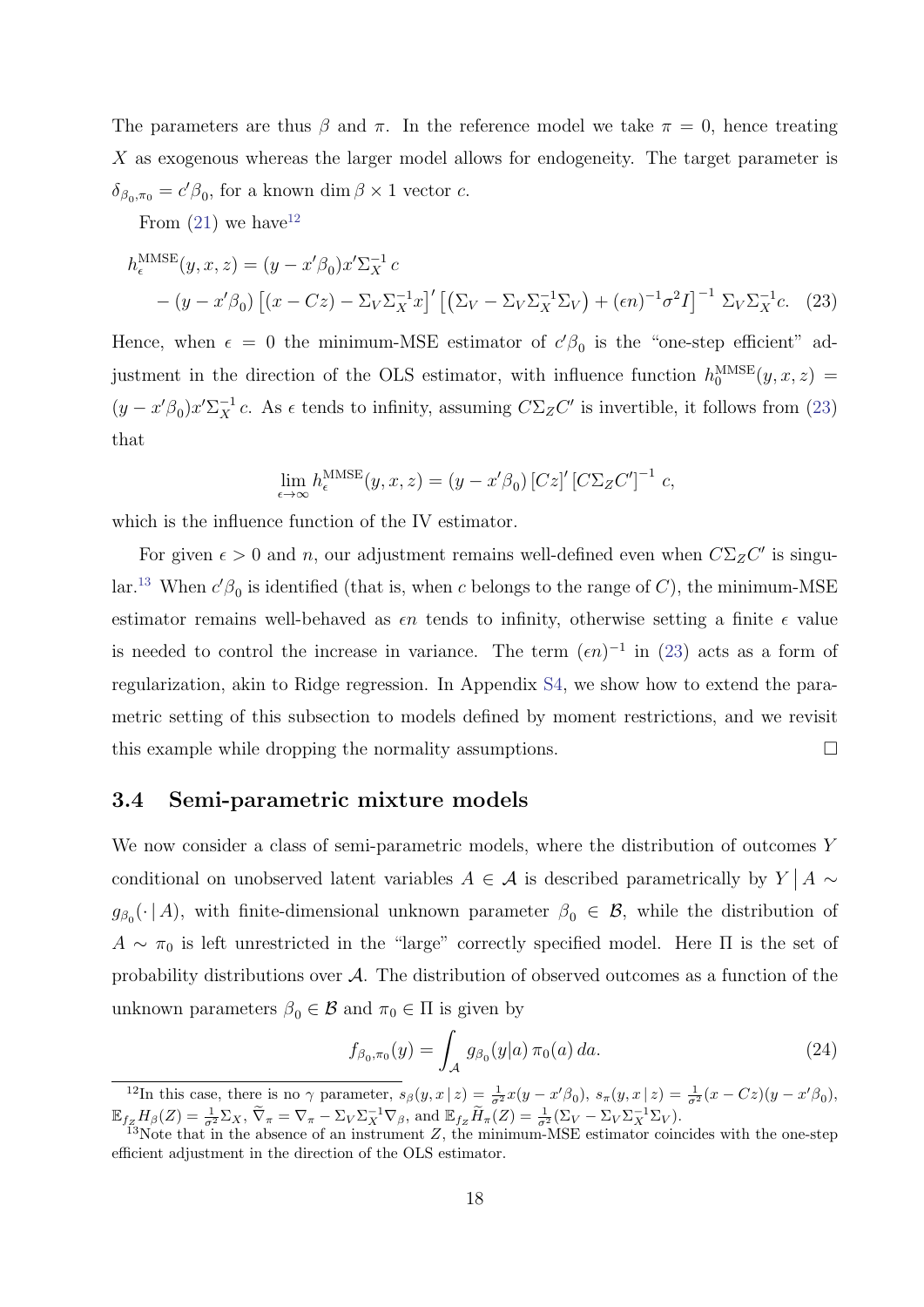The parameter of interest is a functional of  $\beta_0$  and  $\pi_0$ , which takes the form of an expectation over  $A$ ; that is,

$$
\delta_{\beta_0,\pi_0} = \mathbb{E}_{\pi_0} \,\Delta_{\beta_0}(A) = \int_{\mathcal{A}} \Delta_{\beta_0}(a) \,\pi_0(a) \,da,
$$

where  $\Delta_{\beta_0}(a)$  is a known function of  $\beta_0$  and a.

In Section [6,](#page-32-0) we will illustrate this setup in two binary choice models: a cross-sectional model, and a dynamic panel data model. In the first case, A is an error term independent of covariates, normally distributed under the reference model. In the second case, A is a latent individual effect correlated with initial conditions, specified using a parametric correlated random-effects reference model (Chamberlain, 1984). In both models, we will estimate average effects, which are expectations with respect to the distribution of A. Our approach will provide insurance against misspecification of the parametric functional forms.

Let us specify a parametric reference model for the distribution of the latent variables A, and denote the reference density by  $\pi(\gamma)$ , where  $\gamma$  is a finite-dimensional parameter. Under the reference model, the distribution of outcomes is given by  $f_{\beta_0, \pi(\gamma_*)}(y) =$  $\int_{\mathcal{A}} g_{\beta_0}(y | a) \pi(a | \gamma_*) da$ . However, this model may be misspecified, and we assume that the true distribution  $\pi_0$  belongs to the neighborhood  $\Gamma_{\epsilon}(\gamma_*) = {\pi_0 \in \Pi : d(\pi_0, \pi(\gamma_*) \leq \epsilon},$ which we define here in terms of the Kullback-Leibler (KL) divergence  $d(\pi_0, \pi(\gamma_*))$  =  $2\mathbb{E}_{\pi_0} \log[\pi_0(A)/\pi(A|\gamma_*)].$ 

We are going to derive the expression of the minimum-MSE estimator by applying [\(19\)](#page-15-2). In this setting, elements of the cotangent space  $\mathcal T$  of  $\pi(\gamma)$  at  $\gamma_*$  can be represented by functions  $u : A \mapsto \mathbb{R}$ . For example, the gradient  $\nabla_{\pi} \delta_{\beta,\pi}$  is a cotangent element, which can be represented by the function  $\Delta_{\beta}(\cdot).^{14}$  $\Delta_{\beta}(\cdot).^{14}$  $\Delta_{\beta}(\cdot).^{14}$  For elements  $u, w \in \mathcal{T}$  we define their inner product by  $u^{\top} w = \text{Cov}_{\pi(\gamma_*)} [u(A), w(A)]$ ; that is, the corresponding squared norm in [\(6\)](#page-9-1) is  $||u||^2$  $\gamma_*^2 = \text{Var}_{\pi(\gamma_*)}[u(A)]$ . One can show that this norm is indeed the dual to a suitable local approximation to the KL divergence as defined in [\(6\)](#page-9-1); see Appendix [S2.](#page--1-6)

Let us omit again parameter subscripts from the notation for conciseness. From  $(24)$ , we see that  $s_{\pi}(y) = \nabla_{\pi} \log f(y)$  can be represented by the function  $g(y | a) / f(y)$ . As a result, for  $u \in \mathcal{T}$  we have

$$
s_{\pi}(y)^{\top} u = \text{Cov}\left[u(A), \frac{g(y \mid A)}{f(y)}\right] = \mathbb{E}\left[u(A) \mid Y = y\right] - \mathbb{E}u(A),
$$

<span id="page-19-0"></span><sup>&</sup>lt;sup>14</sup>Note that, since  $\pi$  integrates to one (and therefore tangent space elements integrate to zero), one can equivalently represent  $\nabla_{\pi} \delta_{\beta,\pi}$  as  $\Delta_{\beta}(\cdot) - c$  for any constant c. A possible choice is  $c = \mathbb{E}_{\pi(\gamma_*)} \Delta_{\beta}(A)$ .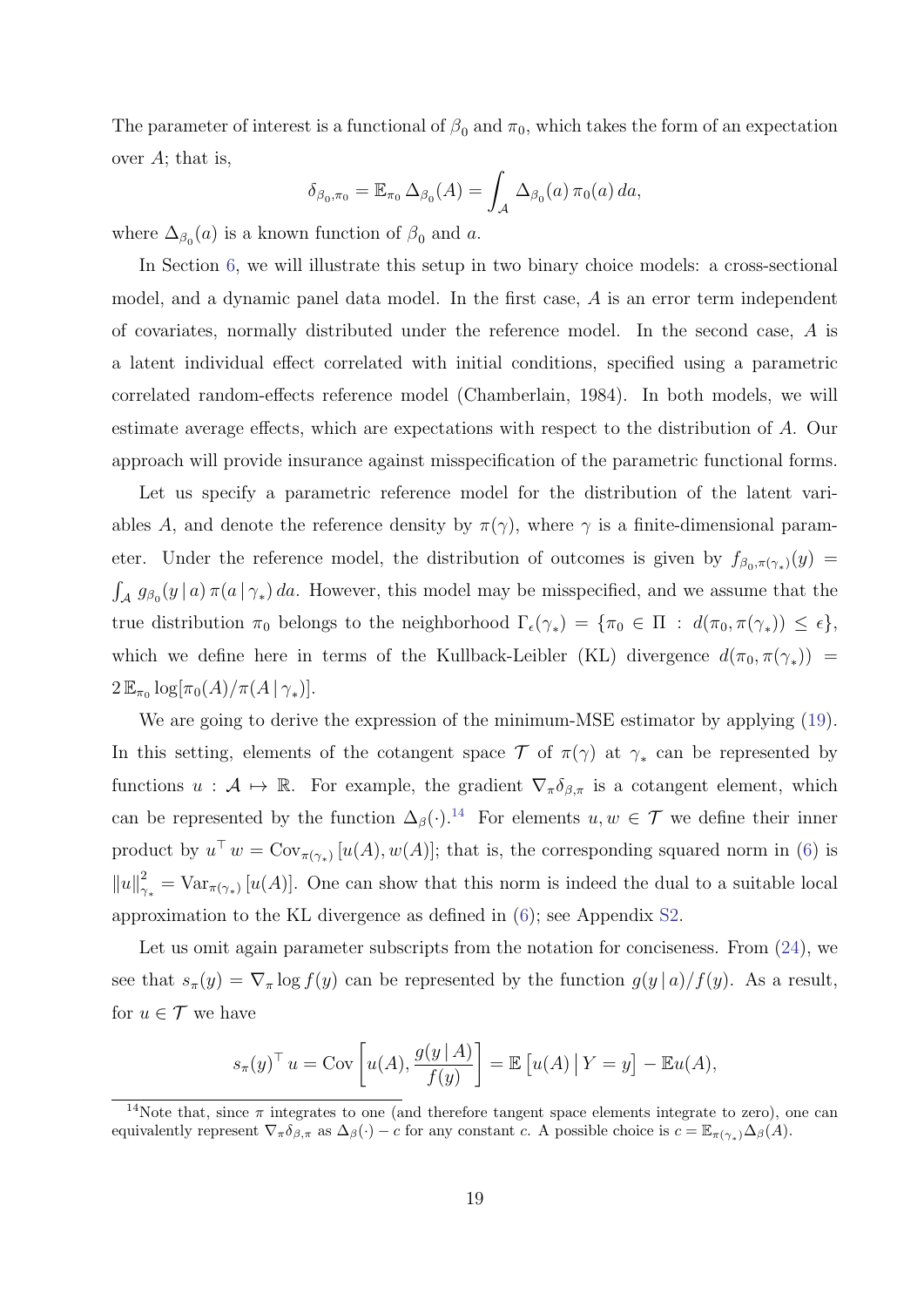where we have used that  $\mathbb{E}g(y \mid A)/f(y) = 1$ . In addition, we have

$$
\widetilde{s}_{\pi}(y)^{\top} u = \mathbb{E}\left[u(A) \, \big| \, Y = y\right] - \mathbb{E}u(A) - s_{\beta\gamma}(y)' H_{\beta\gamma}^{-1} \mathbb{E}\left[s_{\beta\gamma}(Y)u(A)\right],
$$

and, for any function h,  $\mathbb{E}[h(Y)s_{\pi}(Y)]$  can be represented by the function  $\mathbb{E}[h(Y) | A = a]$ .

Rewriting the first-order condition in equation [\(19\)](#page-15-2), we thus obtain the following result, which shows that  $h_{\epsilon}^{\text{MMSE}}$  is the solution to a linear system.

<span id="page-20-0"></span>Corollary 2. (semi-parametric mixture models)

$$
h_{\epsilon}^{\text{MMSE}}(y) = s_{\beta\gamma}(y)' H_{\beta\gamma}^{-1} \nabla_{\beta\gamma} \delta + (\epsilon n) \left\{ \mathbb{E} \left[ \Delta(A) - \delta - \overline{h}_{\epsilon}^{\text{MMSE}}(A) \, | \, Y = y \right] \right. \\ \left. - s_{\beta\gamma}(y)' H_{\beta\gamma}^{-1} \mathbb{E} \left[ s_{\beta\gamma}(Y) \left( \Delta(A) - \overline{h}_{\epsilon}^{\text{MMSE}}(A) \right) \right] \right\},
$$

where  $\overline{h}_{\epsilon}^{\text{MMSE}}$  $\mathcal{C}_{\epsilon}^{\text{MMSE}}(a) := \mathbb{E}[h^{\text{MMSE}}_{\epsilon}(Y) | A = a].$ 

Corollary [2](#page-20-0) can be generalized to account for conditioning covariates X. We now apply Lemma [2](#page-16-3) to provide two generalizations, which we will use in the two examples in Section [6.](#page-32-0) In the first one, we assume that A and X are independent under  $\pi_0$ . This is the case in our cross-sectional illustration in Subsection [6.1,](#page-32-1) where  $A$  is an error term independent of  $X$ . In this case,  $\pi_0$  is the marginal distribution of A. We then have the following characterization.

<span id="page-20-1"></span>Corollary 3. (semi-parametric mixture models, independent covariates)

$$
h_{\epsilon}^{\text{MMSE}}(y,x) = \delta(x) - \mathbb{E}_{f_X} \delta(X) + s_{\beta \gamma}(y \mid x)' [\mathbb{E}_{f_X} H_{\beta \gamma}(X)]^{-1} \mathbb{E}_{f_X} \nabla_{\beta \gamma} \delta(X)
$$
  
+ 
$$
(\epsilon n) \Big\{ \mathbb{E} \Big[ \mathbb{E}_{f_X} [\Delta(A, X)] - \mathbb{E}_{f_X} \delta(X) - \overline{h}_{\epsilon}^{\text{MMSE}}(A) \mid Y = y, X = x \Big]
$$
  
- 
$$
s_{\beta \gamma}(y \mid x)' [\mathbb{E}_{f_X} H_{\beta \gamma}(X)]^{-1} \mathbb{E}_{f_X} \mathbb{E} \Big[ s_{\beta \gamma}(Y \mid X) \left( \mathbb{E}_{f_X} [\Delta(A, X)] - \overline{h}_{\epsilon}^{\text{MMSE}}(A) \right) \Big] \Big\},
$$

where here  $\overline{h}_{\epsilon}^{\text{MMSE}}$  $\mathbb{E}_{\epsilon}^{\text{MMSE}}(a) := \mathbb{E}_{f_{X}}[\mathbb{E}(h_{\epsilon}^{\text{MMSE}}(Y,X) | A=a, X)].$ 

In the second generalization, we leave the joint distribution of  $(A, X)$  unrestricted under  $\pi_0$ . This is the case in our panel data illustration in Subsection [6.2,](#page-37-0) where A is an individual effect that may be correlated with X. In this case,  $\pi_0$  is the conditional distribution of A given X, and we measure the distance between conditional distributions using  $d(\pi_0, \pi(\gamma_*))$  =  $2\mathbb{E}_{f_X}\mathbb{E}_{\pi_0}\log[\pi_0(A|X)/\pi(A|X,\gamma_*)]$ . We then have the following characterization.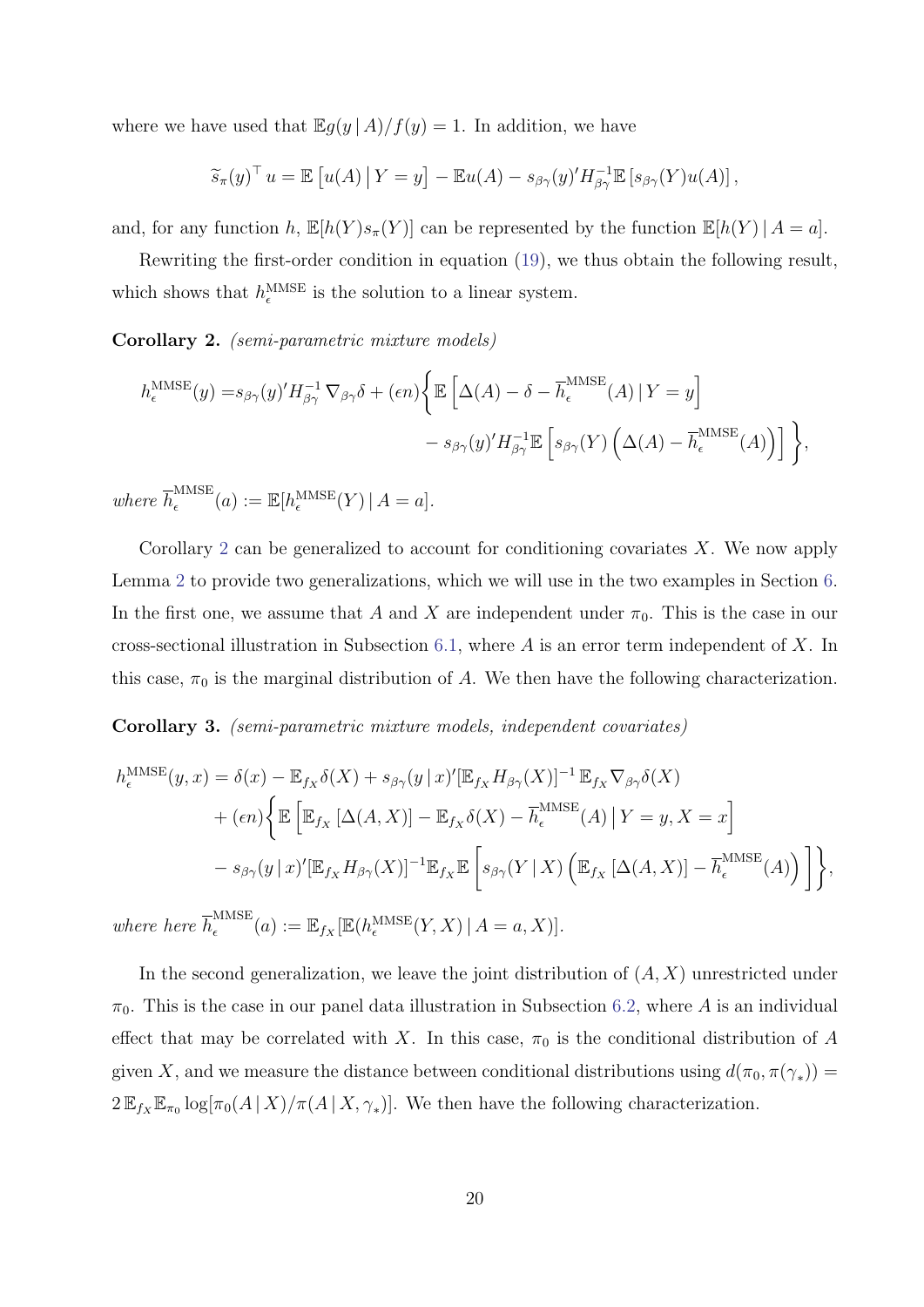<span id="page-21-4"></span>Corollary 4. (semi-parametric mixture models, correlated covariates)

$$
h_{\epsilon}^{\text{MMSE}}(y,x) = \delta(x) - \mathbb{E}_{f_X}\delta(X) + s_{\beta\gamma}(y|x)'[\mathbb{E}_{f_X}H_{\beta\gamma}(X)]^{-1}\mathbb{E}_{f_X}\nabla_{\beta\gamma}\delta(X)
$$

$$
+ (\epsilon n) \Big\{ \mathbb{E} \Big[ \Delta(A,X) - \mathbb{E}_{f_X}\delta(X) - \overline{h}_{\epsilon}^{\text{MMSE}}(A,X) \, \big| \, Y = y, X = x \Big]
$$

$$
- s_{\beta\gamma}(y|x)'[\mathbb{E}_{f_X}H_{\beta\gamma}(X)]^{-1}\mathbb{E}_{f_X}\mathbb{E} \Big[ s_{\beta\gamma}(Y \,|\, X) \, \Big( \Delta(A,X) - \overline{h}_{\epsilon}^{\text{MMSE}}(A,X) \Big) \Big] \Big\},
$$

where here  $\overline{h}_{\epsilon}^{\text{MMSE}}$  $\mathcal{L}_{\epsilon}^{\text{MMSE}}(a,x) := \mathbb{E}\left(h_{\epsilon}^{\text{MMSE}}(Y,X)\,|\, A=a, X=x\right).$ 

To provide intuition about the form of the solution in semi-parametric mixture models, let us start by considering a setting where  $\beta_0$  and  $\gamma_*$  are known to the researcher, while abstracting from covariates for simplicity. Let  $\mathbb{E}_{\mathcal{Y}|\mathcal{A}}$  and  $\mathbb{E}_{\mathcal{A}|\mathcal{Y}}$  denote the conditional ex-pectation operators of Y given A and A given Y, respectively. Corollary [2](#page-20-0) implies that (see Appendix [S2](#page--1-6) for a derivation)

<span id="page-21-1"></span>
$$
h_{\epsilon}^{\text{MMSE}} = \mathbb{E}_{\mathcal{A}|\mathcal{Y}} \left[ \mathbb{E}_{\mathcal{Y}|\mathcal{A}} \circ \mathbb{E}_{\mathcal{A}|\mathcal{Y}} + (\epsilon n)^{-1} \mathbb{I}_{\mathcal{A}} \right]^{-1} (\Delta - \delta), \tag{25}
$$

where  $\circ$  denotes the composition operator, and  $\mathbb{I}_{\mathcal{A}}$  denotes the identity operator; that is,  $\mathbb{I}_{\mathcal{A}}\pi = \pi$  for  $\pi : \mathcal{A} \to \mathbb{R}$ . In semi-parametric mixture settings such as panel data models, average effects are often only partially identified or not root- $n$  estimable due to ill-posedness.<sup>[15](#page-21-0)</sup> The presence of the Tikhonov penalty  $(\epsilon n)^{-1}$  in [\(25\)](#page-21-1) bypasses these issues by making the operator  $[\mathbb{E}_{\mathcal{Y}|\mathcal{A}} \circ \mathbb{E}_{\mathcal{A}|\mathcal{Y}} + (\epsilon n)^{-1} \mathbb{I}_{\mathcal{A}}]$  non-singular. By focusing on a shrinking neighborhood of the reference distribution, as opposed to entertaining any possible distribution, our approach avoids issues of non-identification and ill-posedness while guaranteeing  $MSE$ -optimality within that neighborhood.<sup>[16](#page-21-2)</sup>

Next, consider the estimation of  $c'\beta_0$ , for c a dim  $\beta \times 1$  vector, and assume  $\gamma_*$  known for simplicity. Let  $\mathbb{I}_{\mathcal{Y}} h = h$  for  $h : \mathcal{Y} \to \mathbb{R}$ , and let

$$
\mathbb{W}^{\epsilon} = \mathbb{I}_{\mathcal{Y}} - \mathbb{E}_{\mathcal{A}|\mathcal{Y}} \left[ \mathbb{E}_{\mathcal{Y}|\mathcal{A}} \circ \mathbb{E}_{\mathcal{A}|\mathcal{Y}} + (\epsilon n)^{-1} \mathbb{I}_{\mathcal{A}} \right]^{-1} \mathbb{E}_{\mathcal{Y}|\mathcal{A}}.
$$

It follows from Corollary [2](#page-20-0) that

<span id="page-21-3"></span>
$$
h_{\epsilon}^{\text{MMSE}}(y) = \mathbb{W}^{\epsilon} s_{\beta}(y)' \left\{ \mathbb{E} \left[ s_{\beta}(Y) \mathbb{W}^{\epsilon} s_{\beta}(Y)' \right] \right\}^{-1} c. \tag{26}
$$

<span id="page-21-0"></span><sup>&</sup>lt;sup>15</sup>See, e.g., Chernozhukov et al. (2013), Pakes and Porter (2013), Severini and Tripathi (2012), and Bonhomme and Davezies (2017).

<span id="page-21-2"></span><sup>&</sup>lt;sup>16</sup>Note that regular estimation is possible when there exists a function  $\psi(y)$  such that  $\Delta(A) - \delta =$  $\mathbb{E}[\psi(Y) | A]$ . In this case  $\lim_{\epsilon \to \infty} \widehat{\delta}_{\epsilon}^{\text{MMSE}}$ <sup>MMSE</sup> is consistent for  $\mathbb{E}_{\pi_0} \Delta(A) = \delta + \mathbb{E}_{\pi_0} \mathbb{E}[\psi(Y) | A]$  for all  $\pi_0$ .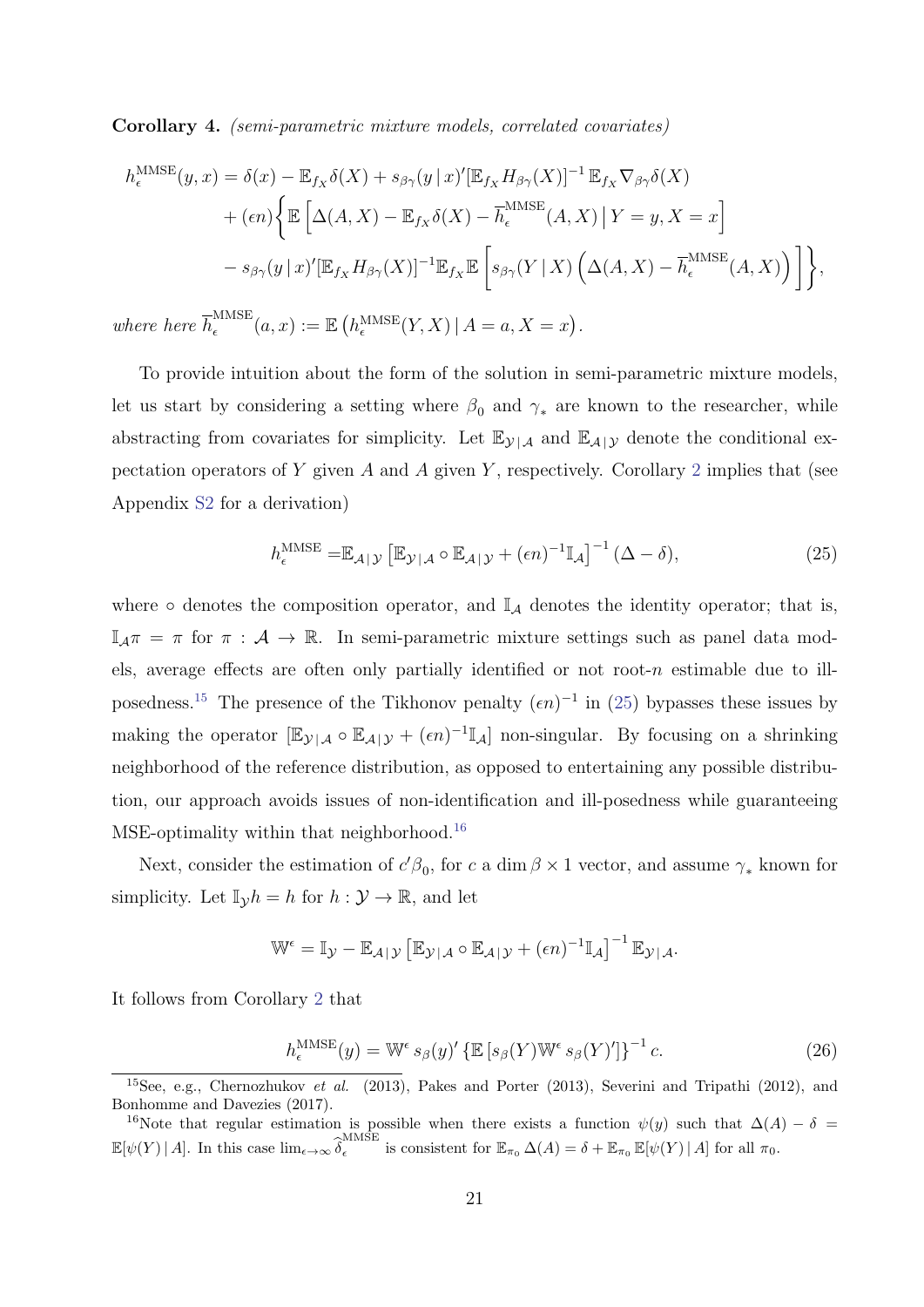As  $\epsilon$  tends to infinity,  $\mathbb{W}^{\epsilon}$  approximates the functional differencing projection operator  $\mathbb{W} = \mathbb{I}_{\mathcal{Y}} - \mathbb{E}_{\mathcal{A}|\mathcal{Y}} \mathbb{E}_{\mathcal{A}|\mathcal{Y}}^{\dagger}$ , where  $\mathbb{E}_{\mathcal{A}|\mathcal{Y}}^{\dagger}$  denotes the Moore-Penrose generalized inverse of  $\mathbb{E}_{\mathcal{A}|\mathcal{Y}}$ (see Bonhomme, 2012). In this limit, the minimum-MSE estimator is the one-step approximation to the semi-parametric efficient estimator of  $c'\beta_0$ . Yet, the efficient estimator fails to exist when the matrix denominator in [\(26\)](#page-21-3) is singular.<sup>[17](#page-22-0)</sup> Here the term  $(\epsilon n)^{-1}$  acts as a regularization of the functional differencing projection, which makes  $h_{\epsilon}^{\text{MMSE}}$  well-defined irrespective of the nature of identification.

Lastly, consider a model with covariates  $X$  that are independent of the latent variables  $A$ , as in our illustration in Subsection [6.1.](#page-32-1) Assuming that  $\beta_0$  and  $\gamma_*$  are known, and that  $\Delta(A)$ does not depend on X, and letting  $\mathbb{E}_{y,x}$  and  $\mathbb{E}_{\mathcal{A}|y,x}$  denote the conditional expectation operators of  $(Y, X)$  given A and A given  $(Y, X)$ , respectively, Corollary [3](#page-20-1) implies

$$
h_{\epsilon}^{\text{MMSE}} = \mathbb{E}_{\mathcal{A}|\mathcal{Y},\mathcal{X}} \left[ \mathbb{E}_{\mathcal{Y},\mathcal{X}|\mathcal{A}} \circ \mathbb{E}_{\mathcal{A}|\mathcal{Y},\mathcal{X}} + (\epsilon n)^{-1} \mathbb{I}_{\mathcal{A}} \right]^{-1} \mathbb{E}_{f_{X}} (\Delta - \delta).
$$
 (27)

The solution is similar to  $(25)$ , with the difference that here, due to independence, both Y and X are informative about the latent A.

### 3.5 Implementation in parametric models and semi-parametric mixture models

To implement the method in parametric settings, the researcher needs to compute the score and Hessian of the larger model. Since we focus on smooth models, methods based on numerical derivatives or simulation-based approximations can be used. Minimum-MSE estimators are generally not available in closed form in semi-parametric mixture models. Nevertheless, in these models  $h_{\epsilon}^{\text{MMSE}}$  can be computed by minimizing the quadratic objective (abstracting from covariates for simplicity)

$$
\mathbb{E}\left(\Delta(A) - \delta - \mathbb{E}[h(Y) | A]\right)^2 + (\epsilon n)^{-1} \mathbb{E}h^2(Y),\tag{28}
$$

with respect to h, subject to the linear constraints  $\mathbb{E}h(Y) = 0$  and  $\mathbb{E}h(Y)s_{\beta\gamma}(Y) = \nabla_{\beta\gamma}\delta$ . This is a regularized linear inverse problem (see, e.g., Engl *et al.*, 2000, and Kress, 2014), which is well-posed given the presence of the Tikhonov penalty  $(\epsilon n)^{-1}$ . Numerous numerical approaches have been developed to solve linear inverse problems. In the illustrations we

<span id="page-22-0"></span><sup>&</sup>lt;sup>17</sup>In discrete choice panel data models, common parameters are generally not point-identified (Chamberlain, 2010, Honoré and Tamer, 2006). In panel data models with continuous outcomes, identification and regularity require high-level "non-surjectivity" conditions which may be hard to verify (Bonhomme, 2012).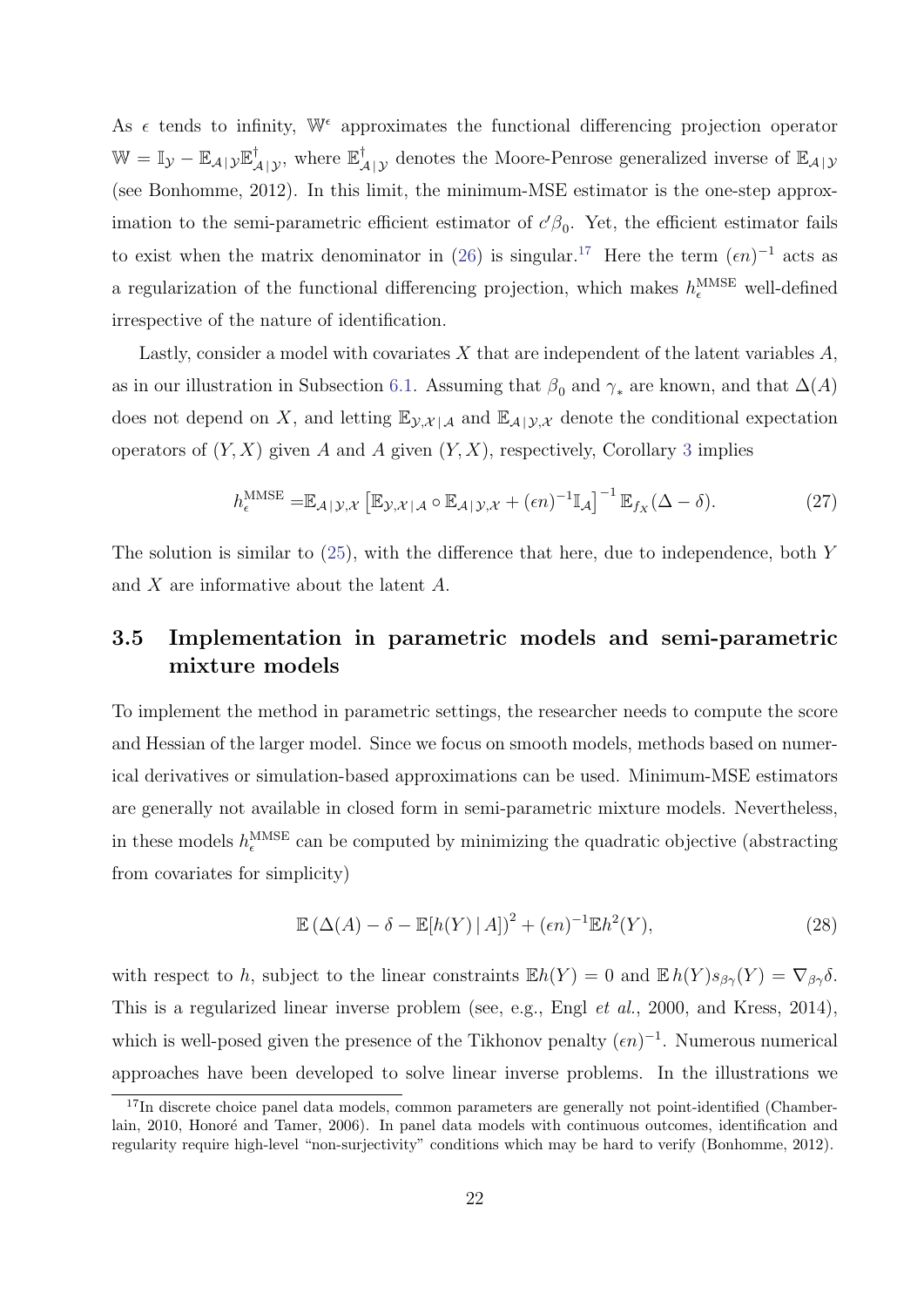implement a simulation-based method that relies on matrix operations. In Appendix [S3](#page--1-7) we describe this method, and also explain how we compute confidence intervals. Note that, given initial estimates  $\widehat{\beta}$  and  $\widehat{\gamma}$ , computing minimum-MSE estimators and confidence intervals does not require nonlinear optimization.

## <span id="page-23-0"></span>4 Using minimum-MSE estimates and confidence intervals for sensitivity analysis

In this section, we discuss how to apply our approach in practice. So far, we have shown how to compute minimum-MSE estimators and confidence intervals for different values of  $\epsilon$ . We now describe a strategy to choose an interpretable range for  $\epsilon$ , and report the results of the estimation on this range, in the spirit of sensitivity analysis.

### <span id="page-23-1"></span>4.1 Context-specific interpretations of magnitudes of  $\epsilon$

In order to apply our approach, an important first step is to form intuition about orders of magnitudes of  $\epsilon$  in the model under study. The literature on sensitivity analysis that we referred to in the introduction provides intuition in certain models; see for example the analysis of linear IV models in Conley et al. (2012). In Sections [5](#page-26-0) and [6,](#page-32-0) we will discuss the magnitudes of  $\epsilon$  in our examples. In our evaluation of a conditional cash transfer program in Section [5,](#page-26-0) misspecification stems from omitted stigma effects in households' preferences. In this case, we will show that  $\epsilon$  can be mapped to the ratio of the marginal utility of the subsidy (that is, the "stigma" effect) to that of consumption. Economic intuition can then suggest whether a given  $\epsilon$  is large or small. In this setting, one can motivate the assumption that  $\epsilon$  shrinks as n increases as reflecting that the econometrician's uncertainty about the presence of stigma effects diminishes when the sample gets larger.

In the binary choice models we study in Section [6,](#page-32-0)  $\pi$  is infinite-dimensional, and  $\epsilon/2$ is the squared radius of a Kullback-Leibler ball around a normal density. To visualize the implications of assuming that the true  $\pi$  belongs to an  $\epsilon$ -neighborhood of the normal, we will plot worst-case probability bounds, and show how setting  $\epsilon$  to a particular value imposes ex-ante restrictions on the parameter of interest. Local approximations to bounds on functionals of  $\pi$  are easy to compute. Alternatively, one may report estimated worst-case distributions — i.e., a  $\pi_0$  that achieves the supremum in  $(7)$  — in the spirit of Christensen and Connault (2019).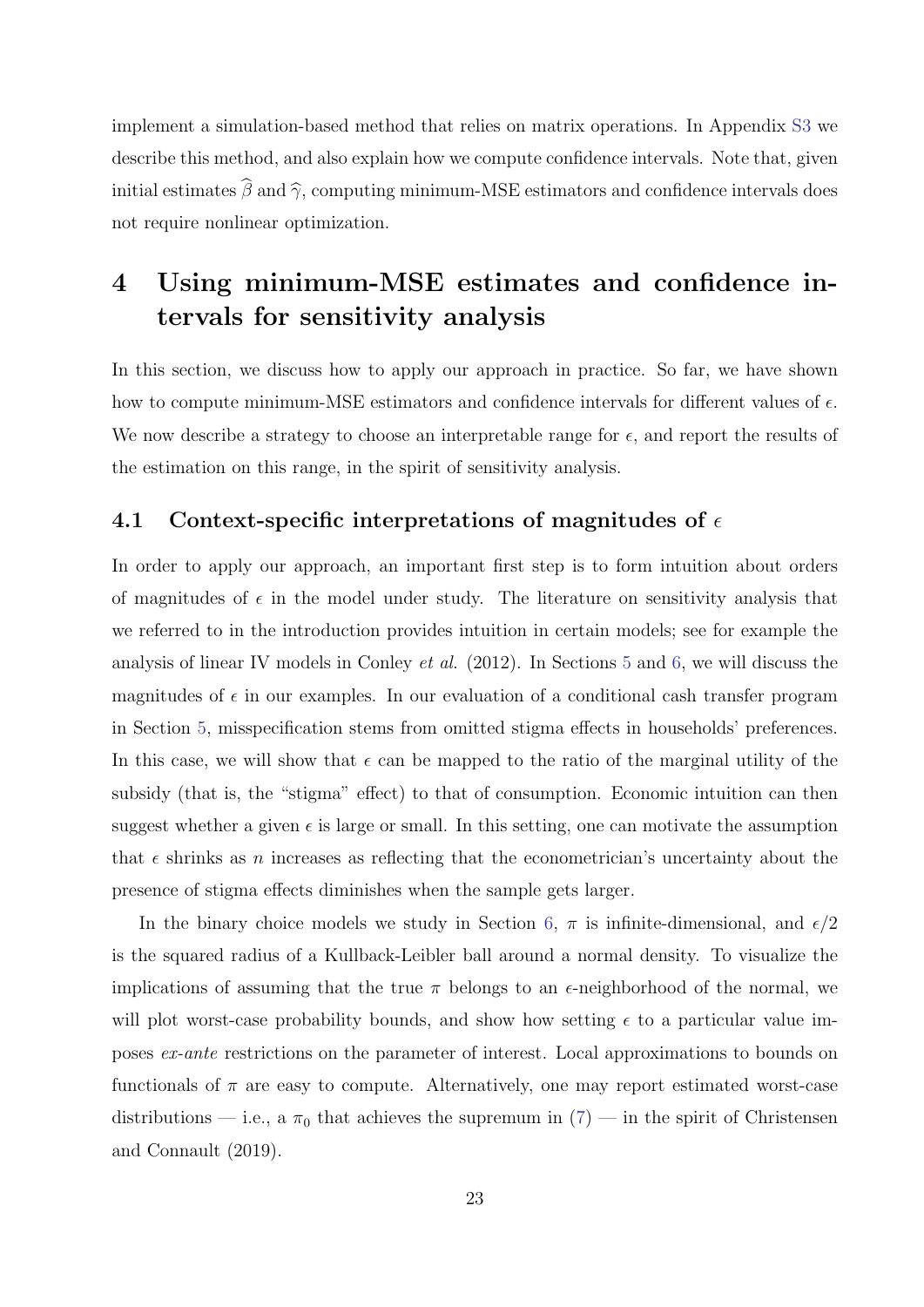### <span id="page-24-4"></span>4.2 Interpretation based on statistical testing

As a complement to forming context-specific intuition about magnitudes, here we outline a generic interpretation based on statistical testing. Specifically, we show that setting  $\epsilon$ is isomorphic to setting a lower bound on the local power of a likelihood-ratio test of the reference model, against alternatives outside the neighborhood  $\Gamma_{\epsilon}(\gamma_{*})$  in certain directions. The  $\epsilon$ -neighborhood will thus contain all models that are hard to statistically distinguish from the reference model in those directions. This logic has antecedents in robust statistics (Huber and Ronchetti, 2009), and robust control in economics (Hansen and Sargent, 2008).

To proceed, let us focus on the parametric case of Subsection [3.3](#page-16-0) with identity weight matrix  $\Omega$ . Let v be a unitary vector, and consider a likelihood-ratio test of the null hypothesis  $H_0: \pi_0 = \pi(\gamma_*)$  against the local alternative  $H_1: \pi_0 = \pi(\gamma_*) + \xi v/\sqrt{n}$ , for some constant  $\xi > 0$ . Let the size of the test be  $\alpha \in (0,1)$ . The local power of the test is then  $p =$  $Pr(Z[\mu] > \tilde{c}_{\alpha})$ , where  $\tilde{c}_{\alpha}$  is the  $(1 - \alpha)$ -quantile of the chi-squared distribution with one degree of freedom, and  $Z[\mu]$  follows a non-central chi-squared distribution with one degree of freedom and non-centrality parameter  $\mu = ||\widetilde{H}^{1/2}_{\pi}v||\xi$ ; see, e.g., Van der Vaart (2007, page 237).<sup>[18](#page-24-0)</sup> For given  $\alpha$  and  $p$  values, let  $\mu(\alpha, p)$  be such that  $Pr(Z[\mu(\alpha, p)] > \tilde{c}_{\alpha}) = p^{19}$  $Pr(Z[\mu(\alpha, p)] > \tilde{c}_{\alpha}) = p^{19}$  $Pr(Z[\mu(\alpha, p)] > \tilde{c}_{\alpha}) = p^{19}$  It follows that  $\mu(\alpha, p) = \|\widetilde{H}^{1/2}_{\pi}v\|\xi$ . Hence, noting that  $\mu(\alpha, p)$  is increasing in p, and defining

$$
\epsilon(v) = \frac{\mu(\alpha, p)^2}{nv'\widetilde{H}_{\pi}v},
$$

taking  $\epsilon \geq \epsilon(v)$  ensures that local power in direction v is at least p whenever  $\xi/\sqrt{n} \geq \epsilon^{\frac{1}{2}}$ .<sup>[20](#page-24-2)</sup> Note that, for fixed  $\alpha$  and p, the product  $\epsilon(v)n$  is independent of n.

To ensure power larger than p outside the neighborhood in all directions  $v$ , one could compute the *supremum* of  $\epsilon(v)$  over all directions.<sup>[21](#page-24-3)</sup> Setting  $\epsilon$  larger than all  $\epsilon(v)$ 's is motivated by a desire to calibrate the fear of misspecification of the researcher: when  $p$  is large, say 80%, all alternatives outside the neighborhood  $\Gamma_{\epsilon}(\gamma_*)$  are then easy to statistically distinguish from the reference model based on a sample of  $n$  observations. However, for the

<span id="page-24-3"></span><sup>21</sup>It is sufficient to consider directions that are orthogonal to the directions  $\nabla_{\gamma_*}\pi'$  of the reference model.

<span id="page-24-1"></span><span id="page-24-0"></span><sup>&</sup>lt;sup>18</sup>Here  $\widetilde{H}_{\pi}$  is the usual parametric (projected) Hessian matrix, since  $\Omega$  is the identity.

 $19\mu(\alpha, p)$  is implicitly defined by  $\Phi(\mu(\alpha, p) + \Phi^{-1}(\alpha/2)) + \Phi(-\mu(\alpha, p) + \Phi^{-1}(\alpha/2)) = p$ , where  $\Phi$  is the standard normal cumulative distribution function.

<span id="page-24-2"></span><sup>&</sup>lt;sup>20</sup>This definition is easy to extend to the general locally quadratic case of Subsection [3.1.](#page-15-5) Let v be a unitary direction in the tangent space  $\overline{\mathcal{T}}$  of  $\pi(\gamma)$  at  $\gamma_*$ , and let  $\Omega_{\gamma_*} : \overline{\mathcal{T}} \to \mathcal{T}$  be the linear operator defined in the supplementary appendix. In the parametric case  $\Omega_{\gamma_*}$  is simply the matrix  $\Omega$ . In the general setup the non-centrality parameter is  $\langle v, \tilde{H}_{\pi} \Omega_{\gamma_*} v \rangle^{1/2} \xi$ , and  $\epsilon(v) = \mu(\alpha, p)^2 / (n \langle v, \tilde{H}_{\pi} \Omega_{\gamma_*} v \rangle)$ , for  $\langle v, u \rangle \in \mathbb{R}$  the scalar product between  $v \in \overline{\mathcal{T}}$  and  $u \in \mathcal{T}$ .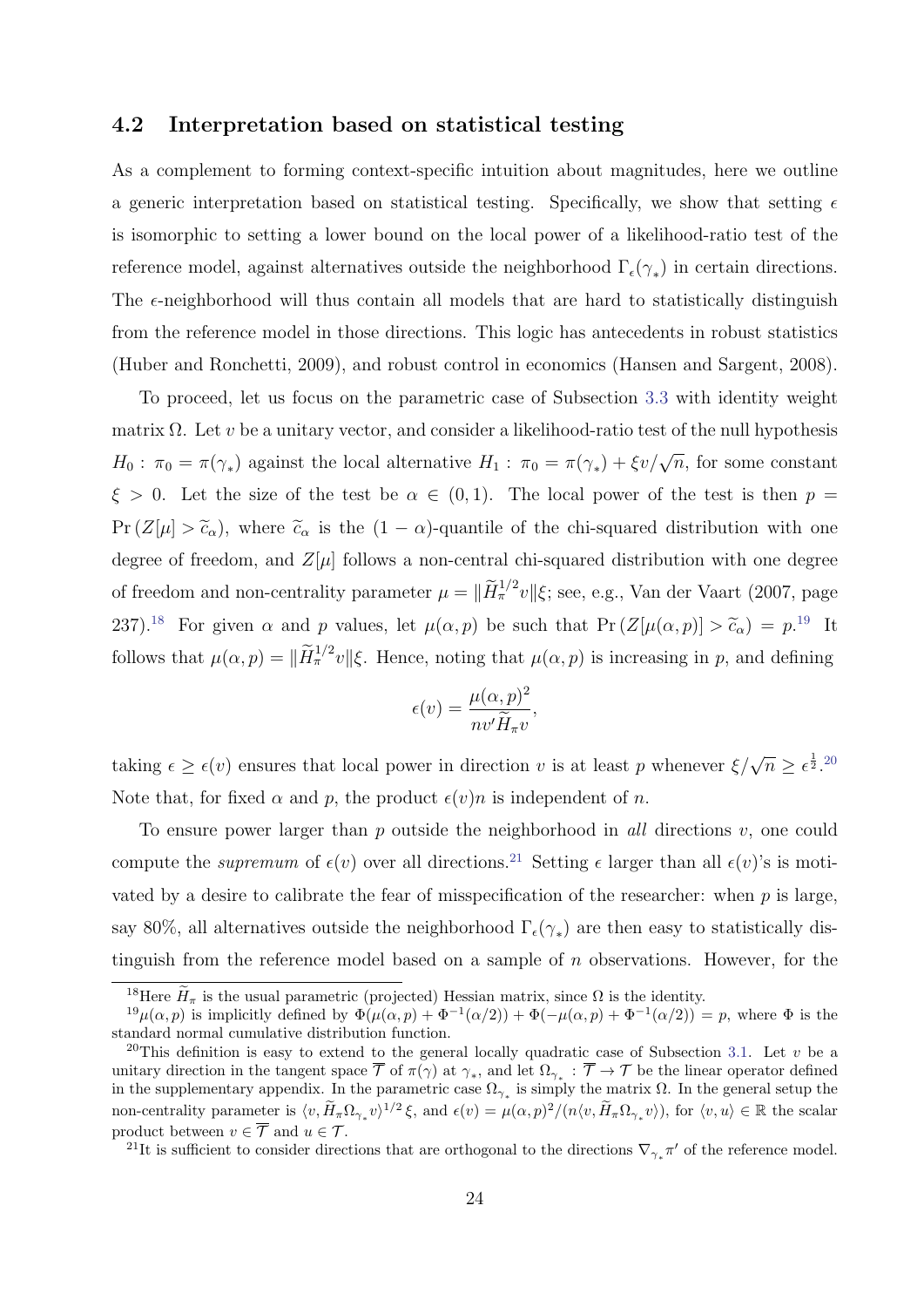supremum of  $\epsilon(v)$  to be finite,  $H_{\pi}$  needs to be non-singular, which precludes models with partial or irregular identification. As an example, in the linear model of Subsection [3.3,](#page-16-0) the supremum of  $\epsilon(v)$  is infinite whenever  $\Sigma_X - \Sigma_V = C \Sigma_Z C'$  is singular; that is, whenever the IV model is under-identified. In such a case, there thus exist certain directions along which the specification test has no power, no matter how large  $\epsilon$  is. Likewise, in semi-parametric models, the eigenvalues of the infinite-dimensional operator  $\widetilde{H}_{\pi}$  may not be bounded away from zero due to ill-posedness.

In partially or irregularly identified models, given some fixed values of  $\alpha$  and  $p$ , a possibility is to report several  $\epsilon$  value: a first value  $\epsilon_1$  that corresponds to the *infimum* of  $\epsilon(v)$  over all directions v — hence to the most favorable direction; a second value  $\epsilon_2 \geq \epsilon_1$ , such that power is at least p outside the neighborhood in the most favorable direction in the subspace of directions orthogonal to the most favorable one; a *third* value  $\epsilon_3 \geq \epsilon_2$  that provides power guarantees along the most favorable direction orthogonal to the previous two ones, and so on. Letting  $\lambda_k(B)$  denote the k-th largest eigenvalue of B, we have

<span id="page-25-1"></span>
$$
\epsilon_k = \frac{\mu(\alpha, p)^2}{n\lambda_k(\widetilde{H}_\pi)}, \quad \text{for } k = 1, 2, \dots
$$
 (29)

We will report the first few  $\epsilon_k$  values in our illustrations — taking  $\alpha = 5\%$  and  $p = 80\%$  — as a complement to context-specific interpretations of orders of magnitude.<sup>[22](#page-25-0)</sup>

### 4.3 Reporting results

By providing intuition about  $\epsilon$ , either through an interpretation of magnitudes in the context under study (see Subsection [4.1\)](#page-23-1), and/or through a generic approach based on statistical testing (see Subsection [4.2\)](#page-24-4), the researcher selects a range of possible values for  $\epsilon$ . We then recommend plotting the minimum-MSE estimator, and its associated 95% confidence interval, as a function of  $\epsilon$  on this range. In our illustrations, we will use this device to report results, and we will indicate particular values of  $\epsilon$  on the x-axis to facilitate interpretation.

By reporting those minimum-MSE estimates and bias-adjusted confidence intervals, we learn about the fragility of the estimation results under the reference model parameterized by  $\gamma$ , relative to the larger model parameterized by  $\pi$ . Exploring the sensitivity to model misspecification in that way is in line with the traditional suggestion of comparing estimation results obtained from different model specifications (see, e.g., Leamer, 1983, 1985). However,

<span id="page-25-0"></span><sup>&</sup>lt;sup>22</sup>In Appendix [S3,](#page--1-7) we describe how to compute  $\epsilon_k$  in semi-parametric mixture models using a simulationbased approach.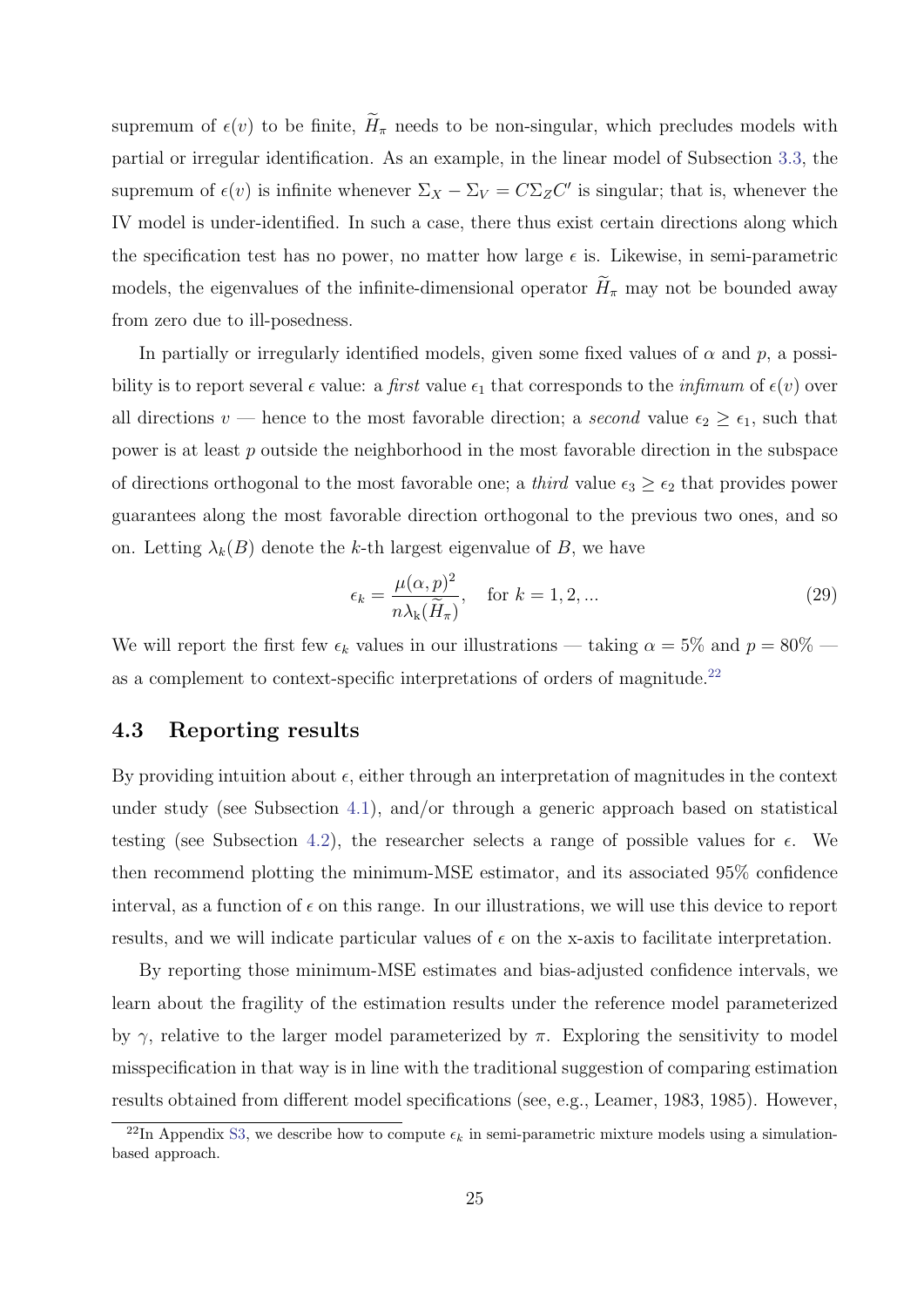our local approach does not require the researcher to estimate the larger model, which is particularly relevant in situations where the latter is partially or irregularly identified, or computationally hard to estimate.

### 4.4 Remark: shape of neighborhoods and choice of norm

Implementing our approach requires choosing a norm on Π, which governs the shape of  $\Gamma_{\epsilon}(\gamma_*)$ . In parametric models, the researcher may have a preferred weight matrix  $\Omega$ , thus putting more weight on certain elements of the vector  $\pi$ . An automatic weighting scheme is to set  $\Omega$  to be equal to the diagonal of the projected Hessian matrix  $\widetilde{\mathbb{H}}_{\pi}$ . This choice can be motivated using a statistical testing logic as in Subsection [4.2,](#page-24-4) focusing on component-wise directions in the canonical basis of  $\mathbb{R}^{\dim \pi}$ . Taking the diagonal, instead of the entire matrix  $\mathbb{H}_{\pi}$ , as a weight is in line with our aim to cover models where the parameter of interest may not be regularly estimable.[23](#page-26-1)

In semi-parametric mixture models, where Π is a set of densities, we rely on the Kullback-Leibler divergence for computational convenience. KL is locally quadratic, and this choice allows us to obtain the explicit characterizations of Lemma [1,](#page-15-6) and to compute minimum-MSE estimators by solving linear systems. Note, however, that the KL divergence does not impose shape or smoothness restrictions on the densities inside the neighborhood.

## <span id="page-26-0"></span>5 Empirical illustration: conditional cash transfers in Mexico

The goal of this section is to predict program impacts in the context of the PROGRESA conditional cash transfer program, building on the structural evaluation of the program in Todd and Wolpin (2006, TW hereafter) and Attanasio et al. (2012, AMS). We estimate a simple model in the spirit of TW, and adjust its predictions against a specific form of misspecification under which the program may have a "stigma" effect on preferences.

<span id="page-26-1"></span><sup>&</sup>lt;sup>23</sup>In applications, other norms may have particular appeal. For example, measuring deviations according to the supremum norm will lead to an  $\ell^1$  dual norm in [\(10\)](#page-10-1), in the spirit of Armstrong and Kolesár (2021). While our estimators and confidence intervals remain well-defined in this case, that setting is not locally quadratic.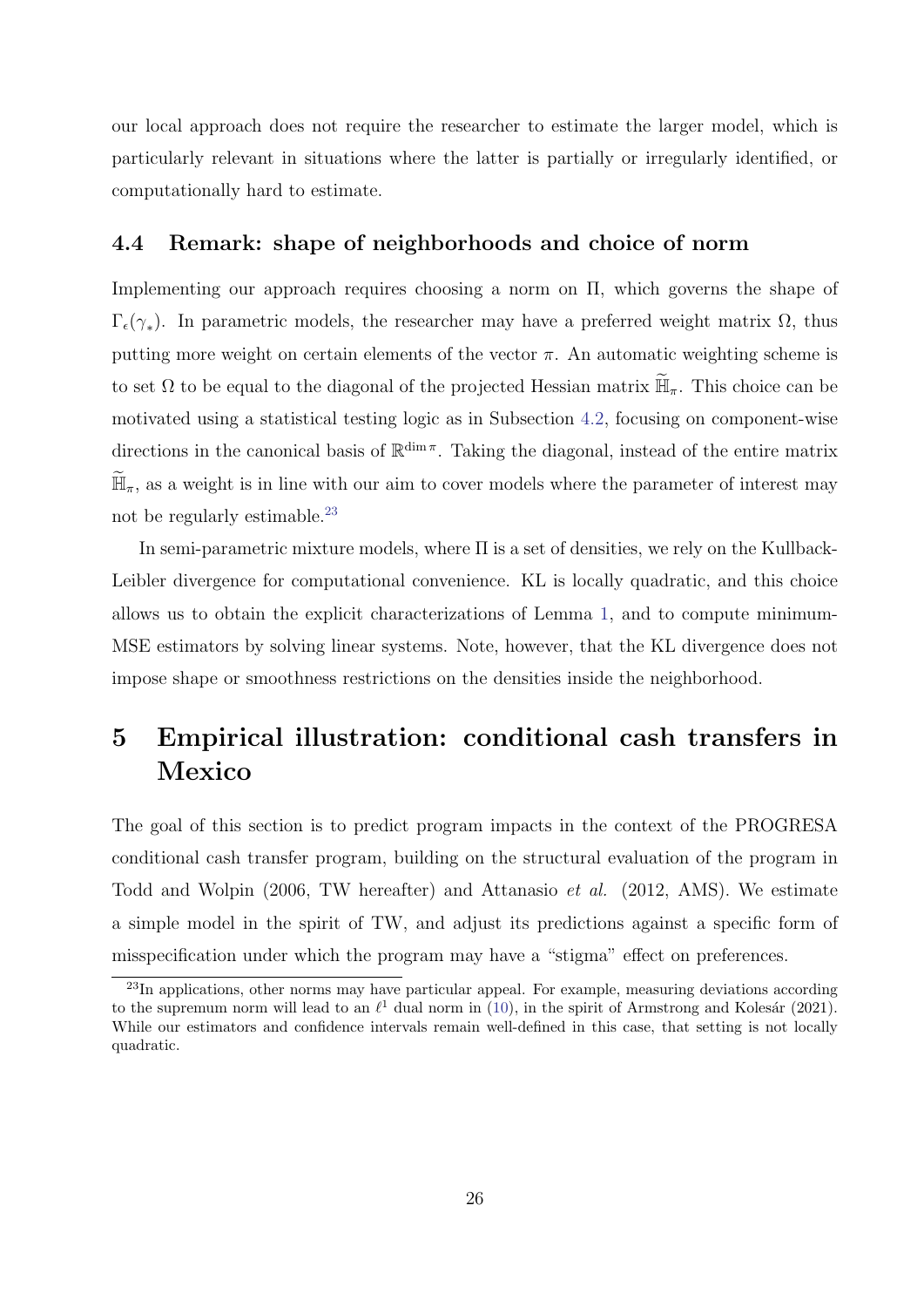#### 5.1 Setup

Following TW and AMS, we focus on PROGRESA's education component, which consists of cash transfers to families conditional on children attending school. Those represent substantial amounts as a share of total household income. The implementation of the policy was preceded by a village-level randomized evaluation in 1997-1998. As TW and AMS point out, the randomized control trial is silent about the effect that other, related policies could have, such as higher subsidies or unconditional income transfers, which motivates the use of structural methods.

To analyze this question, we consider a simplified version of TW's model described in Wolpin (2013), which is a static, one-child model with no fertility decision. To describe this model, let  $U(C, S, \tau, v)$  denote the utility of a unitary household, where C is consumption,  $S \in \{0,1\}$  denotes the schooling attendance of the child,  $\tau$  is the level of the PROGRESA subsidy, and  $v$  are taste shocks. Utility may also depend on characteristics  $X$ , which we abstract from for conciseness in the presentation.<sup>[24](#page-27-0)</sup> Note the direct presence of the subsidy  $\tau$  in the utility function, which may reflect a stigma effect. This direct effect plays a key role in the analysis. The budget constraint is:  $C = Y + W(1 - S) + \tau S$ , where Y is household income and W is the child's wage. This is equivalent to:  $C = Y + \tau + (W - \tau)(1 - S)$ . Hence, in the absence of a direct effect on utility, the program's impact is equivalent to an increase in income and a decrease in the child's wage.

Following Wolpin (2013) we parameterize the utility function as

$$
U(C, S, \tau, v) = aC + bS + dCS + \lambda \tau S + Sv,
$$

where  $\lambda$  denotes the direct (stigma) effect of the program. The schooling decision is then

$$
S = \mathbf{1}\{U(Y + \tau, 1, \tau, v) > U(Y + W, 0, 0, v)\} = \mathbf{1}\{v > a(Y + W) - (a + d)(Y + \tau) - \lambda \tau - b\}.
$$

Assuming that  $v$  is standard normal, independent of wages, income, and program status (that is, of the subsidy  $\tau$ ), we obtain

$$
Pr(S = 1 | y, w, \tau) = 1 - \Phi[a(y + w) - (a + d)(y + \tau) - \lambda \tau - b],
$$

where  $\Phi$  is the standard normal cdf.

<span id="page-27-0"></span> $^{24}$ Empirically, we include as covariates the age of the child and her parents, distance to the nearest school, eligibility and year indicators, and the highest grade obtained. We perform estimation separately by gender.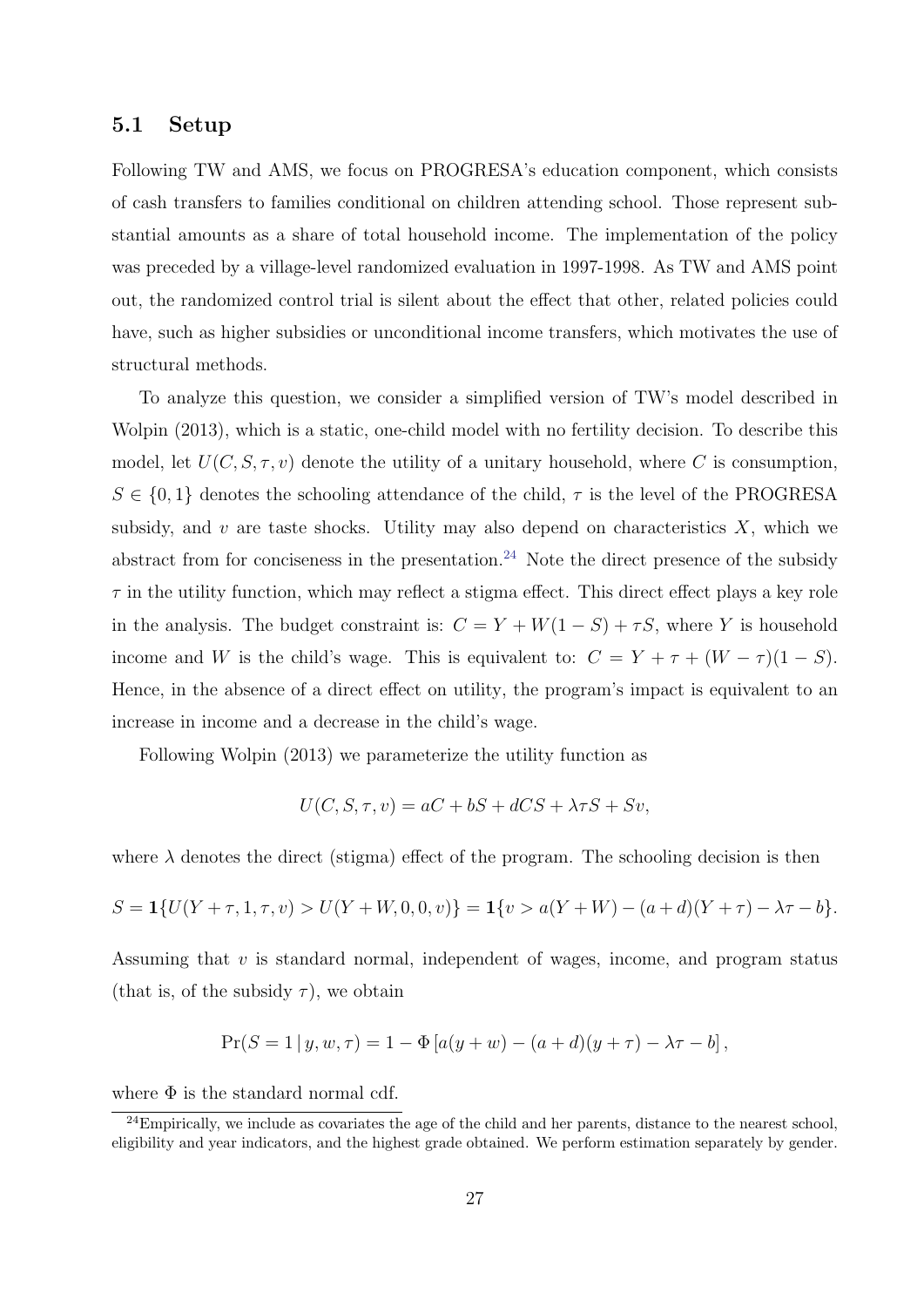We use the specification with  $\lambda = 0$  as our reference model, and estimate it on control villages. When  $\lambda = 0$ , the average effect of the subsidy on school attendance is

$$
\mathbb{E}\left[\Pr(S=1|Y,W,\tau=\tau^{\text{treat}})-\Pr(S=1|Y,W,\tau=0)\right]
$$
  
=\mathbb{E}\left(\Phi\left[a(Y+W)-(a+d)(Y+\tau^{\text{treat}})-b\right]-\Phi\left[a(Y+W)-(a+d)Y-b\right]\right).

As Wolpin (2013) notes, data under the subsidy regime ( $\tau = \tau^{\text{treat}}$ ) is not needed to construct an empirical counterpart to this quantity, since treatment status is independent of  $Y, W$ .<sup>[25](#page-28-0)</sup>

We contrast two strategies to predict the effect of the program and other counterfactual policies, while accounting for misspecification of the reference model due to the presence of stigma effects. The first strategy — which we refer to as  $ex\text{-}ante$  policy prediction — is only based on data from control villages, whereas the second strategy —  $ex$ -post prediction combines both control and treated villages. In both cases, we allow for  $\lambda \neq 0$  in the larger model. While in the present simple static context one could easily estimate a version of the larger model, in dynamic structural models such as the one estimated by TW, estimating a different model in order to assess the impact of any given form of misspecification may be computationally prohibitive. This highlights an advantage of our approach, which does not require the researcher to estimate the parameters under a new model.

To cast this setting into our framework, let  $\beta = (a, b, d)$ ,  $\pi = \lambda$ , and

$$
\delta_{\beta,\pi} = \mathbb{E} \left( \Phi \left[ a(Y+W) - (a+d)(Y + \tau^{\text{treat}}) - \lambda \tau^{\text{treat}} - b \right] - \Phi \left[ a(Y+W) - (a+d)Y - b \right] \right).
$$

We focus on the effect on eligible (i.e., poorer) households. We add covariates to genderspecific school attendance equations, which include the age of the child and her parents, year indicators, distance to school, and an eligibility indicator. We report estimates of  $\delta_{\beta_0,\pi_0}$  as well as confidence intervals.

### 5.2 Empirical results

We use the sample from TW. We drop observations with missing household income, and focus on 1219 boys and 1089 girls aged 12 to  $15^{26}$  $15^{26}$  $15^{26}$  Descriptive statistics on the sample show

<span id="page-28-0"></span><sup>&</sup>lt;sup>25</sup>AMS make a related point (albeit in a different model), and use both control and treated villages to estimate their structural model. AMS also document the presence of general equilibrium effects of the program on wages. We abstract from such effects in our analysis.

<span id="page-28-1"></span><sup>&</sup>lt;sup>26</sup>Children's wages are only observed for those who work. We impute potential wages to all children based on a linear regression that in particular exploits province-level variation and variation in distance to the nearest city, similar to AMS.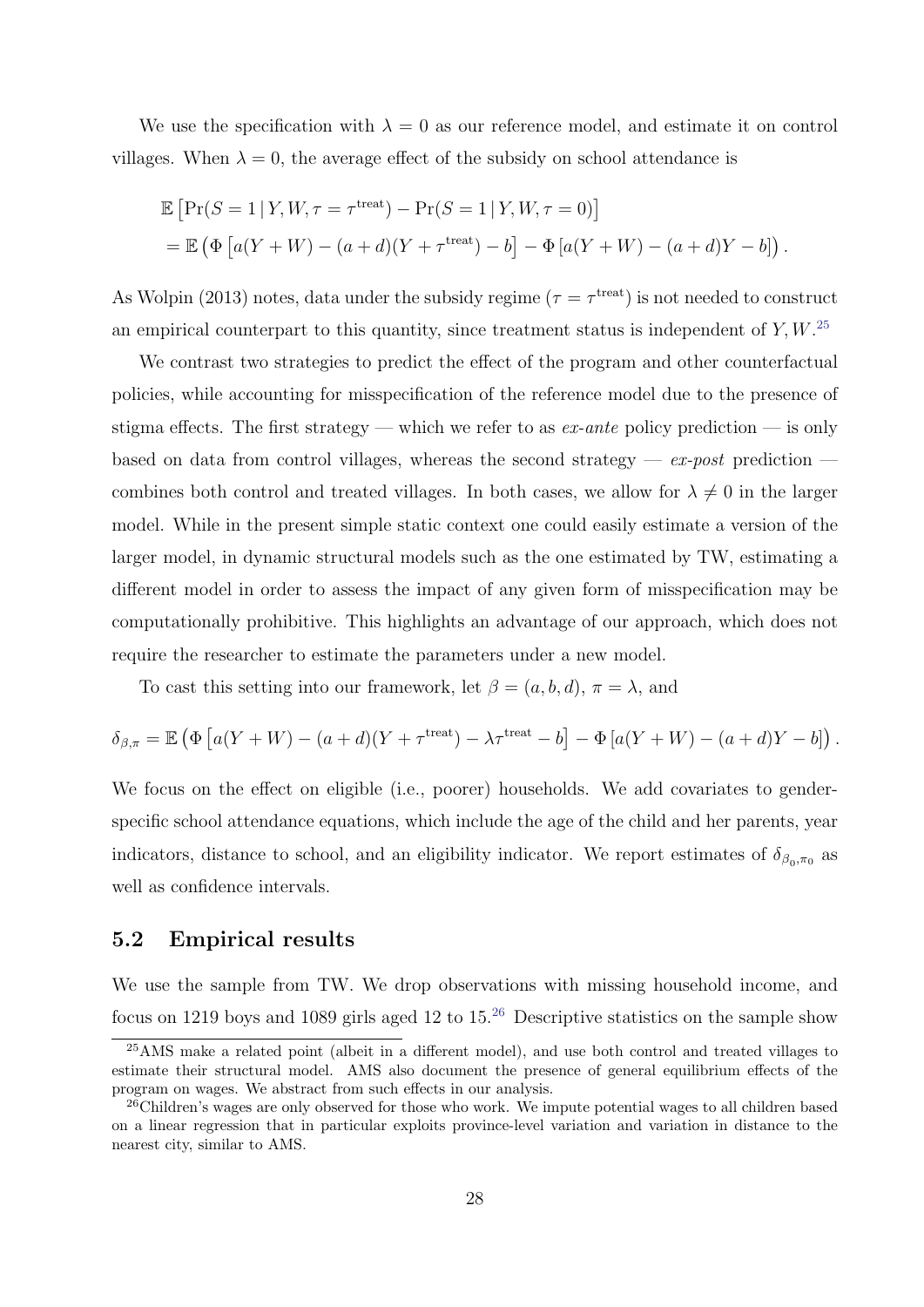that average weekly household income is 242 pesos, the average weekly wage is 132 pesos, and the PROGRESA subsidy ranges between 31 and 59 pesos per week depending on grade and gender. Average school attendance drops from 90% at age 12 to between 40% and 50% at age 15.

<span id="page-29-0"></span>Figure 1: Effect of the PROGRESA subsidy as a function of neighborhood size  $\epsilon$ 



Notes: Sample from Todd and Wolpin (2006). In the top panel, we show estimates based on control villages only, in the bottom panel we show estimates based on both controls and treated. We report  $\epsilon$ on the x-axis. The minimum-MSE estimates of the effect of PROGRESA on school attendance are shown in solid. 95% confidence intervals based on those estimates are in dashed. The dotted line shows the unadjusted prediction based on the reference model. The dashed vertical line indicates  $\bar{\epsilon}$ (at which households value consumption and the subsidy equally) and the solid vertical line indicates  $\epsilon_1$  (at which a 5% likelihood ratio specification test has power 80%). Girls (left) and boys (right).

We start by providing intuition regarding the values of  $\epsilon$  in the present context. In the structural model,  $\lambda$  is the marginal utility of the subsidy for households sending their child to school. In turn, the marginal utility of consumption is given by  $a + d$ . Hence,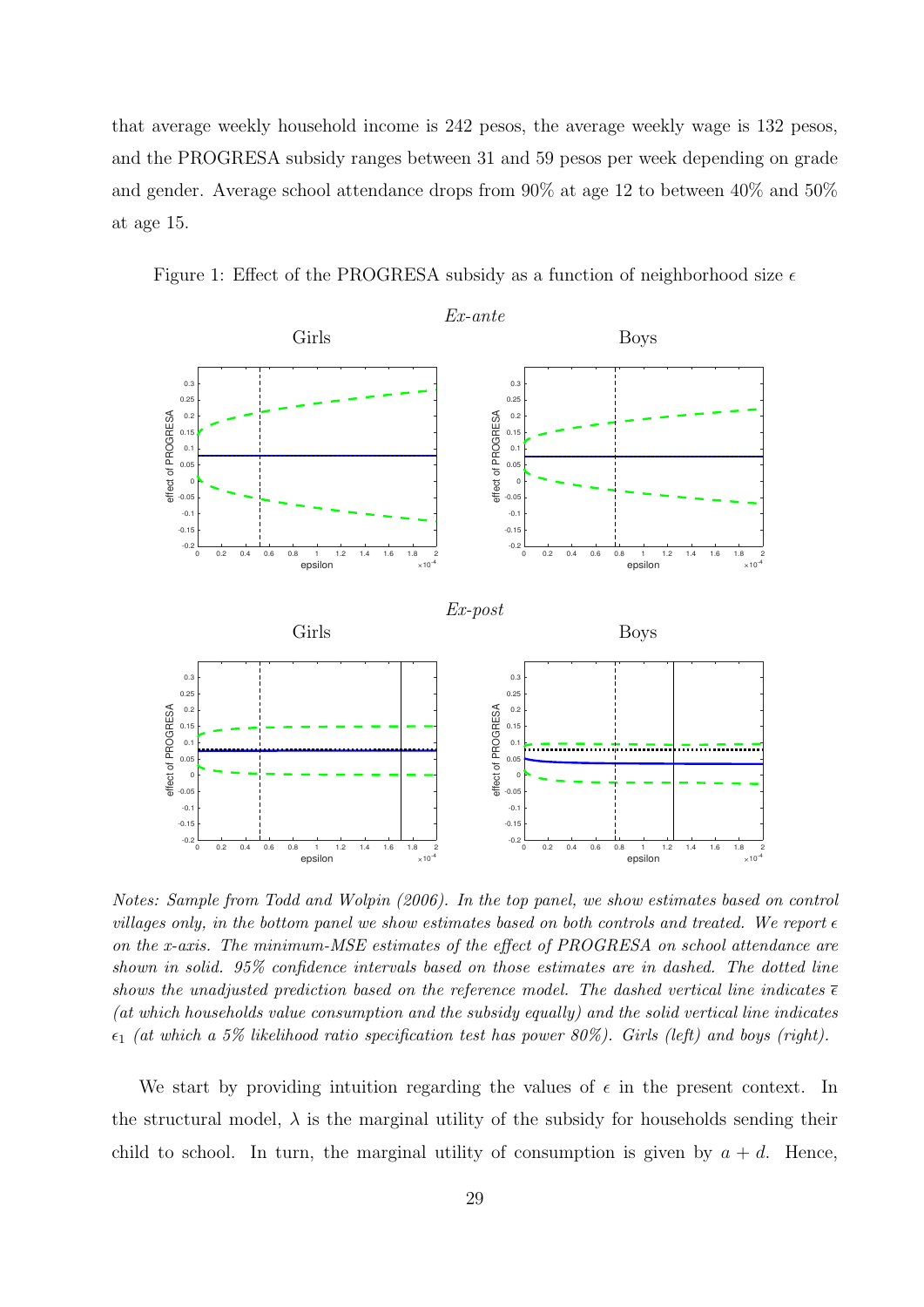bounding  $\lambda^2$  by  $\epsilon$  is equivalent to bounding the ratio of marginal utility of the subsidy to marginal utility of consumption by  $\sqrt{\epsilon}/(a+d)$ . For example, households valuing the subsidy as much as consumption in absolute value — arguably an upper bound on the stigma effect — corresponds to  $\bar{\epsilon} = (a+d)^2$ .

|                                |                                          | $Ex$ -ante        | $Ex\text{-}post$     |                   |  |  |  |  |
|--------------------------------|------------------------------------------|-------------------|----------------------|-------------------|--|--|--|--|
|                                | PROGRESA impacts                         |                   |                      |                   |  |  |  |  |
|                                | Girls                                    | <b>Boys</b>       | Girls                | <b>Boys</b>       |  |  |  |  |
| Model-based estimate           | 0.078                                    | 0.076             | 0.078                | 0.078             |  |  |  |  |
| non-robust CI                  | (0.017, 0.140)                           | (0.038, 0.114)    | (0.026, 0.130)       | (0.043, 0.112)    |  |  |  |  |
| robust CI                      | $(-0.055, 0.211)$                        | $(-0.029, 0.181)$ | (0.006, 0.150)       | (0.008, 0.148)    |  |  |  |  |
| MMSE estimate                  | 0.078                                    | 0.076             | 0.075                | 0.036             |  |  |  |  |
| robust CI                      | $(-0.055, 0.211)$                        | $(-0.029, 0.181)$ | (0.004, 0.146)       | $(-0.023, 0.095)$ |  |  |  |  |
| Experimental                   |                                          |                   | 0.087                | 0.050             |  |  |  |  |
|                                | Counterfactual 1: doubling subsidy       |                   |                      |                   |  |  |  |  |
|                                | Girls                                    | <b>Boys</b>       | Girls<br><b>Boys</b> |                   |  |  |  |  |
| Model-based estimate           | 0.142                                    | 0.133             | 0.142                | 0.136             |  |  |  |  |
| robust CI                      | $(-0.069, 0.353)$                        | $(-0.018, 0.284)$ | (0.027, 0.258)       | (0.033, 0.239)    |  |  |  |  |
| MMSE estimate                  | 0.142                                    | 0.133             | 0.137                | 0.076             |  |  |  |  |
| robust CI                      | $(-0.069, 0.353)$                        | $(-0.018, 0.284)$ | (0.022, 0.251)       | $(-0.017, 0.163)$ |  |  |  |  |
|                                |                                          |                   |                      |                   |  |  |  |  |
|                                | Counterfactual 2: unconditional transfer |                   |                      |                   |  |  |  |  |
|                                | Girls                                    | <b>Boys</b>       | Girls                | <b>Boys</b>       |  |  |  |  |
| Model-based estimate           | 0.003                                    | 0.005             | 0.003                | 0.005             |  |  |  |  |
| robust CI                      | $(-0.213, 0.218)$                        | $(-0.231, 0.240)$ | $(-0.208, 0.214)$    | $(-0.239, 0.249)$ |  |  |  |  |
| $\operatorname{MMSE}$ estimate | 0.003                                    | 0.005             | 0.009                | $-0.071$          |  |  |  |  |
| robust CI                      | $-0.213, 0.218$                          | $(-0.231, 0.240)$ | $(-0.232, 0.250)$    | $(-0.279, 0.136)$ |  |  |  |  |

<span id="page-30-0"></span>Table 1: Effect of the PROGRESA subsidy and counterfactual reforms

Notes: Sample from Todd and Wolpin (2006). In the left two columns we show estimates based on control villages only, in the right two columns we show estimates based on both controls and treated. "Model-based" estimates are based on the reference model.  $\epsilon = \overline{\epsilon}$ , which corresponds to households valuing consumption and the subsidy equally in absolute value. CI are 95% confidence intervals. The unconditional transfer amounts to 5000 pesos in a year.

In Figure [1,](#page-29-0) we show the minimum-MSE estimator of the impact of the PROGRESA subsidy on eligible households, together with 95% confidence intervals, for a range of values around  $\bar{\epsilon} = (a+d)^2$  (which we show in the dashed vertical line). In the horizontal dotted line, we show estimates based on the reference model. In the top panel, we show ex-ante prediction results based on control villages only. We see that the minimum-MSE estimator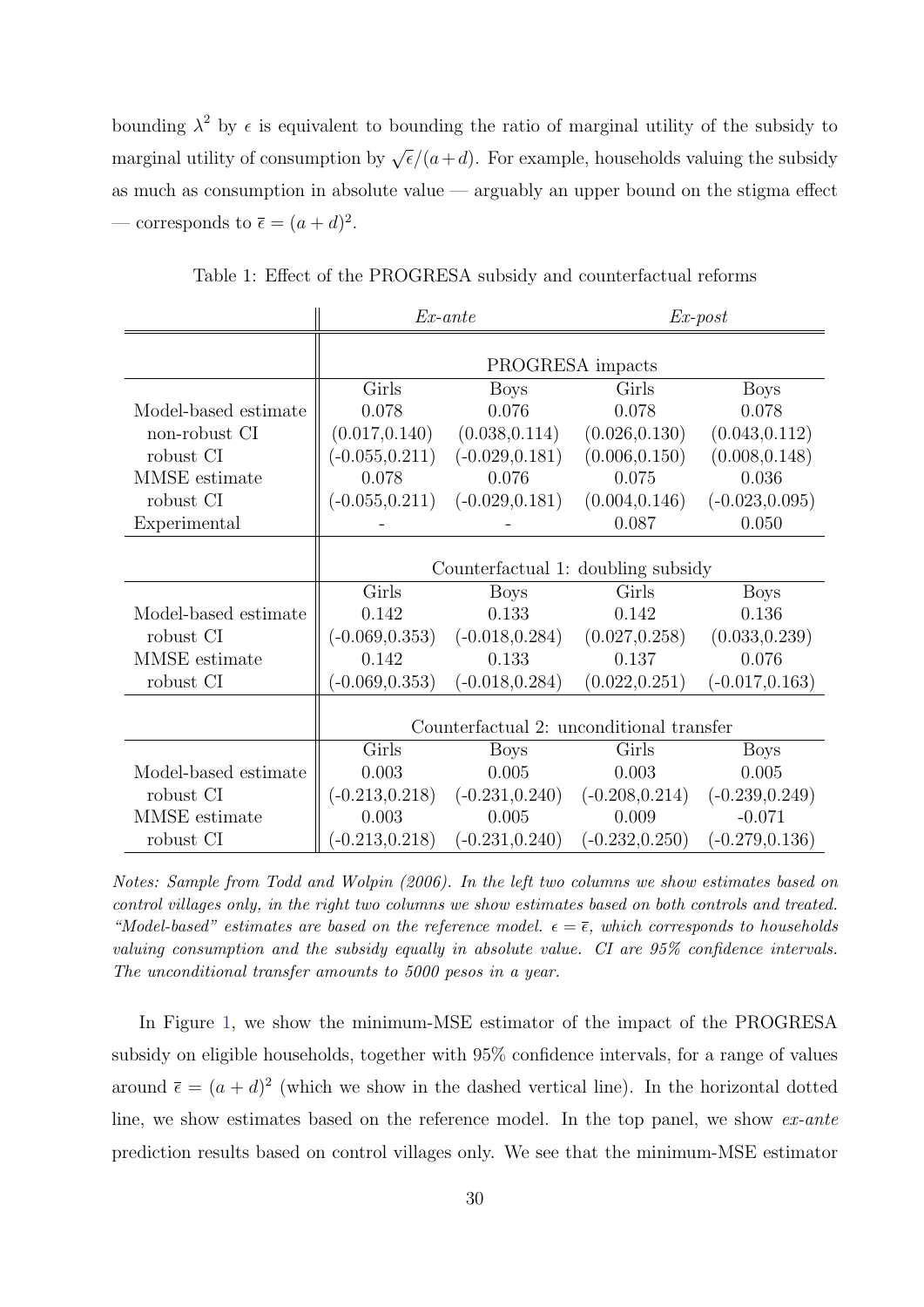and the one based on the reference model are equal in this case. This is intuitive, since  $\pi = \lambda$ is scalar, and control villages provide no information about it.<sup>[27](#page-31-0)</sup> However, the confidence intervals — which account for model misspecification — are large. When  $\epsilon = \bar{\epsilon}$ , the 95% intervals include zero for both genders. This quantifies the uncertainty associated with exante prediction when the researcher does not rule out the presence of stigma.

In the bottom panel of Figure [1,](#page-29-0) we show the results of ex-post prediction based on both control and treated villages. In the sample of boys, the minimum-MSE estimator is lower than the one based on the reference model, suggesting that the reference model is misspecified. In contrast, the two estimators are close to each other in the sample of girls.[28](#page-31-1) In addition, the 95% confidence intervals are substantially tighter than when using control villages only. When  $\epsilon = \bar{\epsilon}$  (shown in the vertical dashed line), the program estimates on school attendance are positive and marginally significant at the 5% level for girls, and positive and marginally significant at 10% for boys. In the vertical solid line, we highlight the value  $\epsilon_1$  given by [\(29\)](#page-25-1) for  $k = 1$ . Since  $\pi = \lambda$  is scalar, setting  $\epsilon \geq \epsilon_1$  ensures that, for all models outside the neighborhood, a 5%-likelihood ratio specification test has local power larger than 80%. Taking  $\epsilon = \epsilon_1$  implies that the ratio of marginal utility of the subsidy to marginal utility of consumption is bounded by 1.8 (girls) and 1.3 (boys). While  $\epsilon_1$  is larger than  $\bar{\epsilon}$ , the implied minimum-MSE estimators and confidence intervals are similar.<sup>[29](#page-31-2)</sup>

In Table [1,](#page-30-0) we report estimates of the program impacts, as well as predictions of counterfactual policies. The left two columns correspond to ex-ante prediction based on control villages only, while the right two columns correspond to ex-post prediction based on both controls and treated. We show the results for  $\epsilon = \overline{\epsilon}$ , corresponding to equal marginal utilities of subsidy and consumption in absolute value. In the top panel, we focus on the impact of the PROGRESA subsidy on eligible households. We see that PROGRESA has a positive impact on attendance of both boys and girls. The impacts predicted by the reference model are large, approximately 8 percentage points, and are quite close to the results reported in Todd and Wolpin (2006, 2008). However, the confidence intervals which account for model

<span id="page-31-0"></span><sup>&</sup>lt;sup>27</sup>This is analogous to the case of a linear regression with endogeneity and no instrument, which we mentioned in footnote [13.](#page-18-3)

<span id="page-31-1"></span><sup>&</sup>lt;sup>28</sup>Note that, for boys, minimum-MSE estimates at all  $\epsilon$  values — including  $\epsilon = 0$  — are lower than the estimate from the reference model (note that here we estimate the reference model using control villages only, and use both controls and treated to compute the minimum-MSE estimator). This suggests that the functional form of the schooling decision is not invariant to treatment status, highlighting that predictions based off control villages are less satisfactory for boys (as also found by TW).

<span id="page-31-2"></span><sup>&</sup>lt;sup>29</sup>Note that  $\epsilon_1$  is infinite in the *ex-ante* case (top panel of Figure [1\)](#page-29-0). This is due to control villages not providing any information about  $\pi$  in this case.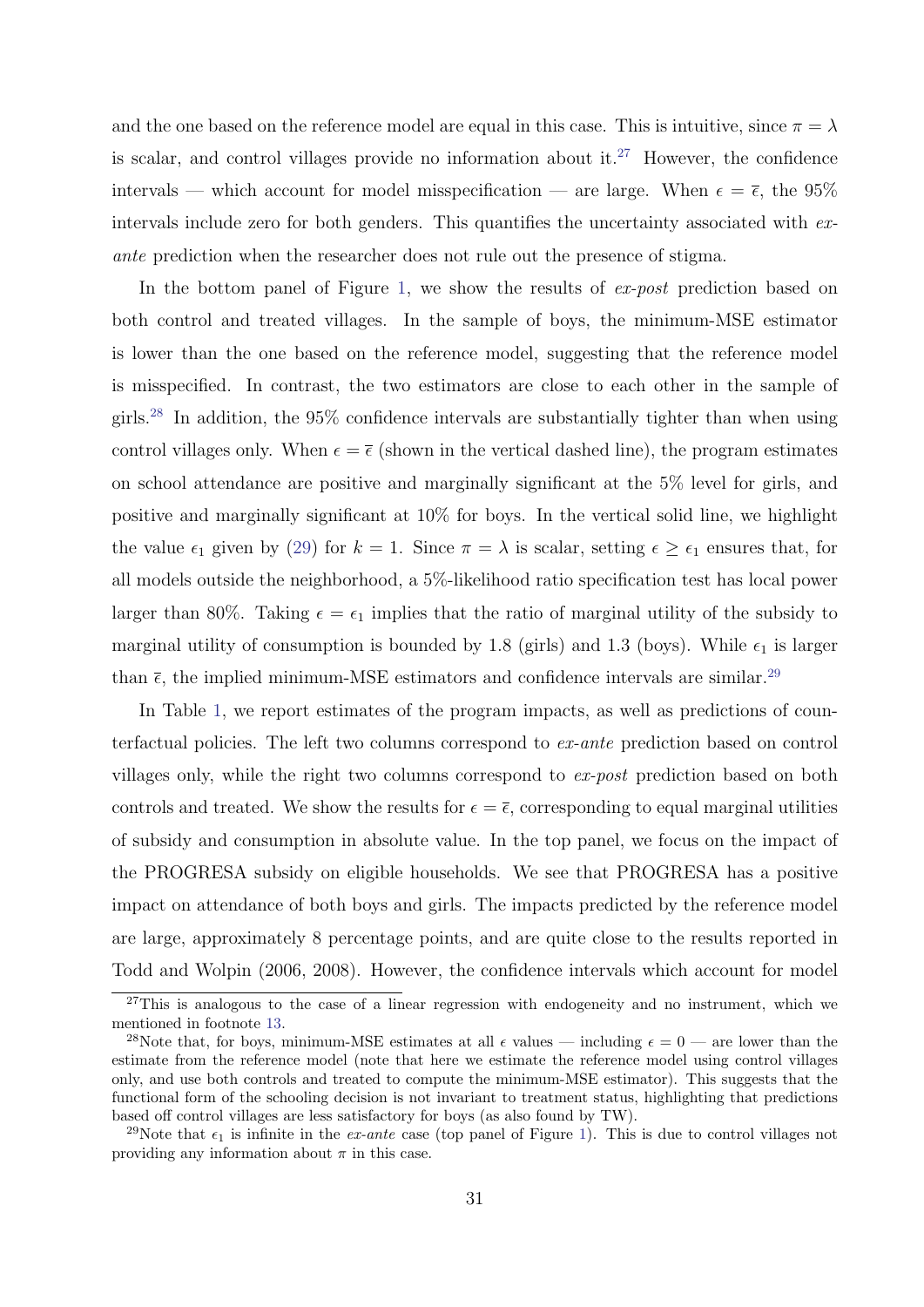misspecification (third row, left two columns) are very large for both genders.

When adding treated villages to the sample (right two columns in Table [1\)](#page-30-0), confidence intervals accounting for misspecification are tighter. Moreover, the minimum-MSE point estimates and those based on the reference model differ in this case. For boys, the minimum-MSE estimate is substantially lower than the one based on the reference model (3.6% versus 7.8%), while for girls the effects are similar. Interestingly, for boys the minimum-MSE estimates are closer to the experimental differences in means between treated and control villages.

Lastly, in the middle and bottom panels of Table [1,](#page-30-0) we show estimates of the effects of two counterfactual policies: doubling the PROGRESA subsidy, and removing the conditioning of the income transfer on school attendance. Unlike for the main PROGRESA impacts, there is no experimental counterpart to such counterfactuals. While ex-ante predictions are associated with wide confidence intervals, ex-post minimum-MSE estimates based on both control and treated villages predict a substantial effect of doubling the subsidy on girls' attendance, and a more moderate effect on boys. By contrast, we find insignificant effects of an unconditional income transfer.

### <span id="page-32-0"></span>6 Numerical illustrations: binary choice models

In this section, we apply our approach to cross-sectional and panel data binary choice models, where we allow for misspecification of the distribution of unobservables. In both applications there is a substantial amount of misspecification, and we use simulations to assess the behavior of the minimum-MSE estimator — which is theoretically justified under local misspecification — in these settings of practical relevance.

### <span id="page-32-1"></span>6.1 Cross-sectional binary choice

Consider the binary choice model

<span id="page-32-2"></span>
$$
Y = \mathbb{1}\{X'\beta_0 + A \ge 0\},\tag{30}
$$

where A follows a distribution  $\pi_0$ , independent of X. We are interested in estimating the prediction function  $\delta_{\beta_0,\pi_0} = \mathbb{E}_{\pi_0}[\mathbb{1}\{x'_0\beta_0 + A \geq 0\}]$ , at some  $x_0$  not necessarily in the support of X. We focus on the reference specification  $A \sim \mathcal{N}(0, 1)$ , independent of X. We allow for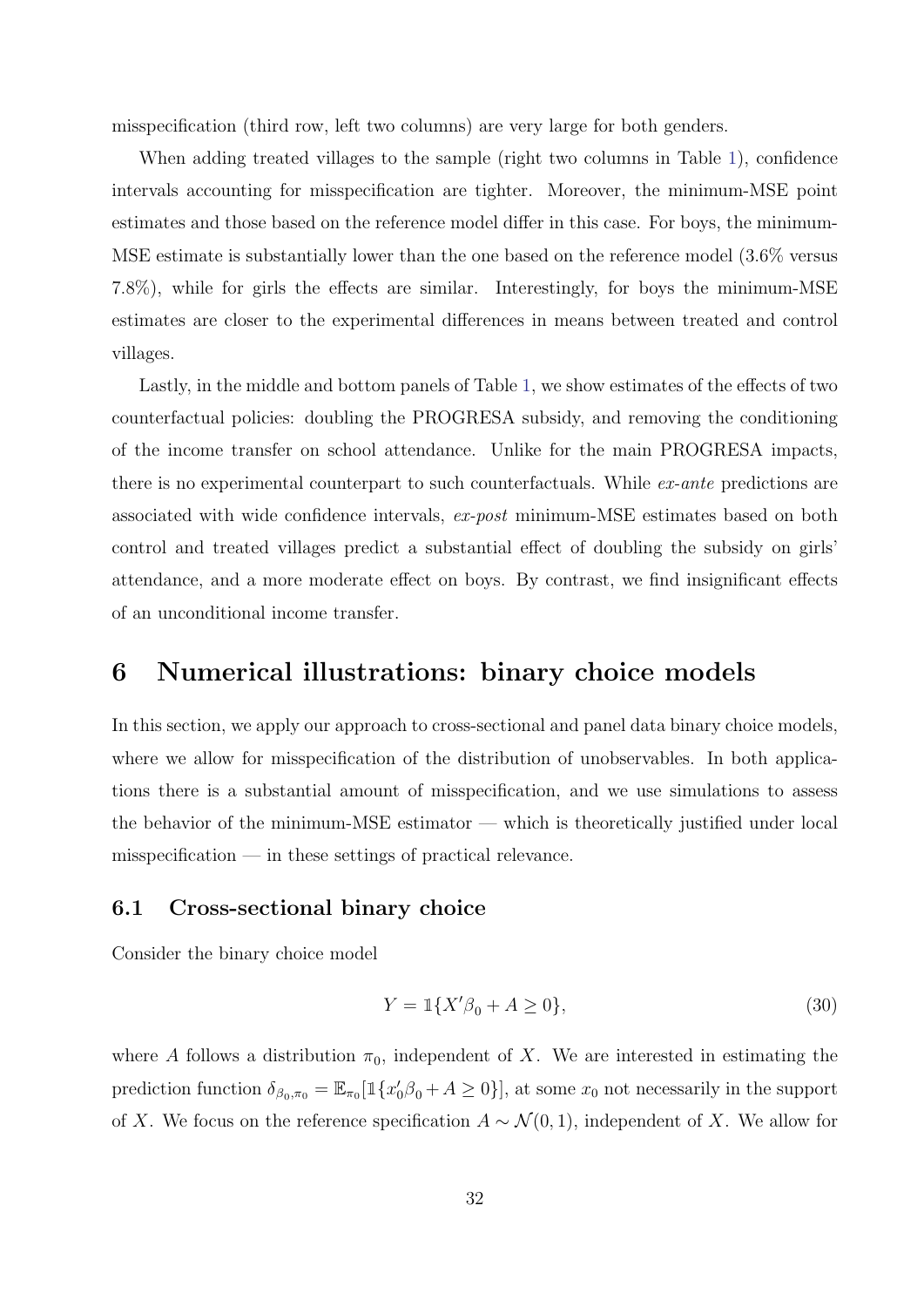the possibility that this parametric model is misspecified, while maintaining independence between A and X under  $\pi_0$ . We observe an i.i.d. sample  $(Y_i, X_i)$  for  $i = 1, ..., n$ .

In neighborhoods that consist of distributions of  $A$  independent of  $X$ , the minimum-MSE influence function is given by Corollary [3,](#page-20-1) with  $\nabla_{\beta} \delta = x_0 \phi(x'_0, \beta_0)$  for  $\phi$  the standard normal density,  $\Delta(a) = \mathbb{1}\{x'_0\beta_0 + a \geq 0\}$ , and without  $\gamma$  parameter. Given a preliminary estimator  $\widehat{\beta}$  (e.g., obtained by probit), an empirical counterpart to  $\overline{h}_{\epsilon}^{\text{MMSE}}$  $\int_{\epsilon}^{\text{minb}}(a)$  is

$$
\frac{1}{n}\sum_{i=1}^{n} \mathbb{1}\{X_{i}'\widehat{\beta} + a \ge 0\} h_{\epsilon}^{\text{MMSE}}(1, X_{i}) + (1 - \mathbb{1}\{X_{i}'\widehat{\beta} + a \ge 0\}) h_{\epsilon}^{\text{MMSE}}(0, X_{i}).
$$

We compute  $h_{\epsilon}^{\text{MMSE}}(1, X_i)$  and  $h_{\epsilon}^{\text{MMSE}}(0, X_i)$ , for  $i = 1, ..., n$ , based on Corollary [3](#page-20-1) by solving a linear system. In this model, all conditional expectations are available in closed form.

In model [\(30\)](#page-32-2), under independence between A and X,  $\beta_0$  and  $\pi_0$  are point-identified up to scale under sufficiently rich support of X (Manski, 1988). Under such conditions,  $\delta_{\beta_0, \pi_0}$ is identified. More generally, it is partially identified. We now set up a simulation where the support of X is discrete, and we vary the number of support points and the target  $x_0$ . In this way, we learn how our estimators and confidence intervals perform in settings where the support of  $X$ , and hence the size of the identified set, vary.

We will show estimates in data generating processes (DGPs) with a scalar covariate and an intercept, and  $\beta_0 = (2, -1)$ ', where the second element corresponds to the intercept. We draw 1000 simulated samples of size  $n = 500$ , where A has mean zero and variance one, and



<span id="page-33-0"></span>Figure 2: Distributions of  $X$  and  $A$  in the binary choice models

Notes: In panel (a) we show the frequencies of covariates (i.e., the first component of  $X$ ) in the cross-sectional model, and in (b) we show the true density of A for the same model. In  $(c)$  we show the true densities of A in the panel data model for  $Y_0 = 0$  (in solid) and  $Y_0 = 1$  (in dashed).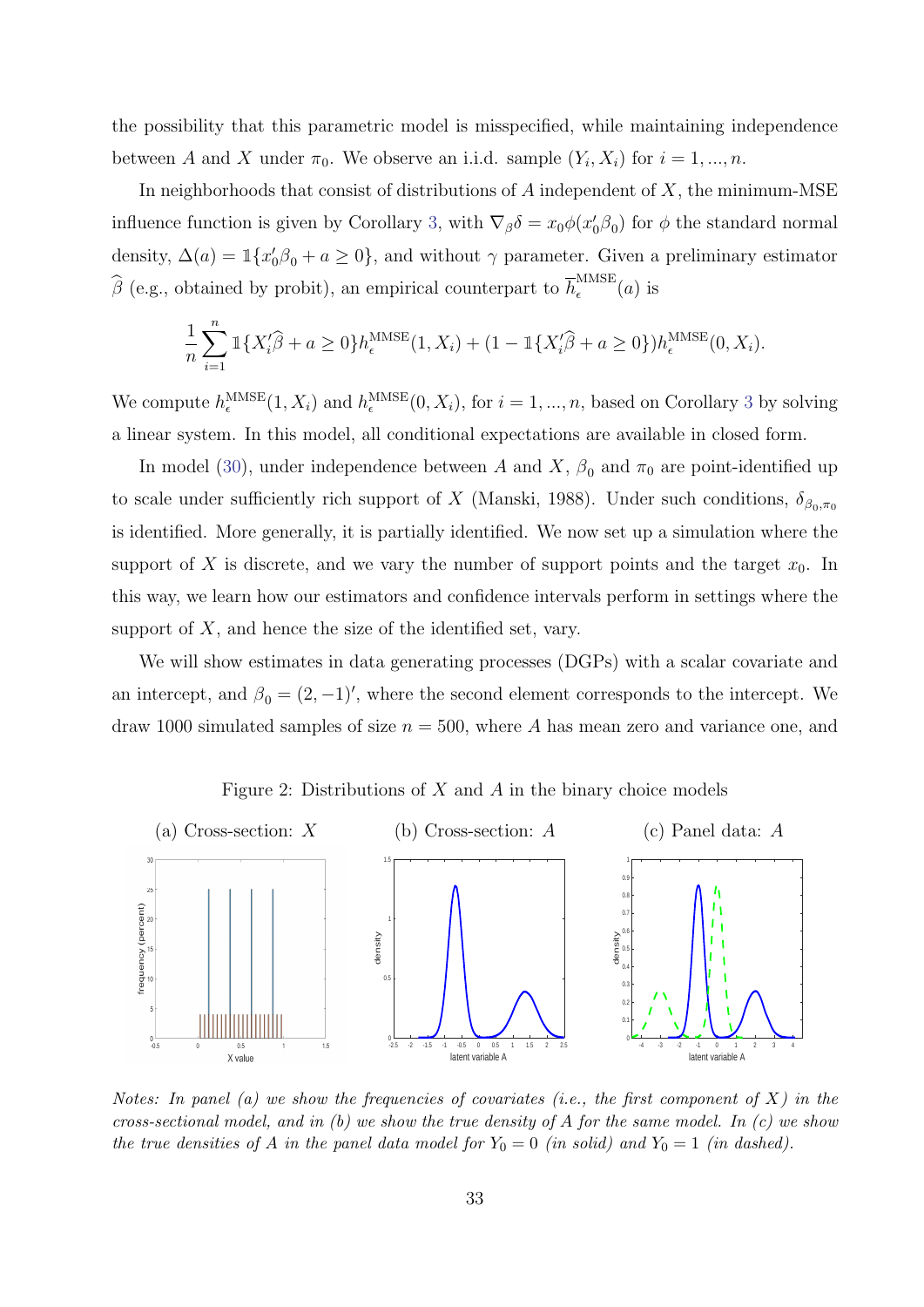Figure 3: Bounds on  $\mathbb{E}_{\pi_0}[1\{a + A \geq 0\}]$  in  $\epsilon$ -neighborhoods of the standard normal

<span id="page-34-0"></span>

*Notes: The dashed lines show*  $\sup_{\pi_0 \in \Gamma_{\epsilon}(\gamma_*)} \mathbb{E}_{\pi_0}[\mathbf{1}\{a+A\geq 0\}]$  and  $\inf_{\pi_0 \in \Gamma_{\epsilon}(\gamma_*)} \mathbb{E}_{\pi_0}[\mathbf{1}\{a+A\geq 0\}]$  as a function of  $\Phi(a)$ . The 45-degree line is in solid. Computations are based on small- $\epsilon$  approximations.

is distributed as a mixture of two normals whose means are approximately two standard deviations apart. Covariates are discrete uniform on [0, 1], with either  $n_X = 4$  or  $n_X = 20$ points of support. We show the densities of  $X$  and  $A$  in panels (a) and (b) of Figure [2.](#page-33-0) We focus on the predicted values at  $x_0 = (0.5, 1)'$  and  $x_0 = (-0.5, 1)'$ , respectively. We refer to the first case as interpolation, and to the second one as extrapolation.

We report minimum-MSE estimates and confidence intervals on a range of  $\epsilon$  values. To provide intuition about orders of magnitude, one can compute (local approximations to twice) the KL divergence between the standard normal and other common distributions. For example, a scaled student-t distribution with unitary variance and  $5, 3$ , or  $2.1$  degrees of freedom, respectively, corresponds to a distance of 0.14, 0.24, and 1.5; the true bimodal  $\pi_0$  in the DGP corresponds to a distance of 1.6; and the standardized logistic corresponds to a distance of 0.07. Restricting  $\pi_0$  to belong to an  $\epsilon$ -neighborhood of the normal also has implications for its functionals. As an example, in Figure [3,](#page-34-0) we show pointwise bounds on  $\mathbb{E}_{\pi_0}[\mathbf{1}\{a + A \geq 0\}]$ , as a function of  $\Phi(a)$ , computed using small- $\epsilon$  approximations. We see that taking  $\epsilon = 0.1$  tightly restricts possible values that the parameter can take. By contrast, when  $\epsilon = 1$ , the *a priori* bounds on the parameter are very wide for *a* close to 0.5 — which is relevant for the interpolation case — but the neighborhood does restrict the parameter value when  $\alpha$  in close to zero or one — which is relevant for the *extrapolation* case. Given this, we will interpret  $\epsilon$  values of the order of 0.1 or lower as reflecting "mild" misspecification, and values of the order of 1 or larger as corresponding to "large" misspecification.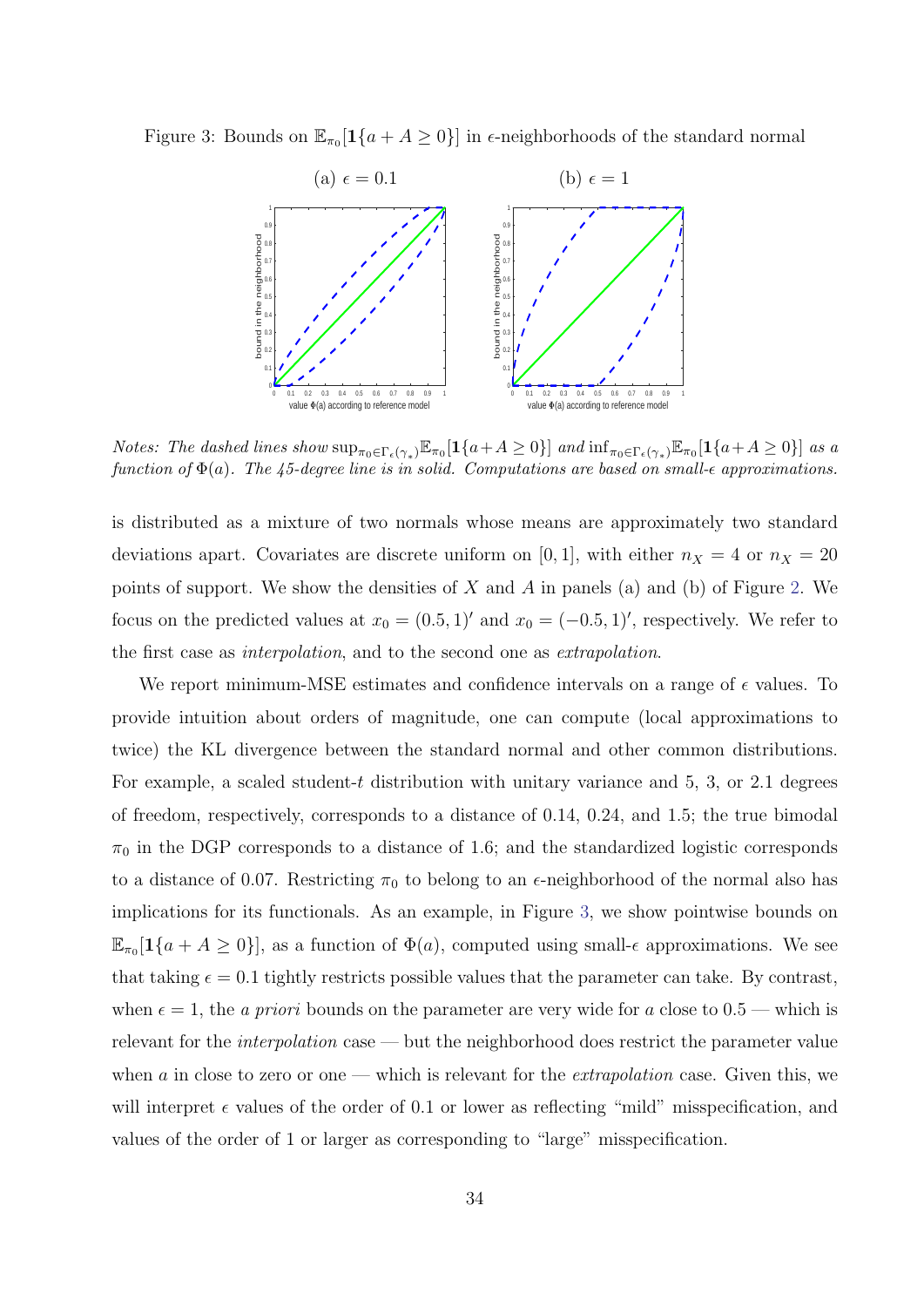

<span id="page-35-0"></span>Figure 4: Minimum-MSE estimator in the cross-sectional binary choice model

Notes: The solid horizontal line corresponds to the mean probit estimator among 1000 simulations, the solid curve to the mean minimum-MSE estimator (with 2.5% and 97.5% percentiles in dashed), and the dotted horizontal line to the truth (i.e.,  $\delta_{\beta_0,\pi_0}$ , for the  $\beta_0$  and  $\pi_0$  we used in the DGP).  $\epsilon$  is reported on the x-axis, and the vertical lines indicate  $\epsilon_k$  given by [\(29\)](#page-25-1), for  $k \in \{1,2,3\}$ .  $n_X$  denotes the number of points of support of the first component of X,  $n = 500$ .

In this example, it is also informative to interpret  $\epsilon$  by relating it to the power of a specification test, as we described in Subsection [4.2.](#page-24-4) When X has 4 support points,  $H_{\pi}$ has only  $n_X - 1 = 3$  non-zero eigenvalues (since the  $X'\beta$  partition the real line into  $n_X + 1$ intervals, and the two elements in  $\beta$  are estimated), two of them corresponding to nonconstant eigenfunctions. In this case,  $\epsilon_1$  and  $\epsilon_2$  given by [\(29\)](#page-25-1) are approximately 0.2 and 0.4 on average, where we set size to  $\alpha = 5\%$  and power to  $p = 80\%$ . When X has 20 support points,  $H_{\pi}$  has  $n_X - 1 = 19$  non-zero eigenvalues corresponding to non-constant eigenfunctions. The first three values  $\epsilon_1$ ,  $\epsilon_2$ , and  $\epsilon_3$  are approximately 0.3, 0.6, and 1.1 on average. In contrast with the parametric case of Section [5,](#page-26-0) here setting  $\epsilon \geq \epsilon_k$  only provides power guarantees along particular directions. In Appendix [S5,](#page--1-8) we plot those directions, and we provide additional intuition about the interpretation of  $\epsilon$  based on statistical testing in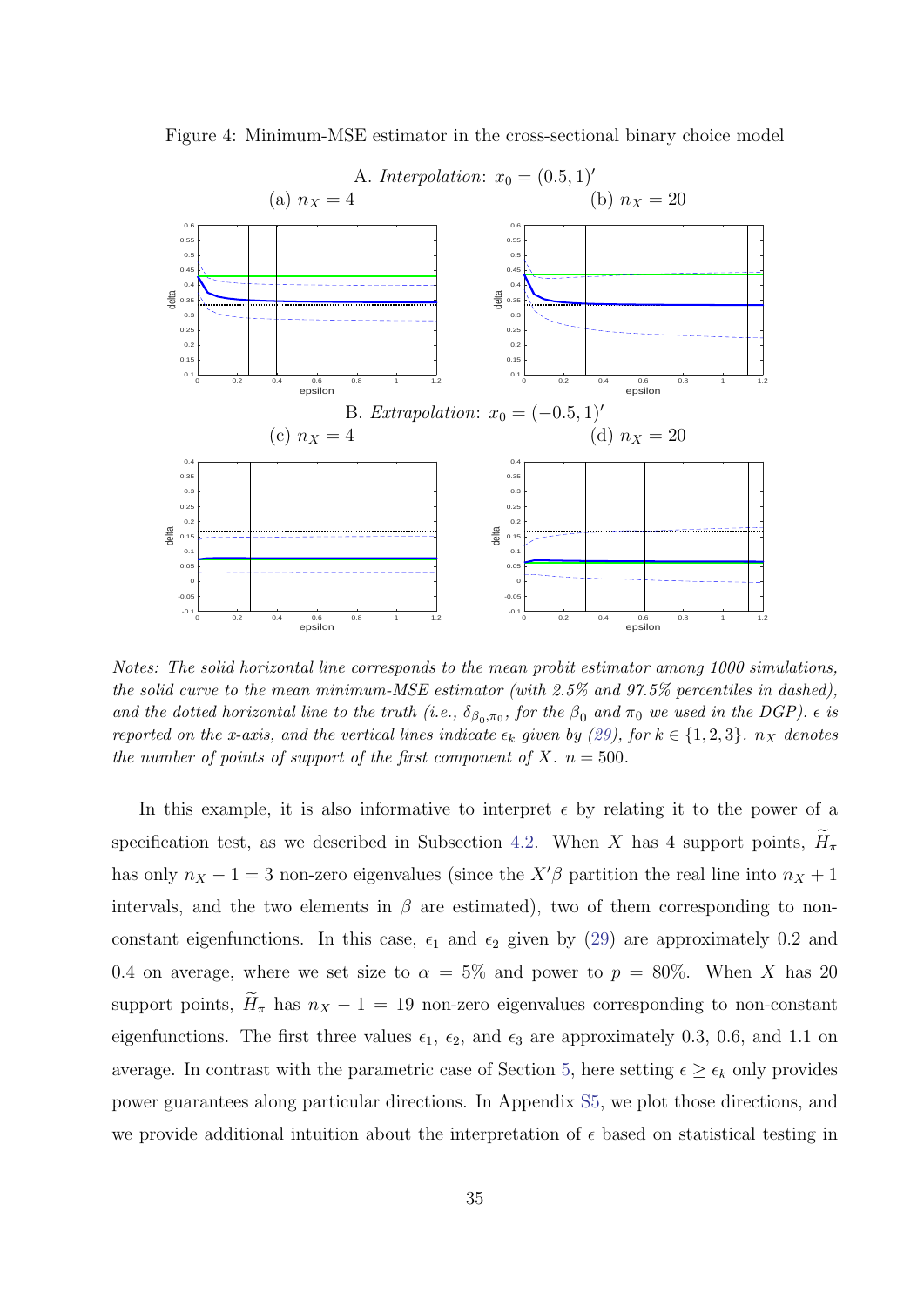this example.

We show the results of the simulation in Figure [4.](#page-35-0) Consider first the top panel, where we wish to interpolate the prediction function at  $x_0 = 0.5$ . When X has 4 support points, we see that the probit estimator based on the reference model, indicated by the solid horizontal line, is substantially biased. By contrast, the bias of the minimum-MSE estimator is smaller, and it decreases as  $\epsilon$  increases. We see that the minimum-MSE estimator is close to unbiased for both  $\epsilon_1$  and  $\epsilon_2$ . Moreover, the dispersion of the estimator is stable as  $\epsilon$  increases. In addition, we compute the identified set for  $\delta_{\beta_0,\pi_0}$  in the DGP using linear programming and a grid of  $\beta_0$  values. We find [0.334, 0.345], which shows that the identified set is not wide in this DGP.

The case where  $X$  has 20 support points is overall quite similar, but with several differences. We see that the minimum-MSE estimator is virtually unbiased when  $\epsilon \geq \epsilon_1$ . In this case, the identified set for  $\delta_{\beta_0,\pi_0}$  is essentially a singleton: [0.334, 0.335]. Moreover, we see that the variance of the minimum-MSE estimator increases with  $\epsilon$ . Such a variance increase, and the associated regularization role of  $\epsilon$ , also characterize models with continuously distributed covariates and other ill-posed inverse problems.

Lastly, consider the lower panel in Figure [4.](#page-35-0) This *extrapolation* case is very different from the interpolation one. Indeed, the data provide little information about the value of the prediction function at  $x_0 = -0.5$ . To illustrate, the identified set for  $\delta_{\beta_0, \pi_0}$  is [0, 0.3219] (respectively,  $[0, 0.2956]$ ) when X has 4 (resp., 20) points of support. We see that the minimum-MSE estimator has approximately the same bias as the probit estimator in this case.

We show additional information about the simulation results in Tables [S1](#page--1-9) and [S2](#page--1-10) in the appendix. In particular, we report the lengths of our 95% confidence intervals (CI) for  $\delta_{\beta_0,\pi_0}$ , which are asymptotically valid under  $\epsilon$ -misspecification, and the associated coverage probabilities. In all DGPs, we find that, when taking  $\epsilon \geq \epsilon_1$ , the confidence intervals contain the true value with a probability that exceeds  $95\%$ .<sup>[30](#page-36-0)</sup>

<span id="page-36-0"></span><sup>&</sup>lt;sup>30</sup>While this finding is interesting, note that our CI construction has coverage guarantees only when  $\pi_0$ belongs to an  $\epsilon$ -neighborhood of  $\pi(\gamma_*)$ , which is not the case here since the true distribution of A lies outside the neighborhoods for the range of  $\epsilon$  that we consider.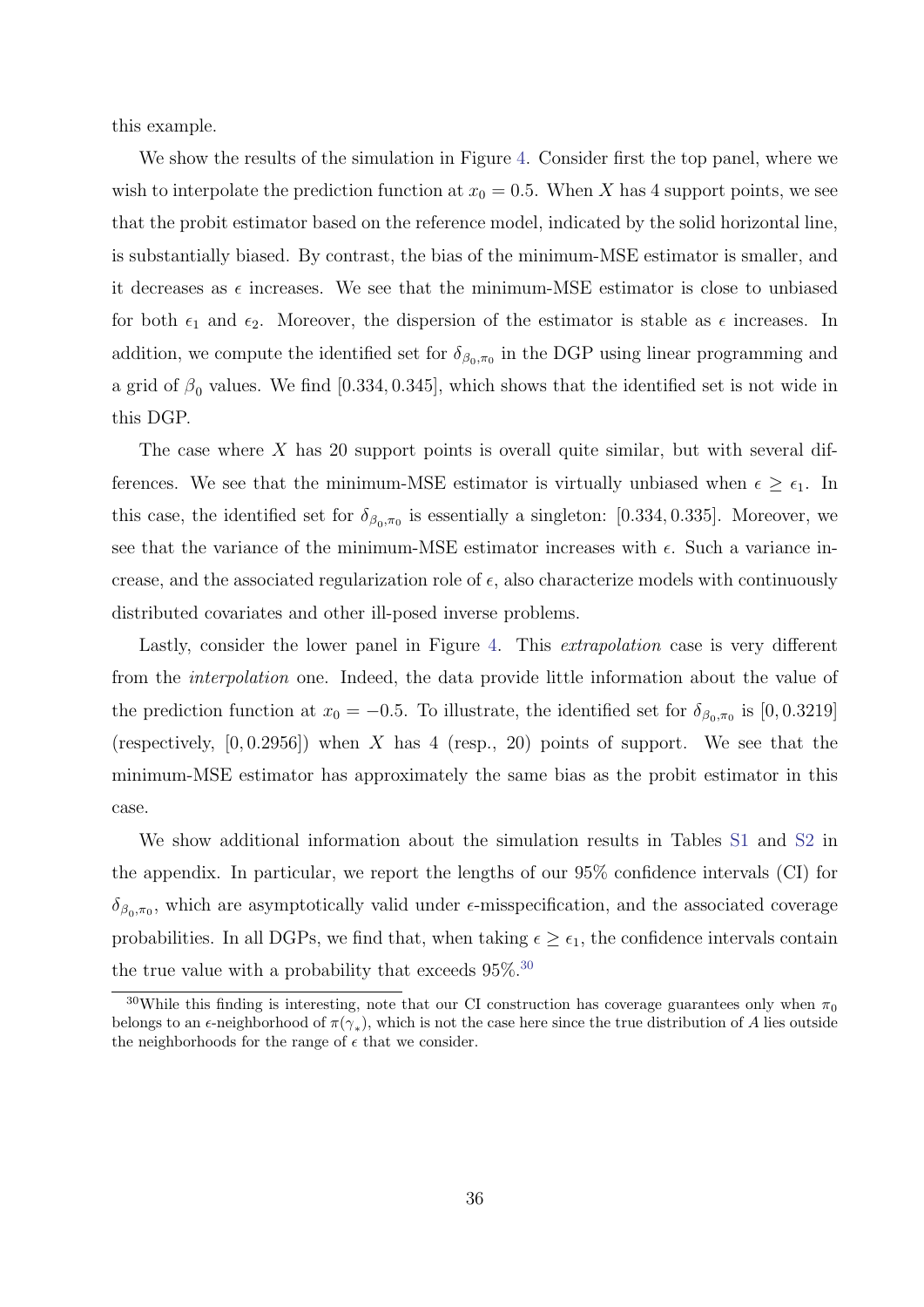### <span id="page-37-0"></span>6.2 Dynamic panel data binary choice

In this subsection, we present simulations in the following dynamic panel data probit model with individual effects

$$
Y_t = \mathbb{1}\left\{\beta_0 Y_{t-1} + A + U_t \ge 0\right\}, \quad t = 1, ..., T,
$$
\n(31)

where  $U_1, ..., U_T$  are i.i.d. standard normal, independent of A and  $Y_0$ . Here  $Y_0$  is observed, so there are effectively  $T+1$  time periods. We focus on the average state dependence effect  $\delta_{\beta_0,\pi_0} = \mathbb{E}_{\pi_0} [\Phi(\beta_0 + A) - \Phi(A)],$  and we will also report estimates of the autoregressive parameter  $\beta_0$ . We assume that the probit conditional likelihood given individual effects and lagged outcomes is correctly specified. However, we do not assume knowledge of  $\pi_0$ or its functional form. We specify a normal reference density for  $A$  given  $Y_0$ , with mean  $\mu_1 + \mu_2 Y_0$  and variance  $\sigma^2$ ; hence here  $\gamma = (\mu_1, \mu_2, \sigma^2)'$ . Binary choice panel data models are often partially identified for fixed  $T$  (Chamberlain, 2010, Honoré and Tamer, 2006), and no semi-parametrically consistent estimators of  $\beta_0$  and  $\delta_{\beta_0,\pi_0}$  in the dynamic probit model are available in the literature. Here we report simulation results suggesting that minimum-MSE estimators can perform well under sizable misspecification of the reference density.

In the simulation, we set a bimodal distribution that has modes  $\{-1, 2\}$  when  $Y_0 = 0$  and  ${-3,0}$  when  $Y_0 = 1$ , with some asymmetry between the two modes; see panel (c) of Figure [2.](#page-33-0) We draw  $Y_0$  from a Bernoulli distribution with probability 0.5. We take  $n = 500$ , and show the results for  $T = 5$ , 10, and 20, based on 1000 simulations. In neighborhoods that consist of unrestricted joint distributions  $\pi_0$  of  $(A, X)$ , the minimum-MSE h function is given by Corollary [4,](#page-21-4) for  $X = Y_0$ , and either  $\Delta(a) = \Phi(\beta_0 + a) - \Phi(a)$  or  $\Delta(a) = \beta_0$ , depending on the quantity of interest. We use  $S = 1000$  simulated draws to compute the minimum-MSE estimators, since no closed-form solution is available in this case (see Appendix [S3\)](#page--1-7).

In Figure [5,](#page-38-0) we see that the parametric random-effects dynamic probit estimates of  $\delta_{\beta_0, \pi_0}$ and  $\beta_0$  are substantially biased for  $T = 5$  and  $T = 10$ , whereas the bias is smaller when  $T = 20$ . By contrast, the minimum-MSE estimator performs better in terms of bias for both quantities of interest, in particular when taking  $\epsilon$  to be one of the first few  $\epsilon_k$ 's given by [\(29\)](#page-25-1). In the top panel of Table [2,](#page-39-1) we show the bias and root MSE of various estimators of  $\delta_{\beta_0,\pi_0}$ : the random-effects estimator based on the normal reference model, an empirical Bayes estimator, the linear probability estimator, and the minimum-MSE estimators based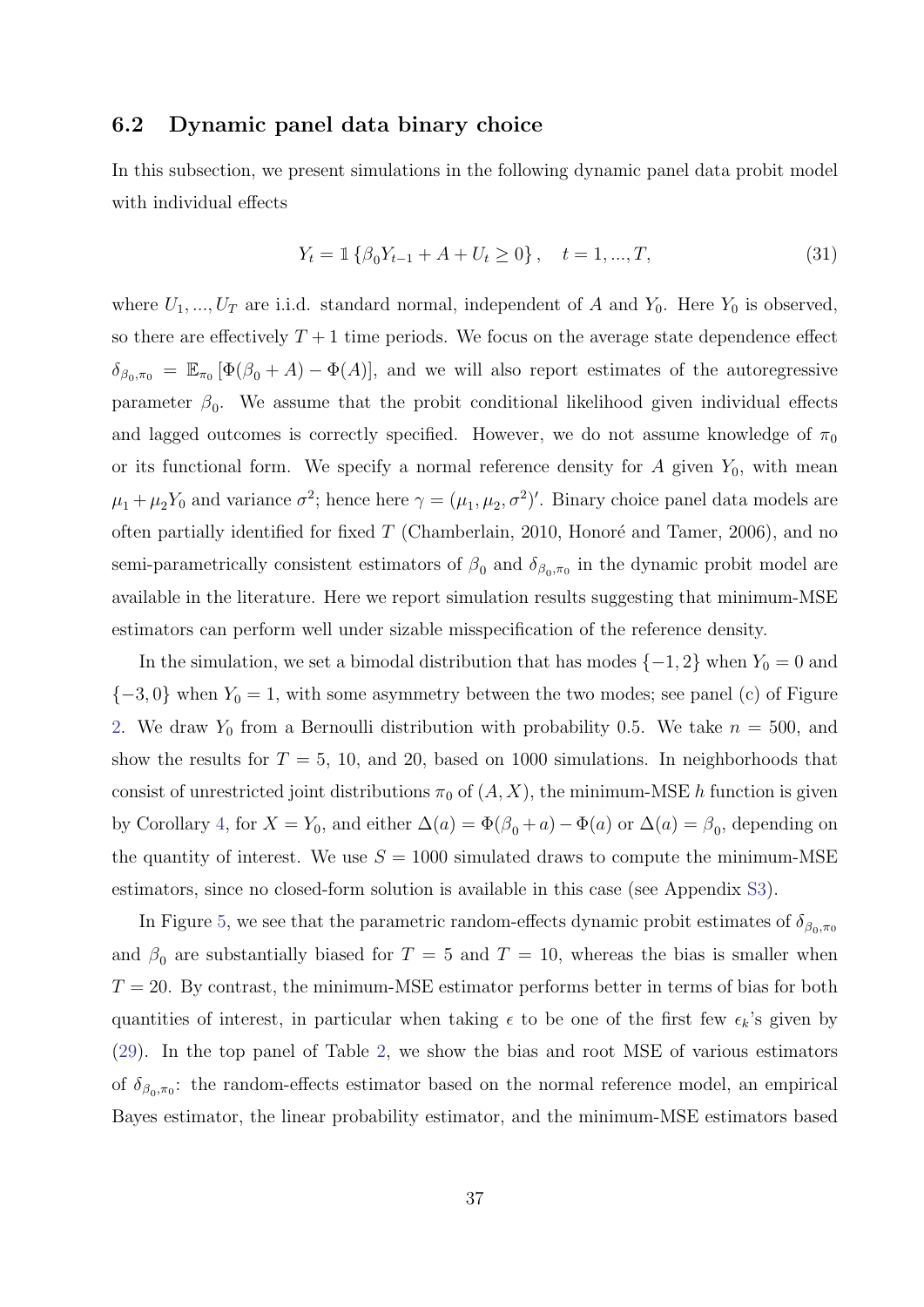

<span id="page-38-0"></span>Figure 5: Minimum-MSE estimator in the dynamic panel binary choice model

Notes: The solid horizontal line corresponds to the mean random-effects estimator among 1000 simulations, the solid curve to the mean minimum-MSE estimator (with 2.5% and 97.5% percentiles in dashed), and the dotted horizontal line to the truth.  $\epsilon$  is reported on the x-axis, and the vertical lines indicate  $\epsilon_k$ ,  $k \in \{1,2\}$  (left column) and  $k \in \{1,2,3\}$  (middle and right columns). In the left column,  $\epsilon_3$  is too large to be included in the figure.  $n = 500$ .

on  $\epsilon_1, \epsilon_2, \epsilon_3$ <sup>[31](#page-38-1)</sup>. We see that the minimum-MSE estimator dominates all other estimators, for these  $\epsilon_k$  values, when  $T = 5$  and  $T = 10$ . In the bottom panel of Table [2,](#page-39-1) we show the results for the random-effects MLE and minimum-MSE estimators of  $\beta_0$ . The results are similar to the case of average state dependence. In this DGP, minimum-MSE estimators achieve bias reduction under misspecification, even when  $T$  is quite small. Bias reduction comes with some increase in variance, yet, the overall MSE is lower for minimum-MSE estimators compared to the MLE. Lastly, in Tables [S3](#page--1-11) and [S4](#page--1-12) in the appendix, we show additional

<span id="page-38-1"></span><sup>&</sup>lt;sup>31</sup>The random-effects and empirical Bayes estimators are given by  $\frac{1}{n} \sum_{i=1}^{n} \mathbb{E}_{\pi(\widehat{\gamma})} [\Phi(\widehat{\beta} + A) - \Phi(A)]$  and  $\frac{1}{n}\sum_{i=1}^n \mathbb{E}_{\pi(\widehat{\gamma})}[\Phi(\widehat{\beta}+A)-\Phi(A)]Y=Y_i]$ , respectively. In fixed-lengths panels both estimators are consistent under the parametric reference specification, and the random-effects estimator is efficient. However, the two estimators are generally biased under misspecification. Bonhomme and Weidner (2021) show that the empirical Bayes estimator has minimum local asymptotic worst-case specification error, albeit in neighborhoods of the reference model where the probit conditional likelihood given individual effects and lagged outcomes may be incorrectly specified.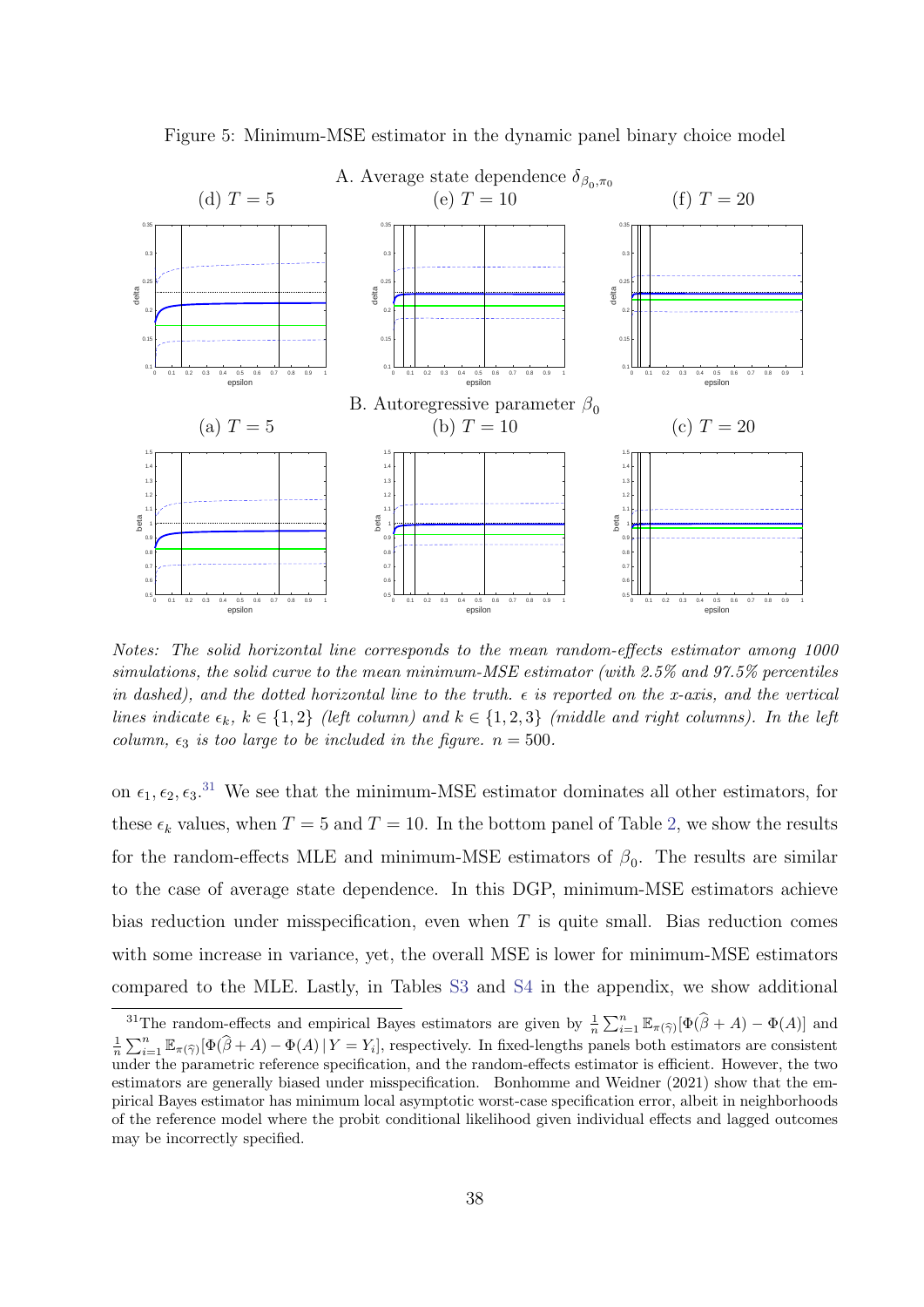<span id="page-39-1"></span>

| $T =$                      | 5                                                    | 10        | 20        | 5        | 10     | 20     |  |  |
|----------------------------|------------------------------------------------------|-----------|-----------|----------|--------|--------|--|--|
|                            | <b>Bias</b>                                          |           |           | Root MSE |        |        |  |  |
|                            | A. Average state dependence $\delta_{\beta_0,\pi_0}$ |           |           |          |        |        |  |  |
| Random-effects             | $-0.0585$                                            | $-0.0252$ | $-0.0140$ | 0.0633   | 0.0311 | 0.0198 |  |  |
| <b>Empirical Bayes</b>     | $-0.0574$                                            | $-0.0215$ | $-0.0053$ | 0.0622   | 0.0282 | 0.0141 |  |  |
| Linear probability         | $-0.2491$                                            | $-0.0976$ | 0.0012    | 0.2497   | 0.0990 | 0.0128 |  |  |
| Minimum-MSE $(\epsilon_1)$ | $-0.0227$                                            | $-0.0057$ | $-0.0029$ | 0.0397   | 0.0232 | 0.0154 |  |  |
| Minimum-MSE $(\epsilon_2)$ | $-0.0194$                                            | $-0.0048$ | $-0.0028$ | 0.0388   | 0.0233 | 0.0154 |  |  |
| Minimum-MSE $(\epsilon_3)$ | $-0.0196$                                            | $-0.0049$ | $-0.0027$ | 0.0412   | 0.0235 | 0.0155 |  |  |
|                            | B. Autoregressive parameter $\beta_0$                |           |           |          |        |        |  |  |
| Maximum likelihood         | $-0.1804$                                            | $-0.0817$ | $-0.0328$ | 0.2003   | 0.1001 | 0.0506 |  |  |
| Minimum-MSE $(\epsilon_1)$ | $-0.0646$                                            | $-0.0198$ | $-0.0055$ | 0.1288   | 0.0747 | 0.0479 |  |  |
| Minimum-MSE $(\epsilon_2)$ | $-0.0522$                                            | $-0.0155$ | $-0.0045$ | 0.1258   | 0.0746 | 0.0481 |  |  |
| Minimum-MSE $(\epsilon_3)$ | $-0.0432$                                            | $-0.0116$ | $-0.0030$ | 0.1282   | 0.0747 | 0.0486 |  |  |

Table 2: Monte Carlo simulation in the dynamic binary choice panel data model: comparison between various estimators

Notes: Performance of various estimators in the dynamic panel data binary choice model, for different values of T.  $n = 500$ , results for 1000 simulations.

information about the simulation results, for the autoregressive parameter and the average state dependence parameter, respectively.

## <span id="page-39-0"></span>7 Conclusion

We propose a framework for estimation and inference in the presence of model misspecification. This allows researchers to perform sensitivity analysis for existing estimators, and to construct improved estimators and confidence intervals that are less sensitive to model assumptions. Our approach is based on a minimax mean squared error rule, which consists of a one-step adjustment of the initial estimate. This adjustment is motivated by both robustness and efficiency, and it remains valid when the identification of the "large" model is irregular or point-identification fails. Hence, our approach provides a complement to partial identification methods, when the researcher sees her reference model as a plausible, albeit imperfect, approximation to reality. Given a parametric reference model, implementing our estimators and confidence intervals does not require estimating a larger model. This is an attractive feature in complex models such as dynamic structural models, for which sensitivity analysis methods are needed. Lastly, while our theory applies quite generally, we have provided explicit expressions and described implementation in two specific classes of problems: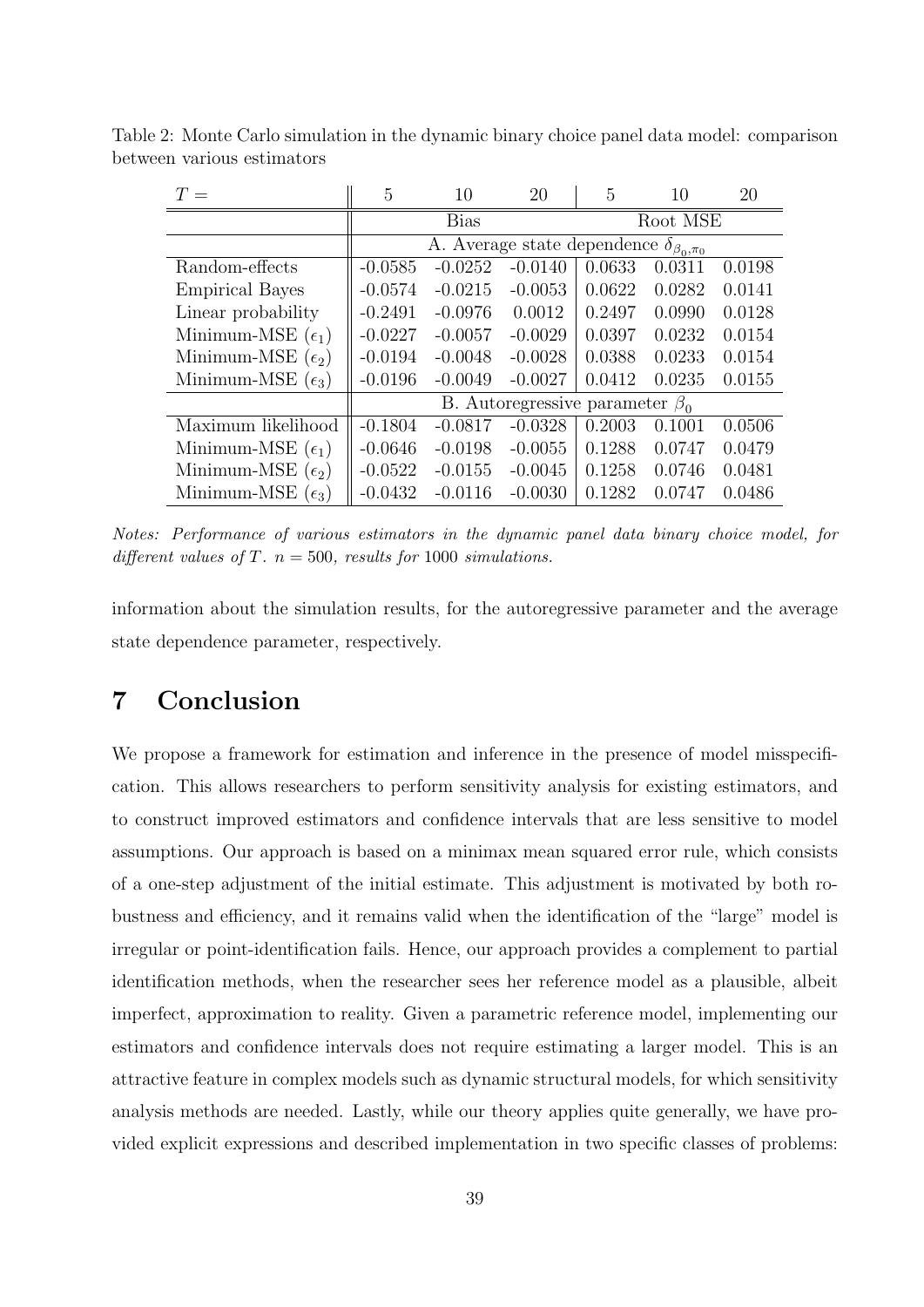parametric models, and semi-parametric likelihood models with a mixture structure. Generalizing the applicability of the approach to other semi-parametric models is an important task for future work.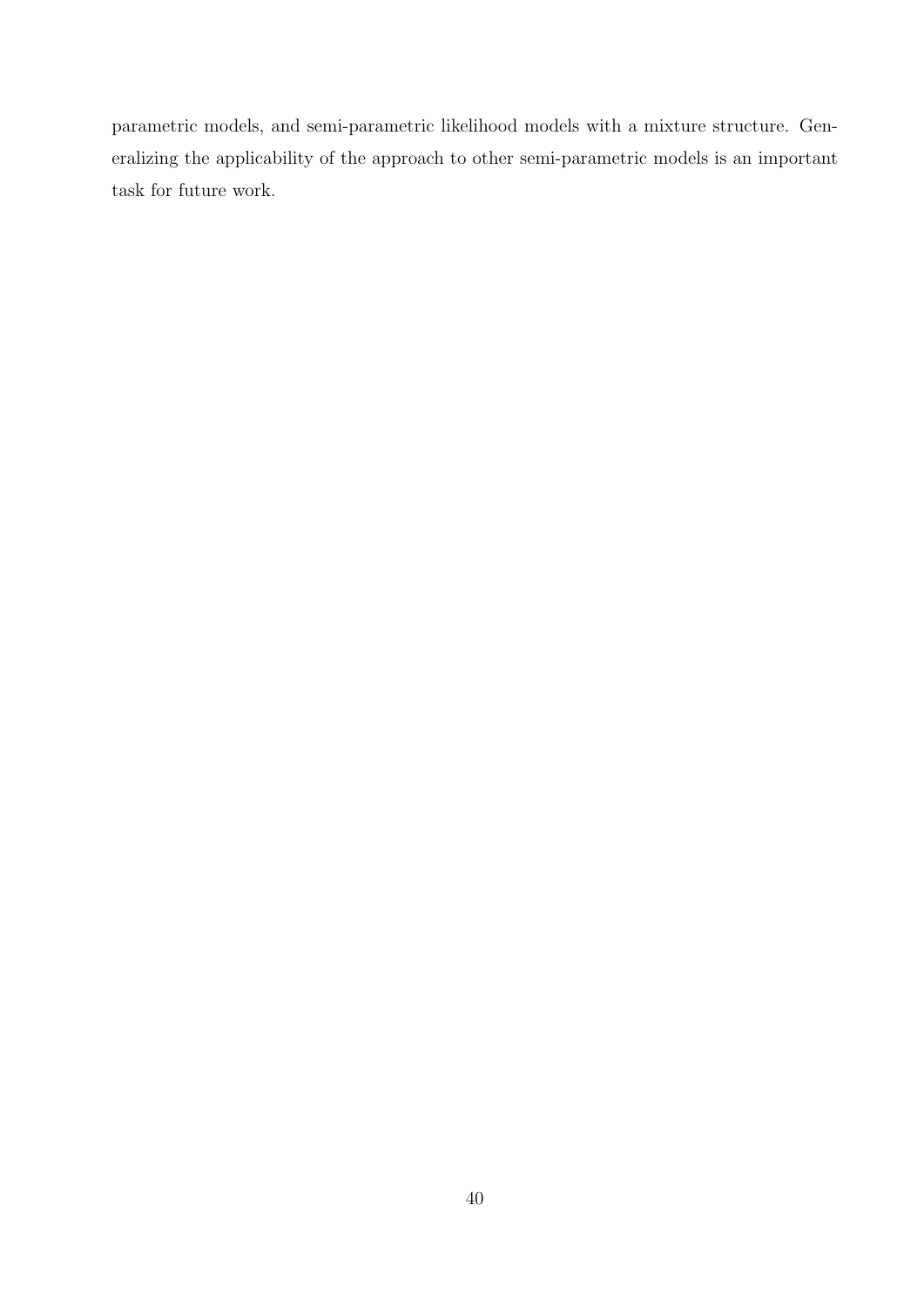## References

- [1] Andrews, I., M. Gentzkow, and J. M. Shapiro (2017): "Measuring the Sensitivity of Parameter Estimates to Estimation Moments," Quarterly Journal of Economics,  $132(4)$ , 1553–1592.
- [2] Andrews, I., M. Gentzkow, and J. M. Shapiro (2020): "On the Informativeness of Descriptive Statistics for Structural Estimates," Econometrica, 88(6), 2231–2258.
- [3] Angrist, J. D., P. D. Hull, P. A. Pathak, and C. R. Walters (2017): "Leveraging Lotteries for School Value-Added: Testing and Estimation," Quarterly Journal of Economics, 132(2), 871–919.
- [4] Altonji, J. G., T. E. Elder, and C. R. Taber (2005): "Selection on Observed and Unobserved Variables: Assessing the Effectiveness of Catholic Schools," Journal of Political Economy, 113, 151–184.
- [5] Armstrong, T. B., and M. Kolesár (2020): "Simple and Honest Confidence Intervals in Nonparametric Regression," Quantitative Economics, 11(1), 1–39.
- [6] Armstrong, T. B., and M. Kolesár (2021): "Sensitivity Analysis Using Approximate Moment Condition Models," Quantitative Economics, 12(1), 77–108.
- [7] Attanasio, O. P., C. Meghir, and A. Santiago (2012): "Education Choices in Mexico: Using a Structural Model and a Randomized Experiment to Evaluate Progresa," The Review of Economic Studies, 79(1), 37–66.
- [8] Barden, D., and C. B. Thomas (2003): An Introduction to Differential Manifolds, World Scientific.
- [9] Berger, J., and L. M. Berliner (1986): "Robust Bayes and Empirical Bayes Analysis with  $\varepsilon$ -Contaminated Priors," Annals of Statistics, 461–486.
- [10] Bickel, P. J., C. A. J. Klaassen, Y. Ritov, and J. A. Wellner (1993): Efficient and Adaptive Inference in Semiparametric Models. Johns Hopkins University Press.
- [11] Bonhomme, S. (2012): "Functional Differencing," Econometrica, 80(4), 1337–1385.
- [12] Bonhomme, S., and L. Davezies (2017): "Panel Data, Inverse Problems, and the Estimation of Policy Parameters," unpublished manuscript.
- [13] Bonhomme, S., and Weidner, M. (2018): "Minimizing sensitivity to model misspecification," cemmap working paper (CWP59/18).
- [14] Bonhomme, S., and Weidner, M. (2021): "Posterior Average Effects," to appear in the Journal of Business and Economic Statistics.
- [15] Bugni, F. A., I. A. Canay, and P. Guggenberger (2012): "Distortions of Asymptotic Confidence Size in Locally Misspecified Moment Inequality Models," Econometrica, 80(4), 1741–1768.
- [16] Bugni, F. A., and T. Ura (2019): "Inference in Dynamic Discrete Choice Problems under Local Misspecification," *Quantitative Economics*, 10(1), 67–103.
- [17] Cattaneo, M. D., R. K. Crump, and M. Jansson (2014): "Small Bandwidth Asymptotics for Density-Weighted Average Derivatives," Econometric Theory, 30(1), 176–200.
- [18] Chamberlain, G. (1984): "Panel Data", in Griliches, Z. and M. D. Intriligator (eds.), Handbook of Econometrics, vol. 2, Elsevier Science, Amsterdam.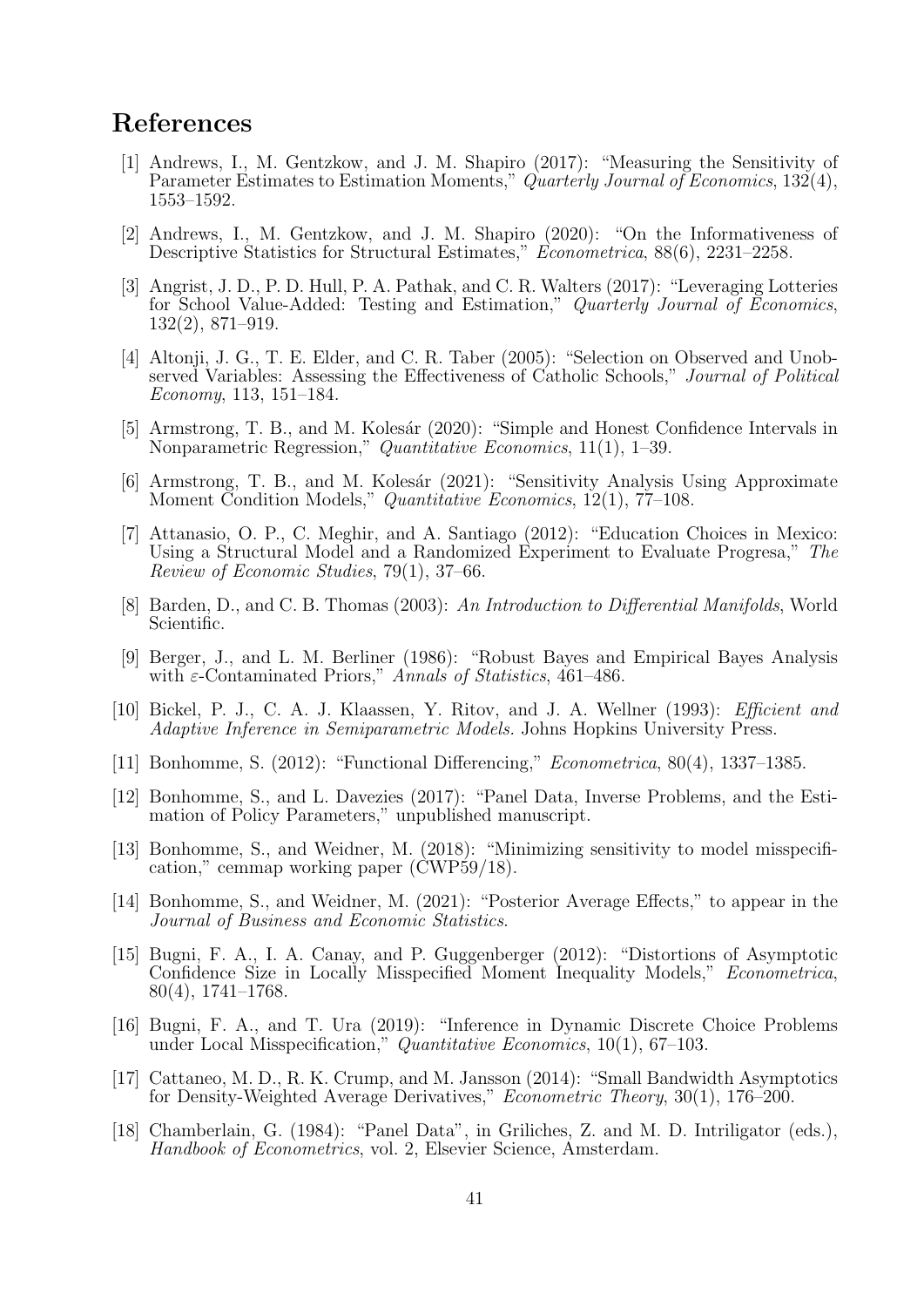- [19] Chamberlain, G. (2000): "Econometrics and Decision Theory," Journal of Economet $rics, 95(2), 255-283.$
- [20] Chamberlain, G. (2010): "Binary Response Models for Panel Data: Identification and Information," Econometrica, 78 (1), 159–168.
- [21] Chen, X., E. T. Tamer, and A. Torgovitsky (2011): "Sensitivity Analysis in Semiparametric Likelihood Models," unpublished manuscript.
- [22] Cheng, X., and Z. Liao (2015): "Select the Valid and Relevant Moments: An Information-Based LASSO for GMM with Many Moments," Journal of Econometrics, 186(2), 443–464.
- [23] Chernozhukov, V., J. C. Escanciano, H. Ichimura, and W. K. Newey (2020): "Locally Robust Semiparametric Estimation." arXiv preprint arXiv:1608.00033.
- [24] Chernozhukov, V., I. Fernández-Val, J. Hahn, and W. Newey (2013): "Average and Quantile Effects in Nonseparable Panel Models," Econometrica, 81(2), 535–580.
- [25] Chernozhukov, V., D. Chetverikov, M. Demirer, E. Duflo, C. Hansen, W. Newey, and J. Robins, J. (2018): "Double/Debiased Machine Learning for Treatment and Structural Parameters," The Econometrics Journal, 21(1), C1–C68.
- [26] Christensen, T., and B. Connault (2019): "Counterfactual Sensitivity and Robustness," arXiv:1904.00989v2.
- [27] Claeskens, G., and N. L. Hjort (2003): "The Focused Information Criterion," Journal of the American Statistical Association, 98(464), 900–916.
- [28] Conley, T. G., C. B. Hansen, and P. E. Rossi (2012): "Plausibly Exogenous," Review of Economics and Statistics, 94(1), 260–272.
- [29] Donoho, D. L. (1994): "Statistical Estimation and Optimal Recovery," The Annals of Statistics, 238–270.
- [30] Engl, H.W., M. Hanke, and A. Neubauer (2000): Regularization of Inverse Problems, Kluwer Academic Publishers.
- [31] Fessler, P., and M. Kasy (2019): "How to Use Economic Theory to Improve Estimators," Review of Economics and Statistics, 101(4), 681–698.
- [32] Fraser, D. A. S. (1964): "On Local Unbiased Estimation," Journal of the Royal Statistical Society Series B (Methodological), 46–51.
- [33] Giacomini, R., and T. Kitagawa (2021): "Robust Bayesian Inference for Set-Identified Models," Econometrica, 89(4), 1519–1556.
- [34] Guggenberger, P. (2012): "On the Asymptotic Size Distortion of Tests when Instruments Locally Violate the Exogeneity Assumption," *Econometric Theory*, 28(2), 387–421.
- [35] Gustafson, P. (2000): "Local Robustness in Bayesian Analysis," in Robust Bayesian Analysis (pp. 71-88). Springer, New York, NY.
- [36] Hahn, J., and J. Hausman (2005): "Estimation with Valid and Invalid Instruments," Annales d'Economie et de Statistique, 25–57.
- [37] Hampel, F. R., E. M. Ronchetti, P. J. Rousseeuw, and W. A. Stahel (1986): Robust Statistics: The Approach Based on Influence Functions. Wiley Series in Probability and Statistics.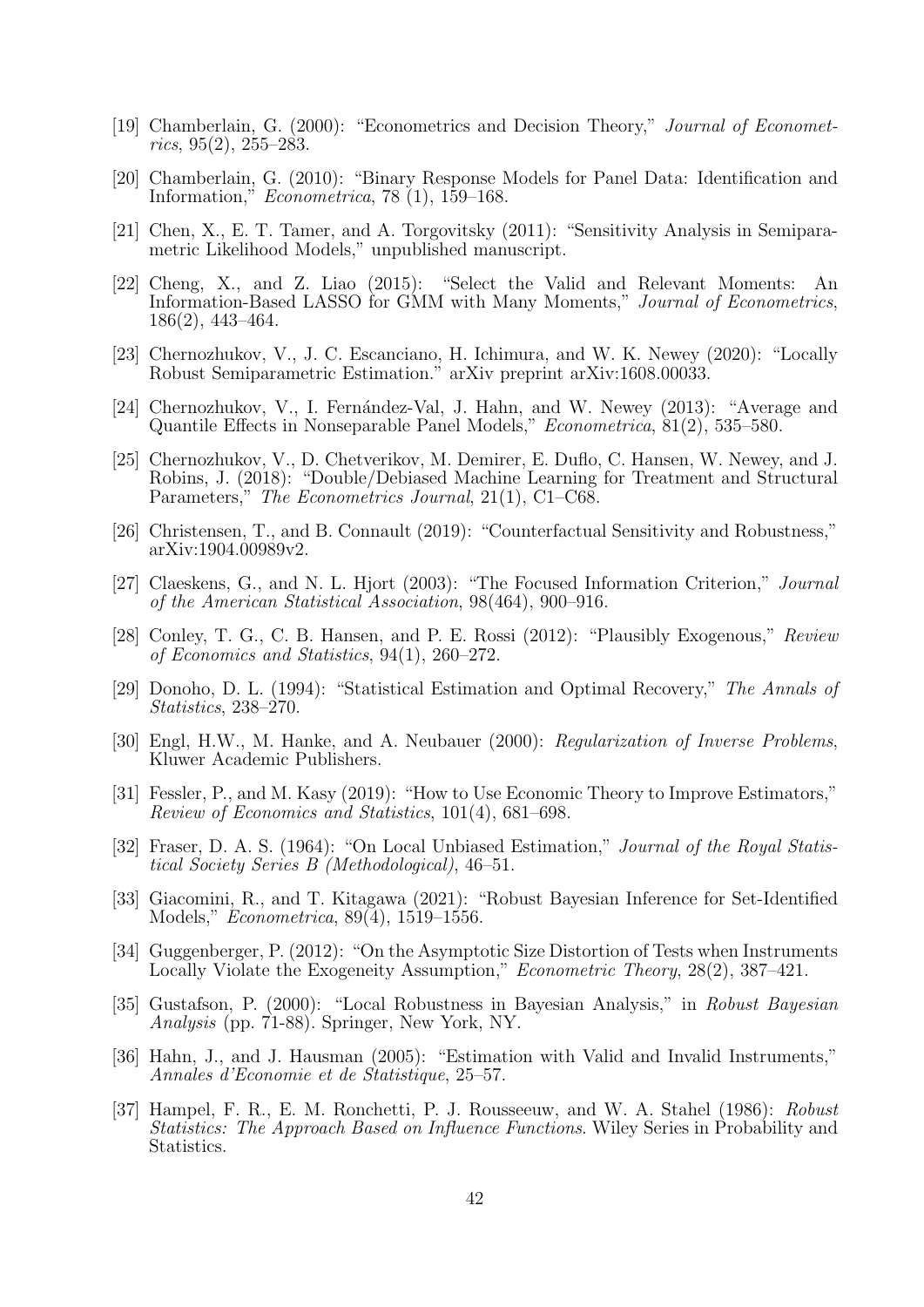- [38] Hansen, B. E. (2016): "Efficient Shrinkage in Parametric Models," Journal of Econometrics, 190(1), 115–132.
- [39] Hansen, B. E. (2017): "Stein-Like 2SLS Estimator," Econometric Reviews, 36(6-9), 840–852.
- [40] Hansen, L. P., and M. Marinacci (2016): "Ambiguity Aversion and Model Misspecification: An Economic Perspective," Statistical Science, 31(4), 511–515.
- [41] Hansen, L. P., and T. J. Sargent (2001): "Robust Control and Model Uncertainty," American Economic Review, 91(2), 60–66.
- [42] Hansen, L. P., and T. J. Sargent (2008): Robustness. Princeton University Press.
- [43] Hausman, J., R. Lewis, K. Menzel, and W. Newey (2011): "Properties of the CUE Estimator and a Modification with Moments," Journal of Econometrics, 165(1), 45–57.
- [44] Heckman, J. J. (1981): "An Incidental Parameters Problem and the Problem of Initial Conditions in Estimating a Discrete Time-Discrete Data Stochastic Process," in The Structural Analysis of Discrete Data, 179–195.
- [45] Honoré, B. E., and E. Tamer (2006): "Bounds on Parameters in Panel Dynamic Discrete Choice Models," Econometrica, 74(3), 611–629.
- [46] Huber, P. J. (1964): "Robust Estimation of a Location Parameter," Annals of Mathematical Statistics, 35(1), 73–101.
- [47] Huber, P. J., and E. M. Ronchetti (2009): Robust Statistics. Second Edition. Wiley.
- [48] Imbens, G. (2003): "Sensitivity to Exogeneity Assumptions in Program Evaluation," American Economic Review, 93, 126–132.
- [49] Kitamura, Y., T. Otsu, and K. Evdokimov (2013): "Robustness, Infinitesimal Neighborhoods, and Moment Restrictions," Econometrica, 81(3), 1185–1201.
- [50] Klaassen, C. A. (1987): "Consistent Estimation of the Influence Function of Locally Asymptotically Linear Estimators, The Annals of Statistics, 1548–1562.
- [51] Kress, R. (2014): Linear Integral Equations. Applied Mathematical Sciences. Volume 82. Springer. New York.
- [52] Leamer, E. (1983): "Let's Take the Con Out of Econometrics," American Economic Review, 73(1), 31–43.
- [53] Leamer, E. (1985): "Sensitivity Analyses Would Help," American Economic Review, 75(3), 308–313.
- [54] Liao, Z. (2013): "Adaptive GMM Shrinkage Estimation with Consistent Moment Selection," Econometric Theory, 29(5), 857–904.
- [55] Maasoumi, E. (1978): "A Modified Stein-Like Estimator for the Reduced Form Coefficients of Simultaneous Equations," Econometrica, 695–703.
- [56] Manski, C. F. (1988): "Identification of Binary Response Models," Journal of the American statistical Association, 83.403, 729–738.
- [57] Masten, M. A., and A. Poirier (2020): "Inference on Breakdown Frontiers," Quantitative  $Economics, 11(1), 41-111.$